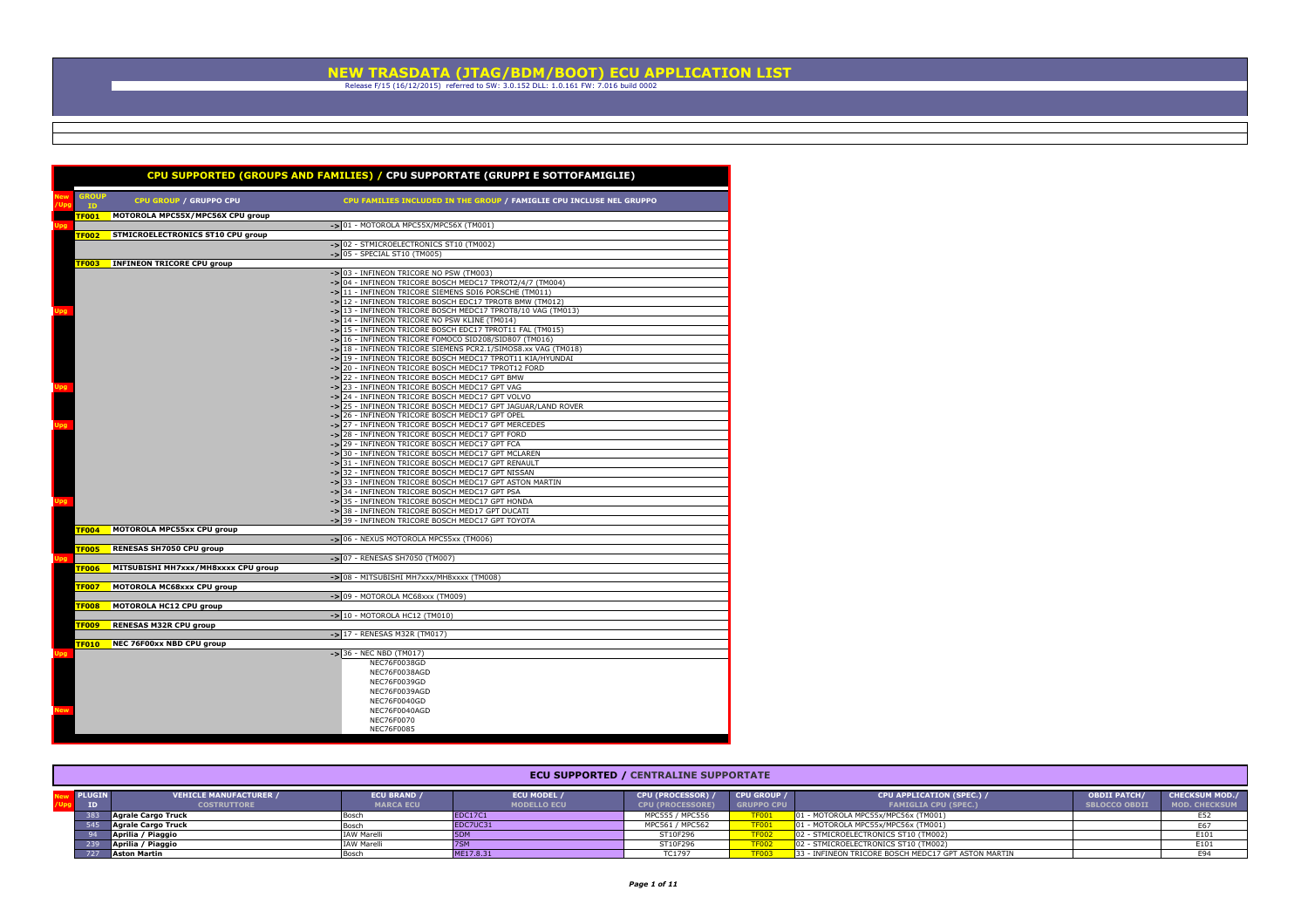| <b>PLUGIN</b>           | <b>VEHICLE MANUFACTURER /</b>                          | ECU BRAND /                           | ECU MODEL /                                               | CPU (PROCESSOR) /                          | <b>CPU GROUP</b>             | CPU APPLICATION (SPEC.) /                                                                                      | <b>OBDII PATCH/</b>  | <b>CHECKSUM MOD./</b>        |
|-------------------------|--------------------------------------------------------|---------------------------------------|-----------------------------------------------------------|--------------------------------------------|------------------------------|----------------------------------------------------------------------------------------------------------------|----------------------|------------------------------|
| ID<br>424               | <b>COSTRUTTORE</b>                                     | <b>MARCA ECU</b><br>oMoCo             | <b>MODELLO ECU</b><br>PCM150x                             | <b>CPU (PROCESSORE)</b><br>MPC565 / MPC566 | <b>GRUPPO CPU</b>            | <b>FAMIGLIA CPU (SPEC.)</b><br>01 - MOTOROLA MPC55x/MPC56x (TM001)                                             | <b>SBLOCCO OBDII</b> | <b>MOD. CHECKSUM</b><br>E117 |
| 721                     | <b>Aston Martin</b><br>Avia Truck                      | Continental                           | CM2150E                                                   | <b>MPC5566</b>                             | <b>TF001</b><br><b>TF004</b> | 06 - NEXUS MOTOROLA MPC55xx (TM006)                                                                            |                      | NO CHECKSUM                  |
| 613                     | <b>Bentley</b>                                         | Bosch                                 | ME7.1.1                                                   | ST10F275 / ST10F276                        | <b>TF002</b>                 | 02 - STMICROELECTRONICS ST10 (TM002)                                                                           |                      | E84                          |
| 649                     | <b>Bmc Cummins Engines</b>                             | Motorola                              | CM850                                                     | MPC555 / MPC556                            | <b>TF001</b>                 | 01 - MOTOROLA MPC55x/MPC56x (TM001)                                                                            |                      | NO CHECKSUM                  |
| $\overline{\mathbf{3}}$ | Bmw                                                    | Bosch                                 | EDC16                                                     | MPC555 / MPC556                            | <b>TF001</b>                 | 01 - MOTOROLA MPC55x/MPC56x (TM001)                                                                            |                      | E52                          |
| 100<br>220              | Bmw<br>Bmw                                             | Bosch<br>Bosch                        | $EDC16+$<br>EDC17C4:                                      | MPC563 / MPC564<br>TC1797                  | <b>TF001</b><br><b>TF003</b> | 01 - MOTOROLA MPC55x/MPC56x (TM001)<br>12 - INFINEON TRICORE BOSCH EDC17 TPROT8 BMW (TM012)                    |                      | E67<br>E94                   |
| 666                     | Bmw                                                    | Bosch                                 | EDC17C41 GPT (F series)                                   | TC1797                                     | <b>TF003</b>                 | 22 - INFINEON TRICORE BOSCH EDC17 GPT BMW                                                                      |                      | E94                          |
| 221                     | <b>Bmw</b>                                             | Bosch                                 | EDC17C45                                                  | TC1797                                     | <b>TF003</b>                 | 12 - INFINEON TRICORE BOSCH EDC17 TPROT8 BMW (TM012)                                                           |                      | E94                          |
| 670                     | <b>Bmw</b>                                             | Bosch                                 | EDC17C56                                                  | TC1797                                     | <b>TF003</b>                 | 22 - INFINEON TRICORE BOSCH EDC17 GPT BMW                                                                      |                      | E94                          |
| 154<br>156              | <b>Bmw</b><br><b>Bmw</b>                               | Bosch<br>Bosch                        | EDC17CP02<br>EDC17CP09 external flash                     | TC1766<br>TC1796                           | <b>TF003</b><br><b>TF003</b> | 04 - INFINEON TRICORE BOSCH MEDC17 TPROT2/4/7 (TM004)<br>04 - INFINEON TRICORE BOSCH MEDC17 TPROT2/4/7 (TM004) |                      | E94<br>E94                   |
| 667                     | <b>Bmw</b>                                             | Bosch                                 | EDC17CP45 GPT (F series)                                  | TC1797                                     | <b>TF003</b>                 | 22 - INFINEON TRICORE BOSCH EDC17 GPT BMW                                                                      |                      | E94                          |
| 671                     | Bmw                                                    | Bosch                                 | <b>EDC17CP49</b>                                          | <b>TC1797</b>                              | <b>TF003</b>                 | 22 - INFINEON TRICORE BOSCH EDC17 GPT BMW                                                                      |                      | E94                          |
| 668                     | Bmw                                                    | Bosch                                 | EDC17CP50/EDC17CP56 GPT (F series)                        | <b>TC1797</b>                              | <b>TF003</b>                 | 22 - INFINEON TRICORE BOSCH EDC17 GPT BMW                                                                      |                      | E94                          |
| 452<br>604              | Bmw                                                    | Bosch                                 | ME17.2 BMSX<br>ME7.2                                      | TC1797<br>ST10C167                         | <b>TF003</b><br><b>TF002</b> | 04 - INFINEON TRICORE BOSCH MEDC17 TPROT2/4/7 (TM004)<br>02 - STMICROELECTRONICS ST10 (TM002)                  |                      | E94<br>E19                   |
| 19                      | Bmw<br>Bmw                                             | Bosch<br>Bosch                        | ME9                                                       | MPC555 / MPC556                            | <b>TF001</b>                 | 01 - MOTOROLA MPC55x/MPC56x (TM001)                                                                            |                      | E75                          |
| 229                     | Bmw                                                    | Bosch                                 | 1E9 2xDE28F800F3                                          | MPC555 / MPC556                            | <b>TF001</b>                 | 01 - MOTOROLA MPC55x/MPC56x (TM001)                                                                            |                      | E75                          |
| 103                     | Bmw                                                    | Bosch                                 | $IE9+$                                                    | MPC563 / MPC564                            | <b>TF001</b>                 | 01 - MOTOROLA MPC55x/MPC56x (TM001)                                                                            |                      | E75                          |
| 163                     | Bmw                                                    | Bosch                                 | $IE9+$                                                    | MPC563 / MPC564                            | <b>TF001</b>                 | 01 - MOTOROLA MPC55x/MPC56x (TM001)                                                                            |                      | E75<br>E94                   |
| 679<br>171              | Bmw<br><b>Bmw</b>                                      | Bosch<br>Bosch                        | IEDV17.2.5/MEVD17.2.8/MEDV17.2.9<br>1EV1746               | TC1797<br>TC1796                           | <b>TF003</b><br><b>TF003</b> | 22 - INFINEON TRICORE BOSCH EDC17 GPT BMW<br>04 - INFINEON TRICORE BOSCH MEDC17 TPROT2/4/7 (TM004)             |                      | E94                          |
| 215                     | <b>Bmw</b>                                             | Bosch                                 | IEVD17.2                                                  | TC1797                                     | <b>TF003</b>                 | 04 - INFINEON TRICORE BOSCH MEDC17 TPROT2/4/7 (TM004)                                                          |                      | E94                          |
| 678                     | Bmw                                                    | Bosch                                 | 4EVD17.2.G/MEDV17.2.6                                     | <b>TC1797</b>                              | <b>TF003</b>                 | 22 - INFINEON TRICORE BOSCH EDC17 GPT BMW                                                                      |                      | E94                          |
| 18                      | Bmw                                                    | Siemens                               | MS45.0                                                    | MPC555 / MPC556<br>MPC563 / MPC564         | <b>TF001</b>                 | 01 - MOTOROLA MPC55x/MPC56x (TM001)                                                                            |                      | E77<br>E86                   |
| 117<br>116              | Bmw<br>Bmw                                             | Siemens<br>Siemens                    | MSS 60 - MSS 65 #L<br>MSS 60 - MSS 65 #R                  | MPC563 / MPC564                            | <b>TF001</b><br><b>TF001</b> | 01 - MOTOROLA MPC55x/MPC56x (TM001)<br>01 - MOTOROLA MPC55x/MPC56x (TM001)                                     |                      | E86                          |
| 110                     | <b>Bmw</b>                                             | Siemens                               | MSV70 / MSS70                                             | MPC563 / MPC564                            | <b>TF001</b>                 | 01 - MOTOROLA MPC55x/MPC56x (TM001)                                                                            |                      | E78                          |
| 65                      | Bmw / Mini                                             | Bosch                                 | $EDC16+$                                                  | MPC561 / MPC562                            | <b>TF001</b>                 | 01 - MOTOROLA MPC55x/MPC56x (TM001)                                                                            |                      | E67                          |
| 148                     | Bmw / Mini / PSA Group                                 | Bosch                                 | MED17.2/MEV17.2 (ext. Flash)                              | TC1796                                     | <b>TF003</b>                 | 04 - INFINEON TRICORE BOSCH MEDC17 TPROT2/4/7 (TM004)                                                          |                      | E94                          |
| 516<br>485              | Bmw / Mini / PSA Group<br><b>BMW / Yanmar</b>          | Bosch<br>Bosch                        | MEVD17.2.7<br>EDC16C1-4.41                                | TC1796<br>MPC555 / MPC556                  | <b>TF003</b><br><b>TF001</b> | 04 - INFINEON TRICORE BOSCH MEDC17 TPROT2/4/7 (TM004)<br>01 - MOTOROLA MPC55x/MPC56x (TM001)                   |                      | E94<br>E52                   |
| 136                     | <b>Bmw Bikes</b>                                       | Bosch                                 | ME9 BMSK                                                  | MPC561 / MPC562                            | <b>TF001</b>                 | 01 - MOTOROLA MPC55x/MPC56x (TM001)                                                                            |                      | E95                          |
| 188                     | <b>Bmw Bikes</b>                                       | Bosch                                 | ME9+ BMSK                                                 | MPC563 / MPC564                            | <b>TF001</b>                 | 01 - MOTOROLA MPC55x/MPC56x (TM001)                                                                            |                      | E75/E95                      |
| 552<br>536              | Brn<br>Bugatti                                         | Continental Siemens VDO<br>Bosch      | M3C S12XET256MAL<br>ME9.1.1                               | MC9S12XF256<br>MPC563 / MPC564             | <b>TF008</b><br><b>TF001</b> | 10 - MOTOROLA HC12 (TM010<br>01 - MOTOROLA MPC55x/MPC56x (TM001)                                               |                      | E115<br>E141                 |
| 124                     | Case (Cummins)                                         | Motorola                              | <b>CM850</b>                                              | MPC555 / MPC556                            | <b>TF001</b>                 | 01 - MOTOROLA MPC55x/MPC56x (TM001)                                                                            |                      | NO CHECKSUM                  |
| 467                     | Case / New Holland                                     | Bosch                                 | <b>EDC17C49</b>                                           | TC1797                                     | <b>TF003</b>                 | 04 - INFINEON TRICORE BOSCH MEDC17 TPROT2/4/7 (TM004)                                                          |                      | E94/E145                     |
| 392                     | Caterham                                               | MBE                                   | 958                                                       | ST10F275 / ST10F276                        | <b>TF002</b>                 | 02 - STMICROELECTRONICS ST10 (TM002)                                                                           |                      | NO CHECKSUM                  |
| 704                     | Caterpillar                                            | CAT                                   | A5M8                                                      | MPC5566<br>MC68300                         | <b>TF004</b><br><b>TF007</b> | 06 - NEXUS MOTOROLA MPC55xx (TM006)                                                                            |                      |                              |
| 440<br>385              | Caterpillar<br>Caterpillar                             | Caterpillar<br>aterpilla              | Adem III (AT25160 eeprom)<br>Adem III (AT25640 eeprom)    | MC68300                                    | <b>TF007</b>                 | 09 - MOTOROLA MC68xxx (TM009)<br>09 - MOTOROLA MC68xxx (TM009)                                                 |                      | NO CHECKSUM<br>NO CHECKSUM   |
| 648                     | Caterpillar                                            | Caterpillar                           | Adem III (HWIII)                                          | MC68300                                    | <b>TF007</b>                 | 09 - MOTOROLA MC68xxx (TM009)                                                                                  |                      | NO CHECKSUM                  |
| 332                     | Caterpillar                                            | aterpillar                            | dem IV (561/562)                                          | MPC561 / MPC562                            | TF <sub>00</sub>             | 01 - MOTOROLA MPC55x/MPC56x (TM001)                                                                            |                      | NO CHECKSUM                  |
| 360<br>408              | Caterpillar<br>Caterpillar                             | Caterpillar<br>Caterpillar            | Adem IV (563/564 S29CD016G)<br>dem IV (563/564 S29CD032J) | MPC563 / MPC564<br>MPC563 / MPC564         | <b>TF001</b><br><b>TF001</b> | 01 - MOTOROLA MPC55x/MPC56x (TM001)<br>01 - MOTOROLA MPC55x/MPC56x (TM001)                                     |                      | NO CHECKSUM<br>NO CHECKSUM   |
| 161                     | Caterpillar                                            | Delphi                                | erkins                                                    | MPC561 / MPC562                            | <b>TF001</b>                 | 01 - MOTOROLA MPC55x/MPC56x (TM001)                                                                            |                      | NO CHECKSUM                  |
| 323                     | <b>F Motor</b>                                         | Bosch                                 | <b>MSE3</b>                                               | ST10F275 / ST10F276                        | TF002                        | 02 - STMICROELECTRONICS ST10 (TM002)                                                                           |                      | E122                         |
| 409<br>429              | Chery<br>Chery                                         | Bosch<br><b>IAW Marell</b>            | ME7.9.7<br><b>IAW4AC</b>                                  | ST10C167<br>ST10F269                       | <b>TF002</b><br><b>TF002</b> | 02 - STMICROELECTRONICS ST10 (TM002)<br>02 - STMICROELECTRONICS ST10 (TM002)                                   |                      | E118<br>F101                 |
| 576                     | Chery                                                  | Siemens                               | SIMK31                                                    | ST10C167                                   | <b>TF002</b>                 | 05 - SPECIAL ST10 (TM005)                                                                                      |                      | E48                          |
| 17                      | Chevrolet / GM Group                                   | Bosch                                 | EDC16                                                     | MPC555 / MPC556                            | <b>TF001</b>                 | 01 - MOTOROLA MPC55x/MPC56x (TM001)                                                                            |                      | E52                          |
| 74                      | Chevrolet / GM Group                                   | Bosch                                 | $EDC16+$                                                  | MPC561 / MPC562                            | <b>TF001</b>                 | 01 - MOTOROLA MPC55x/MPC56x (TM001)                                                                            |                      | E67                          |
| 660<br>519              | Chevrolet / GM Group<br>Chevrolet / GM Group           | Bosch<br>Bosch                        | EDC16C3<br>EDC16C42                                       | MPC563 / MPC564<br>MPC563 / MPC564         | <b>TF001</b><br><b>TF001</b> | 01 - MOTOROLA MPC55x/MPC56x (TM001)<br>01 - MOTOROLA MPC55x/MPC56x (TM001)                                     |                      | E67<br>E67                   |
| 309                     | Chevrolet / GM Group                                   | Bosch                                 | ME9.1 / ME9.5                                             | MPC561 / MPC562                            | <b>TF001</b>                 | 01 - MOTOROLA MPC55x/MPC56x (TM001)                                                                            |                      | E105                         |
| 202                     | Chevrolet / GM Group                                   | Continental                           | SIM <sub>2</sub> K                                        | MPC561 / MPC562                            | <b>TF001</b>                 | 01 - MOTOROLA MPC55x/MPC56x (TM001)                                                                            |                      | E111                         |
| 224<br>465              | Chevrolet / GM Group / FCA (Fiat/Chrysler Automobiles) | Bosch<br>Delco                        | ME7.9.9<br>E83                                            | ST10F275 / ST10F276                        | <b>TF002</b><br><b>TF004</b> | 02 - STMICROELECTRONICS ST10 (TM002)<br>06 - NEXUS MOTOROLA MPC55xx (TM006)                                    |                      | E114<br>E135                 |
| 14                      | Chevrolet / GM Group / Opel<br>Chrysler / Jeep         | Bosch                                 | EDC16                                                     | MPC5565<br>MPC555 / MPC556                 | <b>TF001</b>                 | 01 - MOTOROLA MPC55x/MPC56x (TM001)                                                                            |                      | E52                          |
| 106                     | Chrysler / Jeep                                        | Bosch                                 | $EDC16+$                                                  | MPC563 / MPC564                            | <b>TF001</b>                 | 01 - MOTOROLA MPC55x/MPC56x (TM001)                                                                            |                      | E67                          |
| 503                     | Chrysler / Jeep                                        | Bosch                                 | EDC17C49                                                  | <b>TC1797</b>                              | <b>TF003</b>                 | 15 - INFINEON TRICORE BOSCH EDC17 TPROT11 FAL (TM015)                                                          |                      | E94                          |
| 371<br>372              | Chrysler / Jeep                                        | Motorola                              | NCG4                                                      | <b>MPC5554</b><br><b>MPC5554</b>           | <b>TF004</b><br><b>TF004</b> | 06 - NEXUS MOTOROLA MPC55xx (TM006)                                                                            |                      | E139<br>E139                 |
| 193                     | Chrysler / Jeep<br>Cummins engines (generic)           | Motorola<br>Motorola                  | NCG5<br>CM850                                             | MPC555 / MPC556                            | TF001                        | 06 - NEXUS MOTOROLA MPC55xx (TM006)<br>01 - MOTOROLA MPC55x/MPC56x (TM001)                                     |                      | NO CHECKSUM                  |
| 406                     | Cummins engines (Tractor generic)                      | <b>Aotorola</b>                       | CM871                                                     | MPC565 / MPC566                            | <b>TF001</b>                 | 01 - MOTOROLA MPC55x/MPC56x (TM001)                                                                            |                      | NO CHECKSUM                  |
| 546                     | Cummins engines (Truck generic)                        | continenta                            | CM2150E                                                   | MPC5566                                    | <b>TF004</b>                 | 06 - NEXUS MOTOROLA MPC55xx (TM006)                                                                            |                      | NO CHECKSUM                  |
| 565<br>582              | Cummins engines (Truck generic)<br>Dacia               | <b>Aotorola</b><br>iemens Continental | CM870<br>EMS3130                                          | <b>MPC555 / MPC55</b><br>ST10F273          | <b>TF00</b><br><b>TF002</b>  | 01 - MOTOROLA MPC55x/MPC56x (TM001)<br>02 - STMICROELECTRONICS ST10 (TM002)                                    |                      | NO CHECKSUM<br>E83           |
| 619                     | Daewoo                                                 | Siemens                               | D42                                                       | ST10C167                                   | <b>TF002</b>                 | 05 - SPECIAL ST10 (TM005)                                                                                      |                      | E48                          |
| 361                     | Daewoo / Opel GM Group                                 | Siemens                               | M300 B10D                                                 | ST10C167                                   | <b>TF002</b>                 | 05 - SPECIAL ST10 (TM005)                                                                                      |                      | E48                          |
| 134                     | Daf Truck                                              | Bosch                                 | EDC7C-C1                                                  | MPC555 / MPC556                            | <b>TF001</b>                 | 01 - MOTOROLA MPC55x/MPC56x (TM001)                                                                            |                      | NO CHECKSUM                  |
| 506<br>403              | Daf Truck<br><b>Daf Truck</b>                          | Continental<br>Continental            | <b>CM2150C</b><br>CM2150E                                 | <b>MPC5554</b><br>MPC5566                  | <b>TF004</b><br><b>TF004</b> | 06 - NEXUS MOTOROLA MPC55xx (TM006)<br>06 - NEXUS MOTOROLA MPC55xx (TM006)                                     |                      | NO CHECKSUM<br>NO CHECKSUM   |
| 142                     | <b>Daf Truck</b>                                       | Delphi                                | <b>DCMI</b>                                               | MPC561 / MPC562                            | <b>TF001</b>                 | 01 - MOTOROLA MPC55x/MPC56x (TM001)                                                                            |                      | E76                          |
| 125                     | <b>Daf Truck</b>                                       | Motorola                              | <b>CM850</b>                                              | MPC555 / MPC556                            | <b>TF001</b>                 | 01 - MOTOROLA MPC55x/MPC56x (TM001)                                                                            |                      | NO CHECKSUM                  |
| 509                     | Daf Truck (Paccar Engine)                              | Delphi                                | PCX <sub>2</sub>                                          | MPC5566                                    | <b>TF004</b>                 | 06 - NEXUS MOTOROLA MPC55xx (TM006)                                                                            |                      | E138                         |
| 742<br>639              | Daimler Truck (Cummins Engine)<br>Daimler Trucks       | Motorola<br>Continental               | CM871<br>CM2250                                           | MPC565 / MPC566<br>MPC5566                 | <b>TF001</b><br><b>TF004</b> | 01 - MOTOROLA MPC55x/MPC56x (TM001)<br>06 - NEXUS MOTOROLA MPC55xx (TM006)                                     |                      | NO CHECKSUM<br>NO CHECKSUM   |
| 543                     | <b>Detroit Diesel Trucks</b>                           | Temic                                 | ACM <sub>2</sub>                                          | TC1796                                     | <b>TF003</b>                 | 14 - INFINEON TRICORE NO PSW KLINE (TM014)                                                                     |                      | E132                         |
| 627                     | <b>Detroit Diesel Trucks</b>                           | Temic                                 | ACM2 - AT25256                                            | TC1796                                     | <b>TF003</b>                 | 14 - INFINEON TRICORE NO PSW KLINE (TM014)                                                                     |                      | E132                         |
| 144                     | Deutz / Fendt (AGCO Group)                             | Bosch                                 | $EDC16+$                                                  | MPC561 / MPC562                            | <b>TF001</b>                 | 01 - MOTOROLA MPC55x/MPC56x (TM001)                                                                            |                      | E67                          |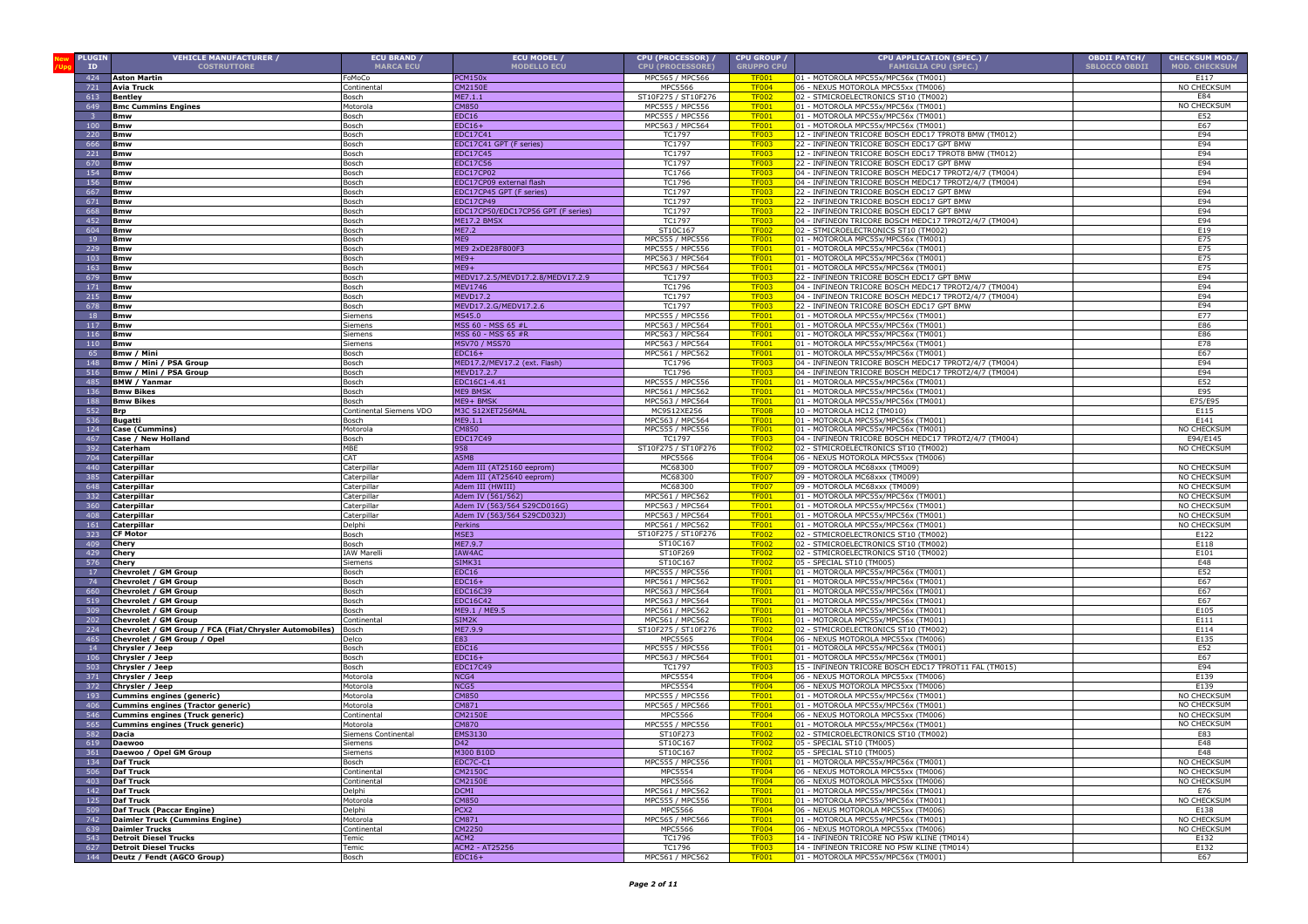| <b>PLUGIN</b>          | <b>VEHICLE MANUFACTURER /</b>                                             | <b>ECU BRAND /</b>               | ECU MODEL /                          | CPU (PROCESSOR) /                  | <b>CPU GROUP</b>             | CPU APPLICATION (SPEC.) /                                                                                      | <b>OBDII PATCH/</b>  | <b>CHECKSUM MOD./</b> |
|------------------------|---------------------------------------------------------------------------|----------------------------------|--------------------------------------|------------------------------------|------------------------------|----------------------------------------------------------------------------------------------------------------|----------------------|-----------------------|
| ID                     | <b>COSTRUTTORE</b>                                                        | <b>MARCA ECU</b>                 | <b>MODELLO ECU</b>                   | <b>CPU (PROCESSORE)</b>            | <b>GRUPPO CPU</b>            | <b>FAMIGLIA CPU (SPEC.)</b>                                                                                    | <b>SBLOCCO OBDII</b> | <b>MOD. CHECKSUM</b>  |
| 227<br>572             | Deutz / Fendt (AGCO Group)                                                | Bosch                            | <b>EDC17CV52</b>                     | TC1797<br>TC1767                   | <b>TF003</b>                 | 04 - INFINEON TRICORE BOSCH MEDC17 TPROT2/4/7 (TM004)<br>04 - INFINEON TRICORE BOSCH MEDC17 TPROT2/4/7 (TM004) |                      | E94<br>E94            |
| 436                    | Deutz / Fendt (AGCO Group)<br>Deutz / Fendt (AGCO Group)                  | Bosch<br>Bosch                   | <b>EDC17CV54</b><br><b>EDC17CV56</b> | ST10C167                           | <b>TF003</b><br><b>TF003</b> | 04 - INFINEON TRICORE BOSCH MEDC17 TPROT2/4/7 (TM004)                                                          |                      | E94                   |
| 160                    | Deutz / Fendt (AGCO Group)                                                | Bosch                            | EDC7U31                              | MPC561 / MPC562                    | <b>TF001</b>                 | 01 - MOTOROLA MPC55x/MPC56x (TM001)                                                                            |                      | E67                   |
| 80                     | Dodge                                                                     | Bosch                            | $EDC16+$                             | MPC561 / MPC562                    | <b>TF001</b>                 | 01 - MOTOROLA MPC55x/MPC56x (TM001)                                                                            |                      | E67                   |
| 95                     | Dodge                                                                     | Motorola                         | <b>CM848B</b>                        | MPC555 / MPC556                    | <b>TF001</b>                 | 01 - MOTOROLA MPC55x/MPC56x (TM001)                                                                            |                      |                       |
| 641                    | Dodge                                                                     | Motorola                         | NCG5                                 | <b>MPC5554</b>                     | <b>TF004</b>                 | 06 - NEXUS MOTOROLA MPC55xx (TM006)                                                                            |                      | E139                  |
| 473                    | Dodge                                                                     | Siemens                          | SIM90T<br>CM848E/CM849B              | MPC561 / MPC562<br>MPC555 / MPC556 | <b>TF001</b>                 | 01 - MOTOROLA MPC55x/MPC56x (TM001)<br>01 - MOTOROLA MPC55x/MPC56x (TM001)                                     |                      | E110<br>NO CHECKSUM   |
| 566<br>635             | Dodge (Cummins Engine)<br>Doosan                                          | Motorola<br>Bosch                | EDC17CV41                            | TC1797                             | <b>TF001</b><br><b>TF003</b> | 03 - INFINEON TRICORE NO PSW (TM003)                                                                           |                      | E94                   |
| 785                    | Doosan                                                                    | Bosch                            | EDC7U31                              | MPC561 / MPC562                    | <b>TF001</b>                 | 01 - MOTOROLA MPC55x/MPC56x (TM001)                                                                            |                      | E67/E13               |
| 791                    | Doosan                                                                    | Bosch                            | EDC7C1                               | MPC555 / MPC556                    | <b>TF001</b>                 | 01 - MOTOROLA MPC55x/MPC56x (TM001)                                                                            |                      | E52                   |
| 718                    | Ducati                                                                    | Continental                      | M3D                                  | <b>MPC5534</b>                     | <b>TF004</b>                 | 06 - NEXUS MOTOROLA MPC55xx (TM006)                                                                            |                      | E115                  |
| 341                    | Ducati                                                                    | Continental Siemens VDO          | <b>M3C S12X256SV</b>                 | MC9S12XS256                        | TF008                        | 10 - MOTOROLA HC12 (TM010)                                                                                     |                      | E115                  |
| 540                    | Ducati                                                                    | Continental Siemens VDO          | M3C S12XET256MAL                     | MC9S12XS256<br>TC1724              | <b>TF008</b><br><b>TF003</b> | 10 - MOTOROLA HC12 (TM010)                                                                                     |                      | E115<br>E94           |
| 756<br>653             | Ducati<br>Ducati                                                          | Bosch<br>Melco                   | ME17.9.21<br><b>HIMEJI</b>           | <b>MH8106F</b>                     | <b>TF006</b>                 | 38 - INFINEON TRICORE BOSCH MED17 GPT DUCATI<br>08 - MITSUBISHI MH7xxx/MH8xxxx (TM008)                         |                      | E121                  |
| 87                     | Ducati / MV Agusta                                                        | <b>IAW Marelli</b>               | 5SM                                  | ST10F280                           | <b>TF002</b>                 | 02 - STMICROELECTRONICS ST10 (TM002)                                                                           |                      | E101                  |
| 394                    | Duramax                                                                   | Bosch                            | EDC17CP18                            | TC1796                             | <b>TF003</b>                 | 04 - INFINEON TRICORE BOSCH MEDC17 TPROT2/4/7 (TM004)                                                          |                      | E94                   |
| 786                    | <b>FAW Jiefang</b>                                                        | Bosch                            | <b>EDC7U31</b>                       | MPC561 / MPC562                    | <b>TF001</b>                 | 01 - MOTOROLA MPC55x/MPC56x (TM001)                                                                            |                      | E67/E133              |
|                        | <b>FCA (Fiat/Chrysler Automobiles)</b>                                    | Bosch                            | EDC16                                | MPC555 / MPC556                    | <b>TF001</b>                 | 01 - MOTOROLA MPC55x/MPC56x (TM001)                                                                            |                      | E52                   |
| - 70<br>141            | FCA (Fiat/Chrysler Automobiles)<br><b>FCA (Fiat/Chrysler Automobiles)</b> | Bosch<br>Bosch                   | $EDC16+$<br>$EDC16+$                 | MPC561 / MPC562<br>MPC561 / MPC562 | <b>TF001</b><br><b>TF001</b> | 01 - MOTOROLA MPC55x/MPC56x (TM001)<br>01 - MOTOROLA MPC55x/MPC56x (TM001)                                     |                      | E67<br>E67            |
| 503                    | FCA (Fiat/Chrysler Automobiles)                                           | Bosch                            | EDC17C49                             | TC1797                             | <b>TF003</b>                 | 15 - INFINEON TRICORE BOSCH EDC17 TPROT11 FAL (TM015)                                                          |                      | E94                   |
| 655                    | FCA (Fiat/Chrysler Automobiles)                                           | Bosch                            | <b>EDC17C69</b>                      | <b>TC1793</b>                      | <b>TF003</b>                 | 15 - INFINEON TRICORE BOSCH EDC17 TPROT11 FAL (TM015)                                                          |                      | E94                   |
| 733                    | FCA (Fiat/Chrysler Automobiles)                                           | Bosch                            | EDC17C69                             | TC1793                             | <b>TF003</b>                 | 29 - INFINEON TRICORE BOSCH MEDC17 GPT FCA                                                                     |                      | E94                   |
| 363                    | <b>FCA (Fiat/Chrysler Automobiles)</b>                                    | Bosch                            | <b>EDC17CP52</b>                     | TC1797                             | <b>TF003</b>                 | 04 - INFINEON TRICORE BOSCH MEDC17 TPROT2/4/7 (TM004)                                                          |                      | E94                   |
| 659                    | <b>FCA (Fiat/Chrysler Automobiles)</b>                                    | Bosch                            | ME17.3.0                             | TC1724                             | <b>TF003</b>                 | 03 - INFINEON TRICORE NO PSW (TM003)                                                                           |                      | E94                   |
| 24<br>642              | FCA (Fiat/Chrysler Automobiles)<br><b>FCA (Fiat/Chrysler Automobiles)</b> | Bosch<br>Bosch                   | ME7.9.10<br>MED17.3.0                | ST10F275 / ST10F276<br>TC1724      | <b>TF002</b><br><b>TF003</b> | 02 - STMICROELECTRONICS ST10 (TM002)<br>15 - INFINEON TRICORE BOSCH EDC17 TPROT11 FAL (TM015)                  |                      | E91<br>E94            |
| 150                    | FCA (Fiat/Chrysler Automobiles)                                           | Bosch                            | MED17.3.1                            | TC1766                             | <b>TF003</b>                 | 04 - INFINEON TRICORE BOSCH MEDC17 TPROT2/4/7 (TM004)                                                          |                      | E94                   |
| 643                    | <b>FCA (Fiat/Chrysler Automobiles)</b>                                    | Bosch                            | MED17.3.3                            | TC1793                             | <b>TF003</b>                 | 15 - INFINEON TRICORE BOSCH EDC17 TPROT11 FAL (TM015)                                                          |                      | E94                   |
| 30                     | FCA (Fiat/Chrysler Automobiles)                                           | Bosch                            | MED7.1.1                             | ST10C167                           | <b>TF002</b>                 | 02 - STMICROELECTRONICS ST10 (TM002)                                                                           |                      | E49                   |
| 27                     | FCA (Fiat/Chrysler Automobiles)                                           | Bosch                            | MED7.6.1                             | ST10F275 / ST10F276                | <b>TF002</b>                 | 02 - STMICROELECTRONICS ST10 (TM002)<br>02 - STMICROELECTRONICS ST10 (TM002                                    |                      | E91                   |
| - 26<br>515            | <b>FCA (Fiat/Chrysler Automobiles)</b><br>FCA (Fiat/Chrysler Automobiles) | Bosch<br><b>IAW Marell</b>       | MED7.6.2<br>4AF.P2                   | ST10F275 / ST10F276<br>ST10F168    | <b>TF002</b><br><b>TF002</b> | 02 - STMICROELECTRONICS ST10 (TM002)                                                                           |                      | E93<br>E101           |
| 380                    | FCA (Fiat/Chrysler Automobiles)                                           | <b>IAW Marelli</b>               | 4CF                                  | ST10F280                           | <b>TF002</b>                 | 02 - STMICROELECTRONICS ST10 (TM002)                                                                           |                      | E101                  |
| 381                    | FCA (Fiat/Chrysler Automobiles)                                           | <b>IAW Marelli</b>               | 4GF                                  | ST10F296                           | <b>TF002</b>                 | 02 - STMICROELECTRONICS ST10 (TM002)                                                                           |                      | E101                  |
| 44                     | FCA (Fiat/Chrysler Automobiles)                                           | <b>IAW Marelli</b>               | <b>4SF / 4DF</b>                     | ST10F280                           | <b>TF002</b>                 | 02 - STMICROELECTRONICS ST10 (TM002)                                                                           |                      | E101                  |
| 63                     | FCA (Fiat/Chrysler Automobiles)                                           | <b>IAW Marelli</b>               | 5SF8 / 5SF9                          | ST10F296                           | <b>TF002</b>                 | 02 - STMICROELECTRONICS ST10 (TM002)                                                                           |                      | E101                  |
| 28<br>91               | FCA (Fiat/Chrysler Automobiles)<br>FCA (Fiat/Chrysler Automobiles)        | IAW Marelli<br>IAW Marelli       | 5SFHWxxx<br>6KPB                     | ST10F280<br>ST10F296               | <b>TF002</b><br><b>TF002</b> | 02 - STMICROELECTRONICS ST10 (TM002)<br>02 - STMICROELECTRONICS ST10 (TM002)                                   |                      | E101<br>E74           |
| 247                    | FCA (Fiat/Chrysler Automobiles)                                           | AW Marelli                       | 7GF                                  | MPC5534                            | <b>TF004</b>                 | 06 - NEXUS MOTOROLA MPC55xx (TM006)                                                                            |                      | E101                  |
| 645                    | <b>FCA (Fiat/Chrysler Automobiles)</b>                                    | AW Marelli                       | 8DF.I1                               | MPC5553                            | <b>TF004</b>                 | 06 - NEXUS MOTOROLA MPC55xx (TM006)                                                                            |                      | E101                  |
| 382                    | <b>FCA (Fiat/Chrysler Automobiles)</b>                                    | AW Marelli                       | 8F3                                  | <b>MPC5565</b>                     | <b>TF004</b>                 | 06 - NEXUS MOTOROLA MPC55xx (TM006)                                                                            |                      | E101                  |
| 245                    | FCA (Fiat/Chrysler Automobiles)                                           | AW Marelli                       | 8GF                                  | MPC5553                            | <b>TF004</b>                 | 06 - NEXUS MOTOROLA MPC55xx (TM006)                                                                            |                      | E101                  |
| 243<br>413             | FCA (Fiat/Chrysler Automobiles)<br>FCA (Fiat/Chrysler Automobiles)        | AW Marelli<br><b>IAW Marelli</b> | 8GMF<br>8TDF                         | MPC5565<br>MPC5553                 | <b>TF004</b><br><b>TF004</b> | 06 - NEXUS MOTOROLA MPC55xx (TM006)<br>06 - NEXUS MOTOROLA MPC55xx (TM006)                                     |                      | E101                  |
| 85                     | FCA (Fiat/Chrysler Automobiles)                                           | <b>IAW Marelli</b>               | MJD 6F3                              | MPC563 / MPC564                    | <b>TF001</b>                 | 01 - MOTOROLA MPC55x/MPC56x (TM001)                                                                            |                      | E101                  |
| 101                    | FCA (Fiat/Chrysler Automobiles)                                           | <b>IAW Marelli</b>               | MJD 6F3                              | MPC563 / MPC564                    | <b>TF001</b>                 | 01 - MOTOROLA MPC55x/MPC56x (TM001)                                                                            |                      | E101                  |
| 349                    | <b>FCA (Fiat/Chrysler Automobiles)</b>                                    | <b>IAW Marelli</b>               | MJD 6F3 HW04W                        | MPC563 / MPC564                    | <b>TF001</b>                 | 01 - MOTOROLA MPC55x/MPC56x (TM001)                                                                            |                      | E101                  |
| -8                     | <b>FCA (Fiat/Chrysler Automobiles)</b>                                    | <b>IAW Marelli</b>               | MJD 6JF                              | MPC555 / MPC556                    | <b>TF001</b>                 | 01 - MOTOROLA MPC55x/MPC56x (TM001)                                                                            |                      | E101<br>E101          |
| 303<br>83              | <b>FCA (Fiat/Chrysler Automobiles)</b><br>FCA (Fiat/Chrysler Automobiles) | <b>IAW Marelli</b><br>Siemens    | MJD 8DF<br>SID803A 5WS40320          | MPC5565<br>MPC561 / MPC562         | <b>TF004</b><br><b>TF001</b> | 06 - NEXUS MOTOROLA MPC55xx (TM006)<br>01 - MOTOROLA MPC55x/MPC56x (TM001)                                     |                      | E68                   |
| 38                     | FCA (Fiat/Chrysler Automobiles) / PSA Group                               | 'isteon                          | <b>DCU-102</b>                       | ST10F275 / ST10F276                | <b>TF002</b>                 | 02 - STMICROELECTRONICS ST10 (TM002)                                                                           |                      | E92                   |
| 366                    | <b>Fendt (AGCO Group)</b>                                                 | Agco                             | Gearbox                              | ST10F269                           | <b>TF002</b>                 | 05 - SPECIAL ST10 (TM005)                                                                                      |                      | NO CHECKSUN           |
| 335                    | Ferrari                                                                   | Bosch                            | MED9.6.1                             | MPC561 / MPC562                    | <b>TF001</b>                 | 01 - MOTOROLA MPC55x/MPC56x (TM001)                                                                            |                      | E113                  |
| 42<br>121              | Ferrari / Maserati                                                        | Bosch<br>Bosch                   | ME7.3.2                              | ST10C167<br>MPC563 / MPC564        | <b>TF002</b><br><b>TF001</b> | 02 - STMICROELECTRONICS ST10 (TM002                                                                            |                      | E89                   |
| 230                    | Ford<br>Ford                                                              | Bosch                            | $EDC16+$<br>EDC17C10                 | TC1797                             | <b>TF003</b>                 | 01 - MOTOROLA MPC55x/MPC56x (TM001)<br>04 - INFINEON TRICORE BOSCH MEDC17 TPROT2/4/7 (TM004)                   |                      | E67<br>E94            |
| 69                     | Ford                                                                      | Bosch                            | <b>EDC17C10</b>                      | TC1797                             | <b>TF003</b>                 | 28 - INFINEON TRICORE BOSCH MEDC17 GPT FORD                                                                    |                      | E94                   |
| 19                     | Ford                                                                      | Bosch                            | EDC17CP05                            | <b>TC1796</b>                      | <b>TF003</b>                 | 04 - INFINEON TRICORE BOSCH MEDC17 TPROT2/4/7 (TM004)                                                          |                      | E94                   |
| 737                    | Ford                                                                      | Bosch                            | EDC17CP05                            | <b>TC1797</b>                      | <b>TF003</b>                 | 04 - INFINEON TRICORE BOSCH MEDC17 TPROT2/4/7 (TM004)                                                          |                      | E94                   |
| 301                    | Ford<br>Ford                                                              | Bosch<br>Bosch                   | EDC17CP42<br>$ME9+$                  | <b>TC1797</b><br>MPC561 / MPC562   | <b>TF003</b><br><b>TF001</b> | 04 - INFINEON TRICORE BOSCH MEDC17 TPROT2/4/7 (TM004)<br>01 - MOTOROLA MPC55x/MPC56x (TM001)                   |                      | E94<br>E70            |
|                        | Ford                                                                      | Bosch                            | MED17.2                              | TC1767                             | <b>TF003</b>                 | 20 - INFINEON TRICORE BOSCH MEDC17 TPROT12 FORD                                                                |                      | E94                   |
| 618                    | Ford                                                                      | Bosch                            | MED17.2.2                            | TC1797                             | <b>TF003</b>                 | 04 - INFINEON TRICORE BOSCH MEDC17 TPROT2/4/7 (TM004)                                                          |                      | E94                   |
| 200                    | Ford                                                                      | <b>Bosch</b>                     | MED17.8.5                            | TC1766                             | <b>TF003</b>                 | 04 - INFINEON TRICORE BOSCH MEDC17 TPROT2/4/7 (TM004)                                                          |                      | E94                   |
| 279                    | Ford                                                                      | Bosch                            | MEDG9.8                              | MPC563 / MPC564                    | <b>TF001</b>                 | 01 - MOTOROLA MPC55x/MPC56x (TM001)                                                                            |                      | E117                  |
| 233<br>302             | Ford<br>Ford                                                              | elphi<br>Delnh                   | <b>DCM</b><br><b>DCM3.5</b>          | MPC555 / MPC556<br>MPC5566         | <b>TF001</b>                 | 01 - MOTOROLA MPC55x/MPC56x (TM001)                                                                            |                      | E62<br>E100           |
| 343 <b>Ford</b>        |                                                                           | FoMoCo                           | JDS0                                 | MPC563 / MPC564                    | <b>TF004</b><br><b>TF001</b> | 06 - NEXUS MOTOROLA MPC55xx (TM006)<br>01 - MOTOROLA MPC55x/MPC56x (TM001)                                     |                      | E117                  |
| 464                    | Ford                                                                      | <b>IAW Marelli</b>               | 4AFR                                 | ST10F269                           | <b>TF002</b>                 | 02 - STMICROELECTRONICS ST10 (TM002)                                                                           |                      | NO CHECKSUM           |
| 393                    | Ford                                                                      | <b>IAW Marelli</b>               | 4CF                                  | ST10F280                           | <b>TF002</b>                 | 02 - STMICROELECTRONICS ST10 (TM002)                                                                           |                      | E101                  |
| 663                    | Ford                                                                      | Siemens                          | <b>EMS2205</b>                       | TC1762 / TC1766                    | <b>TF003</b>                 | 03 - INFINEON TRICORE NO PSW (TM003)                                                                           |                      | E83                   |
| 145<br>460             | Ford<br>Ford                                                              | Siemens<br>Siemens               | SID206 5WS40483<br>SID901            | MPC561 / MPC562<br>ST10C167        | <b>TF001</b><br><b>TF002</b> | 01 - MOTOROLA MPC55x/MPC56x (TM001)<br>05 - SPECIAL ST10 (TM005)                                               |                      | E68<br>E47            |
| 577                    | Ford                                                                      | Siemens                          | SID902                               | MPC563 / MPC564                    | <b>TF001</b>                 | 01 - MOTOROLA MPC55x/MPC56x (TM001)                                                                            |                      | E68                   |
| 749                    | Ford                                                                      | Siemens Continental              | EMS2204/2207/2211                    | TC1738                             | <b>TF003</b>                 | 16 - INFINEON TRICORE FOMOCO SID208/SID807 (TM016)                                                             |                      | E83                   |
| 511                    | <b>IFord</b>                                                              | Siemens Continental              | SID807EVO                            | TC1797                             | <b>TF003</b>                 | 16 - INFINEON TRICORE FOMOCO SID208/SID807 (TM016)                                                             | Patch (OBDII Unlock  | E83                   |
| 178                    | Ford                                                                      | Siemens/Continental              | <b>SID807</b>                        | TC1797                             | <b>TF003</b>                 | 03 - INFINEON TRICORE NO PSW (TM003)                                                                           |                      | E83                   |
| 20 <sup>°</sup><br>510 | Ford / Jaguar<br>Ford / Land Rover                                        | Delphi<br>FoMoCo Continental     | <b>SID208</b>                        | MPC555 / MPC556<br>TC1797          | <b>TF001</b><br><b>TF003</b> | 01 - MOTOROLA MPC55x/MPC56x (TM001)<br>16 - INFINEON TRICORE FOMOCO SID208/SID807 (TM016)                      | Patch (OBDII Unlock) | E62<br>E137           |
|                        |                                                                           |                                  |                                      |                                    |                              |                                                                                                                |                      |                       |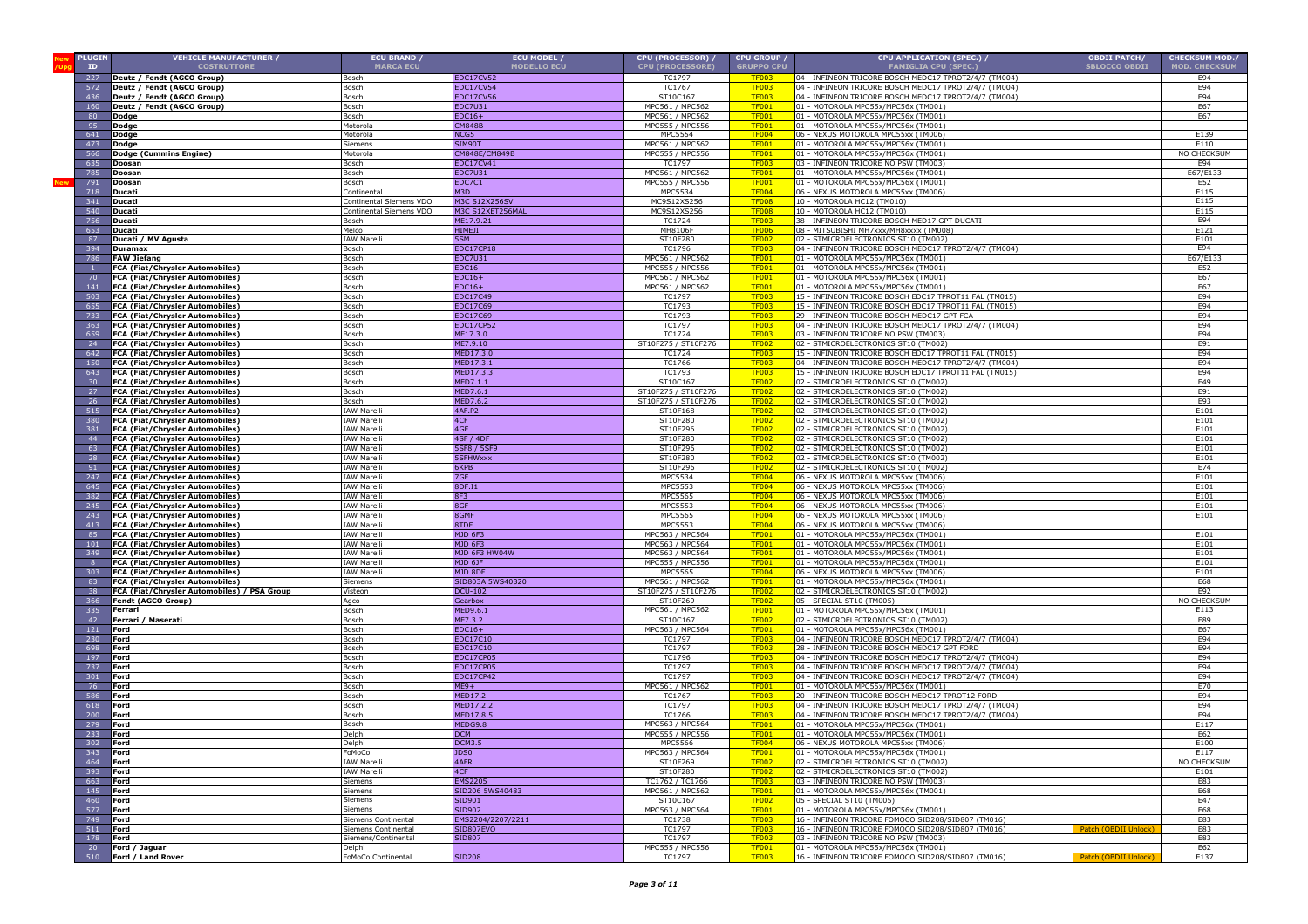| <b>PLUGIN</b>   | <b>VEHICLE MANUFACTURER /</b>                              | ECU BRAND /          | ECU MODEL /                                  | <b>CPU (PROCESSOR) /</b>           | CPU GROUP                    | CPU APPLICATION (SPEC.) /                                                                                          | <b>OBDII PATCH/</b>  | <b>CHECKSUM MOD./</b> |
|-----------------|------------------------------------------------------------|----------------------|----------------------------------------------|------------------------------------|------------------------------|--------------------------------------------------------------------------------------------------------------------|----------------------|-----------------------|
| ID              | <b>COSTRUTTORE</b>                                         | <b>MARCA ECU</b>     | <b>MODELLO ECU</b>                           | <b>CPU (PROCESSORE)</b>            | <b>GRUPPO CPU</b>            | <b>FAMIGLIA CPU (SPEC.)</b>                                                                                        | <b>SBLOCCO OBDII</b> | <b>MOD. CHECKSUM</b>  |
| 11              | Ford / Mazda                                               | Bosch                | EDC16                                        | MPC555 / MPC556<br>MPC561 / MPC562 | <b>TF001</b>                 | 01 - MOTOROLA MPC55x/MPC56x (TM001)                                                                                |                      | E52                   |
| 60<br>66        | Ford / PSA Group<br>Ford / PSA Group                       | Bosch<br>Bosch       | $EDC16+$<br>$EDC16+$                         | MPC561 / MPC562                    | <b>TF001</b><br><b>TF001</b> | 01 - MOTOROLA MPC55x/MPC56x (TM001)<br>01 - MOTOROLA MPC55x/MPC56x (TM001)                                         |                      | E67<br>E67            |
| 32 <sub>2</sub> | Ford / PSA Group / Volvo                                   | Siemens              | SID803 5WS40xxx                              | MPC555 / MPC556                    | <b>TF001</b>                 | 01 - MOTOROLA MPC55x/MPC56x (TM001)                                                                                |                      | E68                   |
| 78              | Ford / PSA Group / Volvo                                   | Siemens              | SID803A 5WS40xxx                             | MPC561 / MPC562                    | <b>TF001</b>                 | 01 - MOTOROLA MPC55x/MPC56x (TM001)                                                                                |                      | E68                   |
| 238             | Ford / Volvo                                               | Bosch                | MED17.2                                      | TC1767                             | <b>TF003</b>                 | 04 - INFINEON TRICORE BOSCH MEDC17 TPROT2/4/7 (TM004)                                                              |                      | E94                   |
| 82              | Ford / Volvo                                               | Siemens              | SID206 5WS40xxx                              | MPC561 / MPC562                    | <b>TF001</b>                 | 01 - MOTOROLA MPC55x/MPC56x (TM001)                                                                                |                      | E68                   |
| 31              | <b>Ford Truck</b>                                          | Bosch                | EDC7C1                                       | MPC555 / MPC556                    | <b>TF001</b>                 | 01 - MOTOROLA MPC55x/MPC56x (TM001)                                                                                |                      | E52                   |
| 787             | Ford Truck                                                 | Bosch                | EDC7U31                                      | MPC561 / MPC562                    | <b>TF001</b>                 | 01 - MOTOROLA MPC55x/MPC56x (TM001)                                                                                |                      | E67/E133              |
| 504<br>784      | Ford Truck<br><b>Ford FRD</b>                              | Continental<br>Bosch | CM2150E                                      | MPC5566<br>MPC561 / MPC562         | <b>TF004</b><br><b>TF001</b> | 06 - NEXUS MOTOROLA MPC55xx (TM006)<br>01 - MOTOROLA MPC55x/MPC56x (TM001)                                         |                      | <b>NO CHECKSUI</b>    |
| 461             | Freightliner / Mercedes Truck                              | Temic                | EDC7U31<br>DDEC6                             | TC1796                             | <b>TF003</b>                 | 14 - INFINEON TRICORE NO PSW KLINE (TM014)                                                                         |                      | E67/E133<br>E132      |
| 684             | Geely                                                      | Delphi               | <b>MT80</b>                                  | TC1762 / TC1766                    | <b>TF003</b>                 | 03 - INFINEON TRICORE NO PSW (TM003)                                                                               |                      |                       |
| 614             | Generic Car/LCV                                            | Bosch                | EDC17CV42                                    | TC1797                             | TF <sub>003</sub>            | 03 - INFINEON TRICORE NO PSW (TM003)                                                                               |                      | E94                   |
| 595             | <b>Generic Tractor</b>                                     | Recon                | <b>CM554</b>                                 | MC68300                            | <b>TF007</b>                 | 09 - MOTOROLA MC68xxx (TM009)                                                                                      |                      | NO CHECKSUM           |
| 615             | <b>Generic Truck</b>                                       | Bosch                | EDC17CV41                                    | TC1797                             | TF <sub>00</sub>             | 03 - INFINEON TRICORE NO PSW (TM003)                                                                               |                      | E94/E145              |
| 632             | <b>Generic Truck (Cummins Engine)</b>                      | Continental          | CM2250                                       | <b>MPC5566</b>                     | <b>TF004</b>                 | 06 - NEXUS MOTOROLA MPC55xx (TM006)                                                                                |                      | NO CHECKSUM           |
|                 | GM Group / Opel                                            | Bosch                | EDC16                                        | MPC555 / MPC556                    | <b>TF001</b>                 | 01 - MOTOROLA MPC55x/MPC56x (TM001)                                                                                |                      | E52                   |
| 228<br>153      | <b>GM Group / Opel</b><br>GM Group / Opel                  | 3osch<br>Bosch       | EDC17C18<br>EDC17C19                         | TC1766<br>TC1792                   | <b>TF00</b><br><b>TF00</b>   | 04 - INFINEON TRICORE BOSCH MEDC17 TPROT2/4/7 (TM004)<br>04 - INFINEON TRICORE BOSCH MEDC17 TPROT2/4/7 (TM004)     |                      | E94<br>E94            |
| 688             | <b>GM Group / Opel</b>                                     | Bosch                | EDC17C59                                     | TC1767                             | <b>TF003</b>                 | 26 - INFINEON TRICORE BOSCH MEDC17 GPT OPEL                                                                        |                      | E94                   |
| 717             | GM Group / Opel                                            | Bosch                | EDC17CP47                                    | TC1797                             | <b>TF003</b>                 | 26 - INFINEON TRICORE BOSCH MEDC17 GPT OPEL                                                                        |                      | E94                   |
| 192             | GM Group / Opel                                            | Bosch                | ME7.6.4                                      | ST10F275 / ST10F276                | <b>TF002</b>                 | 02 - STMICROELECTRONICS ST10 (TM002)                                                                               |                      | E105                  |
| 225             | GM Group / Opel                                            | Bosch                | ME9.6                                        | MPC561 / MPC562                    | <b>TF001</b>                 | 01 - MOTOROLA MPC55x/MPC56x (TM001)                                                                                |                      | E105                  |
| 466             | GM Group / Opel                                            | Delco                | E37                                          | MPC561 / MPC562                    | <b>TF001</b>                 | 01 - MOTOROLA MPC55x/MPC56x (TM001)                                                                                |                      | E135                  |
| 520             | <b>GM Group / Opel</b>                                     | Delphi               | <b>DCM 3.7</b>                               | SH72544R<br><b>MPC5566</b>         | <b>TF005</b>                 | 07 - RENESAS SH7050 (TM007)                                                                                        |                      | E100<br>E100          |
| 605<br>706      | GM Group / Opel                                            | Delphi<br>Denso      | DCM 3.7AP<br>94661024                        | SH7055                             | <b>TF004</b><br><b>TF005</b> | 06 - NEXUS MOTOROLA MPC55xx (TM006)<br>07 - RENESAS SH7050 (TM007)                                                 |                      | E121                  |
| 253             | GM Group / Opel<br><b>GM Group / Opel</b>                  | Denso                | 1.7 DTI                                      | SH7058                             | <b>TF005</b>                 | 07 - RENESAS SH7050 (TM007)                                                                                        |                      | E121                  |
| 295             | <b>GM Group / Opel</b>                                     | Denso                | 1.7 DTI SH7059                               | SH7059                             | <b>TF005</b>                 | 07 - RENESAS SH7050 (TM007)                                                                                        |                      | E121                  |
| 10 <sup>°</sup> | <b>GM Group / Opel</b>                                     | <b>IAW Marell</b>    | MJD 6JF                                      | MPC555 / MPC556                    | <b>TF001</b>                 | 01 - MOTOROLA MPC55x/MPC56x (TM001)                                                                                |                      | E101                  |
| 111             | GM Group / Opel                                            | <b>IAW Marell</b>    | MJD 602.A6                                   | MPC563 / MPC564                    | <b>TF001</b>                 | 01 - MOTOROLA MPC55x/MPC56x (TM001)                                                                                |                      | E101                  |
| 107             | GM Group / Opel                                            | <b>IAW Marell</b>    | MJD 602.M1 - MJD 603.S3                      | MPC563 / MPC564                    | <b>TF001</b>                 | 01 - MOTOROLA MPC55x/MPC56x (TM001)                                                                                |                      | E101                  |
| 176             | GM Group / Opel                                            | <b>IAW Marell</b>    | MJD 602.M1 - MJD 603.S3                      | MPC563 / MPC564                    | <b>TF001</b>                 | 01 - MOTOROLA MPC55x/MPC56x (TM001)                                                                                |                      | E101                  |
| 333<br>309      | GM Group / Opel                                            | Siemens<br>Bosch     | SIMTEC 76<br>ME9.1 / ME9.5                   | ST10C167<br>MPC561 / MPC562        | <b>TF002</b><br><b>TF001</b> | 05 - SPECIAL ST10 (TM005)<br>01 - MOTOROLA MPC55x/MPC56x (TM001                                                    |                      | E48<br>E105           |
| 465             | GM Group / Opel / Chevrolet<br>GM Group / Opel / Chevrolet | Delco                | E83                                          | <b>MPC5565</b>                     | <b>TF004</b>                 | 06 - NEXUS MOTOROLA MPC55xx (TM006)                                                                                |                      | E135                  |
| 458             | GM Group / Opel / Chevrolet                                | Delphi               | <b>DCM 3.7</b>                               | SH72513                            | TF <sub>00</sub> s           | 07 - RENESAS SH7050 (TM007)                                                                                        |                      | E100                  |
| 322             | GM Group / Opel / Isuzu                                    | Denso                | 3.0 V6 DTI                                   | SH7058                             | TF <sub>00</sub> s           | 07 - RENESAS SH7050 (TM007)                                                                                        |                      | E121                  |
| 348             | GM Group / Opel / Suzuki                                   | <b>IAW Marell</b>    | MJD 602.04                                   | MPC563 / MPC564                    | <b>TF001</b>                 | 01 - MOTOROLA MPC55x/MPC56x (TM001)                                                                                |                      | E101                  |
| 84              | <b>Great Wall Motor</b>                                    | Bosch                | $EDC16+$                                     | MPC561 / MPC562                    | <b>TF001</b>                 | 01 - MOTOROLA MPC55x/MPC56x (TM001)                                                                                |                      | E67                   |
| 470             | <b>Great Wall Motor</b>                                    | Bosch                | EDC17C53                                     | TC1767                             | <b>TF00</b>                  | 04 - INFINEON TRICORE BOSCH MEDC17 TPROT2/4/7 (TM004)                                                              |                      | E94                   |
| 439             | <b>Great Wall Motor</b>                                    | 3osch                | ME7.8.8                                      | ST10F275 / ST10F276                | <b>TF00</b>                  | 02 - STMICROELECTRONICS ST10 (TM002)                                                                               |                      | E127                  |
| 388<br>487      | <b>Great Wall Motor</b><br>Hino                            | Delphi<br>Denso      | <b>DCM 3.7</b><br>895xx                      | SH72513<br>SH7055                  | <b>TF00</b><br><b>TF005</b>  | 07 - RENESAS SH7050 (TM007)<br>07 - RENESAS SH7050 (TM007)                                                         |                      | E100<br>E121          |
| 347             | Hino                                                       | Denso                | 396xx                                        | SH7058                             | <b>TF005</b>                 | 07 - RENESAS SH7050 (TM007)                                                                                        |                      | E121                  |
| 12 <sup>°</sup> | Honda                                                      | Bosch                | EDC16                                        | MPC555 / MPC556                    | <b>TF001</b>                 | 01 - MOTOROLA MPC55x/MPC56x (TM001)                                                                                |                      | E52                   |
| 731             | Honda                                                      | Bosch                | EDC17C58                                     | TC1793                             | <b>TF003</b>                 | 35 - INFINEON TRICORE BOSCH MEDC17 GPT HONDA                                                                       |                      | E94                   |
| 805             | Honda                                                      | Bosch                | EDC17CP50                                    | TC1797                             | <b>TF003</b>                 | 35 - INFINEON TRICORE BOSCH MEDC17 GPT HONDA                                                                       |                      | E94                   |
| 172             | Honda                                                      | Bosch                | EDC17CP06                                    | TC1792                             | <b>TF003</b>                 | 04 - INFINEON TRICORE BOSCH MEDC17 TPROT2/4/7 (TM004)                                                              |                      | E94                   |
| 213             | Honda                                                      | Bosch                | EDC17CP16                                    | TC1796                             | <b>TF003</b>                 | 04 - INFINEON TRICORE BOSCH MEDC17 TPROT2/4/7 (TM004)                                                              |                      | E94                   |
| 497             | Honda                                                      | Bosch                | ME7.9.3                                      | ST10C167                           | <b>TF002</b>                 | 02 - STMICROELECTRONICS ST10 (TM002)                                                                               |                      | E21                   |
| 730<br>492      | Honda<br>Honda                                             | Keihin<br>Keihin     | 37805-Pxx<br>37805-Rxx                       | SH7058<br>SH7058                   | <b>TF005</b><br><b>TF005</b> | 07 - RENESAS SH7050 (TM007)<br>07 - RENESAS SH7050 (TM007)                                                         |                      | E121<br>E121          |
| 617             | Honda                                                      | Keihin               | 37820-RAH                                    | SH7055                             | <b>TF005</b>                 | 07 - RENESAS SH7050 (TM007)                                                                                        |                      | E121                  |
| 61              | Hyundai / Kia                                              | Bosch                | $EDC16+$                                     | MPC563 / MPC564                    | <b>TF001</b>                 | 01 - MOTOROLA MPC55x/MPC56x (TM001)                                                                                |                      | E67                   |
| 72              | Hyundai / Kia                                              | Bosch                | $EDC16+$                                     | MPC561 / MPC562                    | <b>TF001</b>                 | 01 - MOTOROLA MPC55x/MPC56x (TM001)                                                                                |                      | E67                   |
| 164             | Hyundai / Kia                                              | Bosch                | EDC17C08                                     | TC1766                             | <b>TF003</b>                 | 04 - INFINEON TRICORE BOSCH MEDC17 TPROT2/4/7 (TM004)                                                              |                      | E94                   |
| 608             | Hyundai / Kia                                              | Bosch                | EDC17C53                                     | TC1767                             | <b>TF003</b>                 | 19 - INFINEON TRICORE BOSCH MEDC17 TPROT10/11 HYUNDAI/KIA                                                          |                      | E94                   |
| 682<br>127      | Hyundai / Kia<br>Hyundai / Kia                             | Bosch<br>Bosch       | EDC17C57<br>EDC17CP14                        | TC1793<br><b>TC1796</b>            | <b>TF003</b><br><b>TF003</b> | 19 - INFINEON TRICORE BOSCH MEDC17 TPROT10/11 HYUNDAI/KIA<br>04 - INFINEON TRICORE BOSCH MEDC17 TPROT2/4/7 (TM004) |                      | E94<br>E94            |
| 549             | Hyundai / Kia                                              | Bosch                | EDC17CP14                                    | <b>TC1796</b>                      | TE00                         | 19 - INFINEON TRICORE BOSCH MEDC17 TPROT10/11 HYUNDAI/KIA                                                          |                      | E94                   |
| 683             | Hyundai / Kia                                              | Bosch                | M7.9                                         | ST10C167                           | <b>TF002</b>                 | 02 - STMICROELECTRONICS ST10 (TM002)                                                                               |                      | E14                   |
| 167             | Hyundai / Kia                                              | Bosch                | M7.9.8                                       | ST10F275 / ST10F276                | <b>TF002</b>                 | 02 - STMICROELECTRONICS ST10 (TM002)                                                                               |                      | E106                  |
| 339             | Hyundai / Kia                                              | Bosch                | ME17.9.11                                    | TC1762 / TC1766                    | TF <sub>00</sub>             | 04 - INFINEON TRICORE BOSCH MEDC17 TPROT2/4/7 (TM004)                                                              |                      | E94                   |
| 597             | Hyundai / Kia                                              | Bosch                | ME7.9.7                                      | ST10F275                           | <b>TF002</b>                 | 02 - STMICROELECTRONICS ST10 (TM002)                                                                               |                      | E118                  |
| 496             | Hyundai / Kia                                              | Bosch                | MED17.9.8                                    | TC1767                             | <b>TF00</b>                  | 04 - INFINEON TRICORE BOSCH MEDC17 TPROT2/4/7 (TM004)                                                              |                      | E94                   |
| 550<br>416      | Hyundai / Kia<br>Hvundai / Kia                             | Bosch<br>Bosch       | 4ED17.9.8/MEDG17.9.8<br>4EG17.9.11           | TC1767<br>TC1762 / TC1766          | <b>TF00</b><br><b>TF00</b>   | 19 - INFINEON TRICORE BOSCH MEDC17 TPROT10/11 HYUNDAI/KIA<br>04 - INFINEON TRICORE BOSCH MEDC17 TPROT2/4/7 (TM004) |                      | E94<br>E94            |
| 693             | Hyundai / Kia                                              | Bosch                | 4EG17.9.2                                    | TC1767                             | <b>TF003</b>                 | 19 - INFINEON TRICORE BOSCH MEDC17 TPROT10/11 HYUNDAI/KIA                                                          |                      | E94                   |
| 194             | Hyundai / Kia                                              | Continenta           | SIM <sub>2K</sub>                            | MPC561 / MPC562                    | <b>TF001</b>                 | 01 - MOTOROLA MPC55x/MPC56x (TM001)                                                                                |                      | E111                  |
|                 | 387 Hyundai / Kia                                          | Delphi               | <b>DCM 3.7</b>                               | SH72513                            | <b>TF005</b>                 | 07 - RENESAS SH7050 (TM007)                                                                                        |                      | E100                  |
|                 | 317 Hyundai / Kia                                          | Kefico               | EH8                                          | MH8305H                            | <b>TF006</b>                 | 08 - MITSUBISHI MH7xxx/MH8xxxx (TM008)                                                                             |                      | NO CHECKSUM           |
| 351             | Hyundai / Kia                                              | Kefico               | KTS3                                         | MH8X02F                            | <b>TF006</b>                 | 08 - MITSUBISHI MH7xxx/MH8xxxx (TM008)                                                                             |                      | E121                  |
| 575             | Hyundai / Kia                                              | Mitsubishi           | 39106-3945x                                  | MH82XXF                            | <b>TF006</b>                 | 08 - MITSUBISHI MH7xxx/MH8xxxx (TM008)                                                                             |                      | NO CHECKSUM           |
| 367<br>368      | Hyundai / Kia<br>Hyundai / Kia                             | Siemens<br>Siemens   | SIM2K-47 5WY4Cxxx #L<br>SIM2K-47 5WY4Cxxx #R | ST10C167<br>ST10C167               | <b>TF002</b><br><b>TF002</b> | 05 - SPECIAL ST10 (TM005)<br>05 - SPECIAL ST10 (TM005)                                                             |                      | E48<br>E48            |
| 352             | Hyundai / Kia                                              | Siemens              | SIMK43 5WY1xxxx                              | ST10C167                           | <b>TF002</b>                 | 05 - SPECIAL ST10 (TM005)                                                                                          |                      | E48                   |
| 353             | Hyundai / Kia                                              | Siemens              | SIMK43 5WY44xxx #L                           | ST10C167                           | <b>TF002</b>                 | 05 - SPECIAL ST10 (TM005)                                                                                          |                      | E48                   |
| 354             | Hyundai / Kia                                              | Siemens              | SIMK43 5WY44xxx #R                           | ST10C167                           | <b>TF002</b>                 | 05 - SPECIAL ST10 (TM005)                                                                                          |                      | E48                   |
| 521             | Hyundai / Kia                                              | Siemens Continental  | SIM2K                                        | MPC563 / MPC564                    | <b>TF001</b>                 | 01 - MOTOROLA MPC55x/MPC56x (TM001)                                                                                |                      | E111                  |
| 169             | Hyundai / Kia (Cummins)                                    | Motorola             | <b>CM850</b>                                 | MPC555 / MPC556                    | <b>TF001</b>                 | 01 - MOTOROLA MPC55x/MPC56x (TM001)                                                                                |                      | NO CHECKSUM           |
| 112             | Hyundai / Kia / Ssangyong                                  | Delphi               | <b>DCM3.2</b>                                | MPC563 / MPC564                    | <b>TF001</b>                 | 01 - MOTOROLA MPC55x/MPC56x (TM001)                                                                                |                      | E81                   |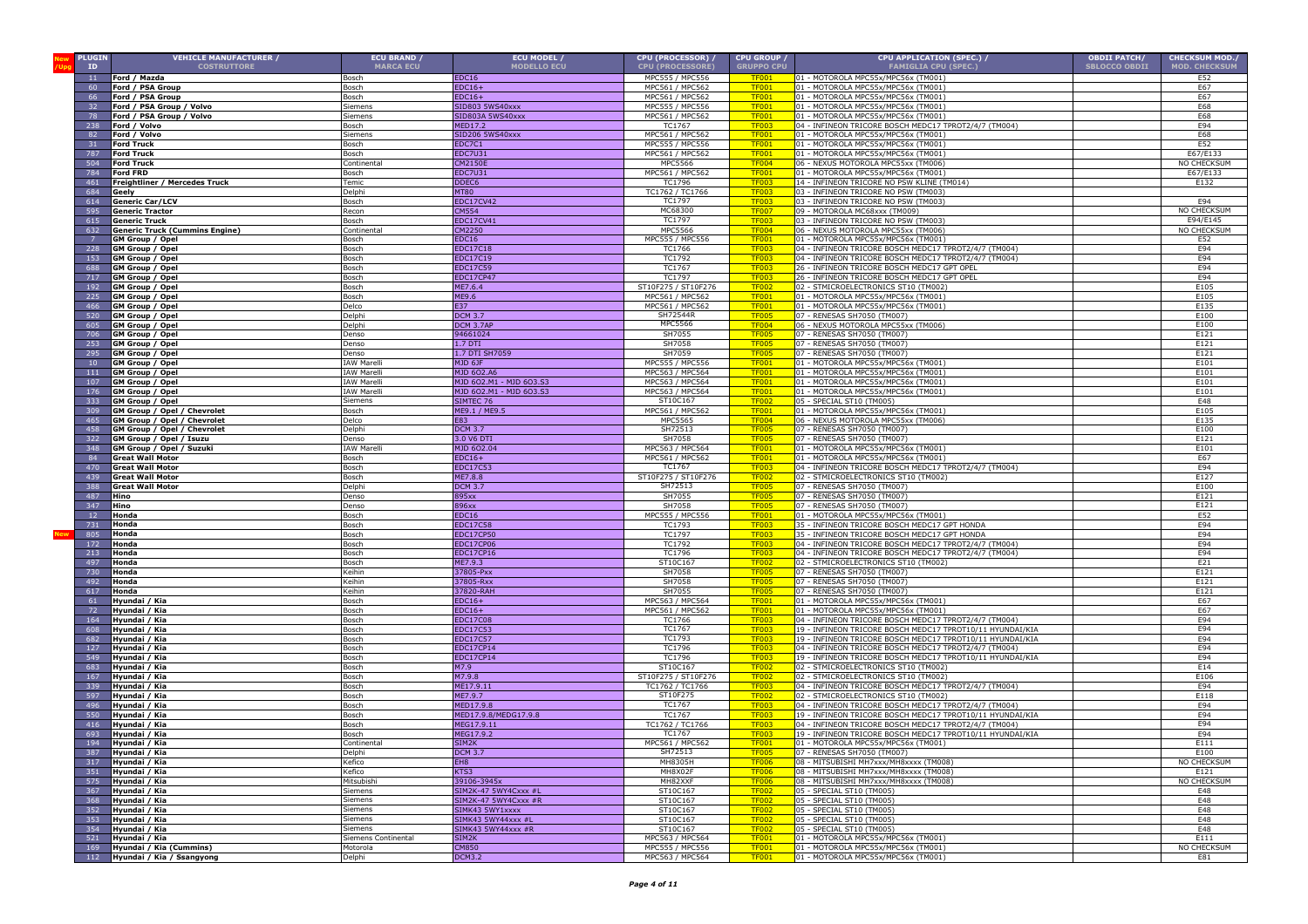| <b>PLUGIN</b>         | <b>VEHICLE MANUFACTURER /</b>                     | <b>ECU BRAND /</b>    | ECU MODEL /                    | CPU (PROCESSOR) /                  | <b>CPU GROUP</b>             | CPU APPLICATION (SPEC.) /                                                                                      | <b>OBDII PATCH/</b>  | <b>CHECKSUM MOD./</b>      |
|-----------------------|---------------------------------------------------|-----------------------|--------------------------------|------------------------------------|------------------------------|----------------------------------------------------------------------------------------------------------------|----------------------|----------------------------|
| ID                    | <b>COSTRUTTORE</b>                                | <b>MARCA ECU</b>      | <b>MODELLO ECU</b>             | <b>CPU (PROCESSORE)</b>            | <b>GRUPPO CPU</b>            | <b>FAMIGLIA CPU (SPEC.)</b>                                                                                    | <b>SBLOCCO OBDII</b> | <b>MOD. CHECKSUM</b>       |
| 623                   | Hyundai Trago                                     | Delphi                | ETC3                           | <b>MPC5566</b>                     | <b>TF004</b>                 | 06 - NEXUS MOTOROLA MPC55xx (TM006)                                                                            |                      | E138                       |
| 621                   | <b>International Truck</b>                        | Bosch                 | EDC7UC31                       | MPC561 / MPC562                    | <b>TF001</b>                 | 01 - MOTOROLA MPC55x/MPC56x (TM001)                                                                            |                      | E67                        |
| 804                   | <b>International Truck</b>                        | Siemens               | SID904                         | MPC563 / MPC564                    | <b>TF001</b>                 | 01 - MOTOROLA MPC55x/MPC56x (TM001)                                                                            |                      | NO CHECKSUM<br>NO CHECKSUM |
| 400<br>401            | <b>International Truck (Cummins)</b>              | Motorola<br>Motorola  | <b>CM870</b><br>CM871 / CM876  | MPC555 / MPC556<br>MPC565 / MPC566 | <b>TF001</b><br><b>TF001</b> | 01 - MOTOROLA MPC55x/MPC56x (TM001)<br>01 - MOTOROLA MPC55x/MPC56x (TM001)                                     |                      | NO CHECKSUM                |
| 745                   | <b>International Truck (Cummins)</b><br>Isuzu     | Bosch                 | EDC17CV41                      | TC1797                             | <b>TF003</b>                 | 04 - INFINEON TRICORE BOSCH MEDC17 TPROT2/4/7 (TM004)                                                          |                      | E94                        |
| 412                   | Isuzu                                             | enso                  | 25841077                       | SH7058                             | <b>TF005</b>                 | 07 - RENESAS SH7050 (TM007)                                                                                    |                      | E121                       |
| 430                   | Isuzu                                             | ranstror              | 4Jxx                           | SH7058                             | <b>TF005</b>                 | 07 - RENESAS SH7050 (TM007)                                                                                    |                      | E121                       |
| 490                   | Isuzu                                             | ranstron              | Transtron                      | SH72544R                           | <b>TF005</b>                 | 07 - RENESAS SH7050 (TM007)                                                                                    |                      | E121                       |
| 703                   | Isuzu                                             | ranstron              | Transtron SH7059               | SH7059                             | <b>TF005</b>                 | 07 - RENESAS SH7050 (TM007)                                                                                    |                      | E121                       |
| 313                   | Isuzu                                             | ranstron              |                                | SH7055                             | <b>TF005</b>                 | 07 - RENESAS SH7050 (TM007)                                                                                    |                      | E121                       |
| 79                    | Isuzu / Chevrolet                                 | <b>Delphi</b>         |                                | MPC561 / MPC562                    | <b>TF001</b>                 | 01 - MOTOROLA MPC55x/MPC56x (TM001)                                                                            |                      | E82                        |
| -322                  | Isuzu / GM Group / Opel                           | Denso                 | 3.0 V6 DTI                     | SH7058                             | <b>TF005</b>                 | 07 - RENESAS SH7050 (TM007)                                                                                    |                      | E121                       |
| 579                   | <b>Isuzu Giga</b>                                 | enso                  | 895xx                          | SH7055                             | <b>TF005</b>                 | 07 - RENESAS SH7050 (TM007)                                                                                    |                      | E121                       |
| 130                   | Iveco                                             | Bosch                 | EDC16                          | MPC555 / MPC556                    | <b>TF001</b>                 | 01 - MOTOROLA MPC55x/MPC56x (TM001)                                                                            |                      | E52                        |
| 140                   | <b>Iveco</b>                                      | Bosch                 | $EDC16+$                       | MPC561 / MPC562                    | <b>TF001</b>                 | 01 - MOTOROLA MPC55x/MPC56x (TM001)                                                                            |                      | E67                        |
| 206                   | <b>Iveco</b>                                      | Bosch                 | EDC17                          | TC1797                             | <b>TF003</b>                 | 04 - INFINEON TRICORE BOSCH MEDC17 TPROT2/4/7 (TM004)                                                          |                      | E94                        |
| 432                   | Iveco                                             | Bosch                 | <b>EDC17C49</b>                | TC1797                             | <b>TF003</b>                 | 04 - INFINEON TRICORE BOSCH MEDC17 TPROT2/4/7 (TM004)                                                          |                      | E94                        |
| 633                   | Iveco                                             | osch                  | EDC17CV41                      | TC1797                             | <b>TF003</b>                 | 03 - INFINEON TRICORE NO PSW (TM003)                                                                           |                      | E145                       |
| 568                   | Iveco                                             | <b>AW Marel</b>       | 5SF4                           | ST10F296                           | <b>TF002</b>                 | 02 - STMICROELECTRONICS ST10 (TM002)                                                                           |                      | E101                       |
| 129                   | Iveco / New Holland                               | Bosch                 | <b>EDC7C1-C2</b>               | MPC555 / MPC556                    | <b>TF001</b>                 | 01 - MOTOROLA MPC55x/MPC56x (TM001)                                                                            |                      | E63                        |
| 137<br>346            | Iveco / New Holland                               | Bosch<br>Denso        | <b>EDC7U31</b><br>4B079700     | MPC561 / MPC562<br>SH7055          | <b>TF001</b><br><b>TF005</b> | 01 - MOTOROLA MPC55x/MPC56x (TM001)<br>07 - RENESAS SH7050 (TM007)                                             |                      | E67/E133<br>NO CHECKSUM    |
| 422                   | Jaguar                                            | Denso                 | MB279700-9xxx                  | SH7058                             | <b>TF005</b>                 | 07 - RENESAS SH7050 (TM007)                                                                                    |                      | E121                       |
| 105                   | Jaguar<br>Jaguar                                  | Siemens               | SID201 - SID204 5WS40xxx       | MPC563 / MPC564                    | <b>TF001</b>                 | 01 - MOTOROLA MPC55x/MPC56x (TM001)                                                                            |                      | E68                        |
| 685                   | Jaguar / Land Rover                               | Bosch                 | MED17.8.31                     | TC1797                             | <b>TF003</b>                 | 25 - INFINEON TRICORE BOSCH MEDC17 GPT JAGUAR                                                                  |                      | E94                        |
| 498                   | Jaguar / Land Rover                               | Denso                 | <b>P5.0SC</b>                  | SH7059                             | <b>TF005</b>                 | 07 - RENESAS SH7050 (TM007)                                                                                    |                      | E121                       |
| 593                   | <b>JCB</b>                                        | Continental           | CM2250                         | <b>MPC5566</b>                     | <b>TF004</b>                 | 06 - NEXUS MOTOROLA MPC55xx (TM006)                                                                            |                      | NO CHECKSUM                |
| 701                   | <b>JCB</b>                                        | Delphi                | <b>DCM3.3</b>                  | SH72544R                           | <b>TF005</b>                 | 07 - RENESAS SH7050                                                                                            |                      | E100                       |
| 402                   | JCB / Massey Ferguson                             | Bosch                 | <b>EDC17CV54</b>               | TC1767                             | <b>TF003</b>                 | 04 - INFINEON TRICORE BOSCH MEDC17 TPROT2/4/7 (TM004)                                                          |                      | E94                        |
| 191                   | JCB Fastrack                                      | Motorola              | <b>CM850</b>                   | MPC555 / MPC556                    | <b>TF001</b>                 | 01 - MOTOROLA MPC55x/MPC56x (TM001)                                                                            |                      | NO CHECKSUM                |
| 598                   | Jeep                                              | Bosch                 | <b>EDC17C79</b>                | TC1797                             | <b>TF003</b>                 | 15 - INFINEON TRICORE BOSCH EDC17 TPROT11 FAL (TM015)                                                          |                      | E94                        |
| 256                   | Jeep                                              | Bosch                 | <b>EDC17CP27</b>               | TC1796                             | <b>TF003</b>                 | 04 - INFINEON TRICORE BOSCH MEDC17 TPROT2/4/7 (TM004)                                                          |                      | E94                        |
| 503                   | Jeep / Chrysler / FCA (Fiat/Chrysler Automobiles) | Bosch                 | EDC17C49                       | TC1797                             | <b>TF003</b>                 | 15 - INFINEON TRICORE BOSCH EDC17 TPROT11 FAL (TM015)                                                          |                      | E94                        |
| 77                    | Jeep / Mitsubishi                                 | Bosch                 | $EDC16+$                       | MPC561 / MPC562                    | <b>TF001</b>                 | 01 - MOTOROLA MPC55x/MPC56x (TM001                                                                             |                      | E67                        |
| 190                   | John Deere                                        | Motorola              | <b>CM850</b>                   | MPC555 / MPC556                    | <b>TF001</b>                 | 01 - MOTOROLA MPC55x/MPC56x (TM001                                                                             |                      | NO CHECKSU                 |
| 462                   | <b>John Deere</b>                                 | hoenix                | L11                            | ST10F168                           | <b>TF002</b><br><b>TF001</b> | 02 - STMICROELECTRONICS ST10 (TM002)                                                                           |                      | E104                       |
| 123                   | John Deere                                        | hoenix                | L14                            | MPC563 / MPC564                    | <b>TF002</b>                 | 01 - MOTOROLA MPC55x/MPC56x (TM001)                                                                            |                      | E104                       |
| 236<br>463            | <b>John Deere</b><br><b>John Deere</b>            | hoenix<br>hoenix      | L16<br>L4                      | ST10F275 / ST10F276<br>ST10C167    | <b>TF002</b>                 | 02 - STMICROELECTRONICS ST10 (TM002)<br>02 - STMICROELECTRONICS ST10 (TM002)                                   |                      | E104<br>E104               |
| 508                   | <b>John Deere</b>                                 | hoenix                | L9/L11                         | ST10F269                           | <b>TF002</b>                 | 02 - STMICROELECTRONICS ST10 (TM002)                                                                           |                      | E104                       |
| 457                   | <b>John Deere</b>                                 | iemens                | UIC2                           | ST10C167                           | <b>TF002</b>                 | 02 - STMICROELECTRONICS ST10 (TM002)                                                                           |                      | NO CHECKSUM                |
| 525                   | Kawasaki                                          | enso                  | 21175-0220                     | M32R196                            | TF009                        | 17 - RENESAS M32R (TM017)                                                                                      |                      | E121                       |
| 687                   | Kawasaki                                          | enso                  | 21175-03XX                     | M32R196                            | TF009                        | 17 - RENESAS M32R (TM017)                                                                                      |                      | E121                       |
| 652                   | Kawasaki                                          | enso                  | 21175-08XX                     | M32R196                            | <b>TF009</b>                 | 17 - RENESAS M32R (TM017)                                                                                      |                      | E121                       |
| 522                   | Kawasaki                                          | enso                  | 21775-0046                     | SH7054                             | <b>TF005</b>                 | 07 - RENESAS SH7050                                                                                            |                      | E121                       |
| 532                   | Kawasaki                                          | Denso                 | 21775-0097                     | SH7054                             | <b>TF005</b>                 | 07 - RENESAS SH7050                                                                                            |                      | E121                       |
| 620                   | Kawasaki                                          | <b>Denso</b>          | 21775-07XX                     | SH7054                             | <b>TF005</b>                 | 07 - RENESAS SH7050                                                                                            |                      | E121                       |
| 561                   | Kawasaki                                          | Denso                 | 21775-109X                     | SH7054                             | <b>TF005</b>                 | 07 - RENESAS SH7050                                                                                            |                      | E121                       |
| 530<br>455            | Kawasaki<br>Kawasaki                              | 1elco<br><b>Aelco</b> | 21175-3732                     | MH7203<br><b>MH8106F</b>           | <b>TF006</b>                 | 08 - MITSUBISHI MH7xxx/MH8xxxx (TM008)                                                                         |                      | <b>NO CHECKSUM</b>         |
| 637                   | Kawasaki                                          | Mitsubishi            | ULTRA 300x<br>21175-033X       | MH8102F                            | <b>TF006</b><br><b>TF006</b> | 08 - MITSUBISHI MH7xxx/MH8xxxx (TM008)<br>08 - MITSUBISHI MH7xxx/MH8xxx                                        |                      | E121<br>E121               |
| 625                   | Kawasaki                                          | Mitsubishi            | 21175-076X                     | MH8102F                            | <b>TF006</b>                 | 08 - MITSUBISHI MH7xxx/MH8xxx                                                                                  |                      | E121                       |
| 285                   | Kawasaki                                          | Mitsubishi            | JetSki_Ultra_250               | MH82XXF                            | <b>TF006</b>                 | 08 - MITSUBISHI MH7xxx/MH8xxxx (TM008)                                                                         |                      | E121                       |
| 300                   | Kawasaki                                          | Mitsubishi            | ZRX1200                        | MH8305F                            | <b>TF006</b>                 | 08 - MITSUBISHI MH7xxx/MH8xxxx (TM008)                                                                         |                      | E121                       |
| 484                   | Kawasaki                                          | Mitsubishi            | <b>ZX10R</b>                   | MH82XXF                            | <b>TF006</b>                 | 08 - MITSUBISHI MH7xxx/MH8xxx                                                                                  |                      | E121                       |
| 488                   | Kawasaki                                          | Mitsubishi            | <b>ZX10R MY07</b>              | MH82XXF                            | <b>TF006</b>                 | 08 - MITSUBISHI MH7xxx/MH8xxx                                                                                  |                      | E121                       |
| 744                   | <b>Kenworth Truck (Cummins Engine)</b>            | Motorola              | <b>CM871</b>                   | MPC565 / MPC566                    | <b>TF001</b>                 | 01 - MOTOROLA MPC55x/MPC56x (TM001)                                                                            |                      | NO CHECKSUM                |
| 541                   | Khodro/Saipa                                      | ontinental            | SIM2K-34 5WY5Kxxx              | ST10C167                           | <b>TF002</b>                 | 05 - SPECIAL ST10 (TM005)                                                                                      |                      | E48                        |
| 379                   | <b>King Long</b>                                  | ontinental            | CM2150E                        | MPC5566                            | <b>TF004</b>                 | 06 - NEXUS MOTOROLA MPC55xx (TM006)                                                                            |                      | NO CHECKSUM                |
| 438                   | Komatsu                                           | Motorola              | <b>CM850</b>                   | MPC555 / MPC556                    | <b>TF001</b>                 | 01 - MOTOROLA MPC55x/MPC56x (TM001)                                                                            |                      | NO CHECKSUM                |
| 418                   | Ktm                                               | osch                  | M17.8.7                        | TC1762 / TC1766<br><b>TC1767</b>   | <b>TF003</b><br><b>TF003</b> | 04 - INFINEON TRICORE BOSCH MEDC17 TPROT2/4/7 (TM004)<br>04 - INFINEON TRICORE BOSCH MEDC17 TPROT2/4/7 (TM004) |                      | E94<br>E94                 |
| 773<br>584            | Kubota<br>Kubota                                  | Bosch<br>Denso        | <b>EDC17C55</b><br>275700-1201 | SH7058                             | <b>TF005</b>                 | 07 - RENESAS SH7050                                                                                            |                      | E121                       |
| 578                   | Kubota                                            | Denso                 | 275800-7221                    | SH7058                             | <b>TF005</b>                 | 07 - RENESAS SH7050                                                                                            |                      | E121                       |
| 376                   | Lada / UAZ                                        | Bosch                 | M7.9.7                         | ST10F275 / ST10F276                | <b>TF002</b>                 | 02 - STMICROELECTRONICS ST10 (TM002)                                                                           |                      | E118                       |
| 428                   | Lada / UAZ                                        | Bosch                 | ME17.9.7                       | TC1762 / TC1766                    | <b>TF003</b>                 | 04 - INFINEON TRICORE BOSCH MEDC17 TPROT2/4/7 (TM004)                                                          |                      | E94                        |
| 46 <sup>c</sup>       | .amborghini                                       | ampi                  | Campi                          | MC68300                            | <b>TF007</b>                 | 09 - MOTOROLA MC68xxx (TM009)                                                                                  |                      | NO CHECKSUM                |
| 120                   | and Rover.                                        | osch                  | $EDC16+$                       | MPC563 / MPC564                    | <b>TF001</b>                 | 01 - MOTOROLA MPC55x/MPC56x (TM001)                                                                            |                      | E67                        |
| 177                   | Land Rover                                        | osch                  | EDC17CP11                      | TC1796                             | <b>TF003</b>                 | 04 - INFINEON TRICORE BOSCH MEDC17 TPROT2/4/7 (TM004)                                                          |                      | E94                        |
| 235                   | <b>Land Rover</b>                                 | Bosch                 | <b>EDC17CP42</b>               | TC1797                             | <b>TF003</b>                 | 04 - INFINEON TRICORE BOSCH MEDC17 TPROT2/4/7 (TM004)                                                          |                      | E94                        |
|                       | 483 Land Rover                                    | Denso                 | MB279700-94xx                  | SH7058                             | <b>TF005</b>                 | 07 - RENESAS SH7050 (TM007)                                                                                    |                      | E121                       |
| 98                    | <b>Land Rover</b>                                 | Siemens               | SID201 - SID204 5WS40xxx       | MPC563 / MPC564                    | <b>TF001</b>                 | 01 - MOTOROLA MPC55x/MPC56x (TM001)                                                                            |                      | E68                        |
| 115                   | Land Rover                                        | Siemens               | SID203 5WS40371                | MPC563 / MPC564                    | <b>TF001</b>                 | 01 - MOTOROLA MPC55x/MPC56x (TM001)                                                                            |                      | E68                        |
| 384                   | <b>Land Rover</b>                                 | Siemens               | SID204 5WS40xxx                | MPC563 / MPC564                    | <b>TF001</b>                 | 01 - MOTOROLA MPC55x/MPC56x (TM001)                                                                            |                      | E68                        |
| 37 <sup>2</sup>       | <b>Land Rover</b>                                 | Visteon               | <b>DCU-106</b>                 | ST10F275 / ST10F276                | <b>TF002</b>                 | 02 - STMICROELECTRONICS ST10 (TM002)                                                                           |                      | E92                        |
| 510                   | Land Rover / Ford                                 | FoMoCo Continental    | <b>SID208</b>                  | TC1797                             | <b>TF003</b>                 | 16 - INFINEON TRICORE FOMOCO SID208/SID807 (TM016)<br>07 - RENESAS SH7050 (TM007)                              |                      | E137<br>E121               |
| 498<br>310 <b>LDV</b> | Land Rover / Jaguar                               | Denso<br>Bosch        | <b>P5.0SC</b><br>EDC16+ C39    | SH7059<br>MPC561 / MPC562          | <b>TF005</b><br><b>TF001</b> | 01 - MOTOROLA MPC55x/MPC56x (TM001)                                                                            |                      | E67                        |
| 567                   | <b>Lindner Perkins</b>                            | Bosch                 | EDC17C49                       | TC1797                             | <b>TF003</b>                 | 04 - INFINEON TRICORE BOSCH MEDC17 TPROT2/4/7 (TM004)                                                          |                      | E94                        |
| 287                   | Lotus                                             | Ffi                   | Efi                            | MC68300                            | <b>TF007</b>                 | 09 - MOTOROLA MC68xxx (TM009)                                                                                  |                      | NO CHECKSUM                |
| 306                   | Lotus                                             | Efi                   | Efi                            | MC68300                            | <b>TF007</b>                 | 09 - MOTOROLA MC68xxx (TM009)                                                                                  |                      | NO CHECKSUM                |
| 437                   | Lotus                                             | Efi                   | T4E                            | MPC563 / MPC564                    | <b>TF001</b>                 | 01 - MOTOROLA MPC55x/MPC56x (TM001)                                                                            |                      | E129                       |
|                       |                                                   |                       |                                |                                    |                              |                                                                                                                |                      |                            |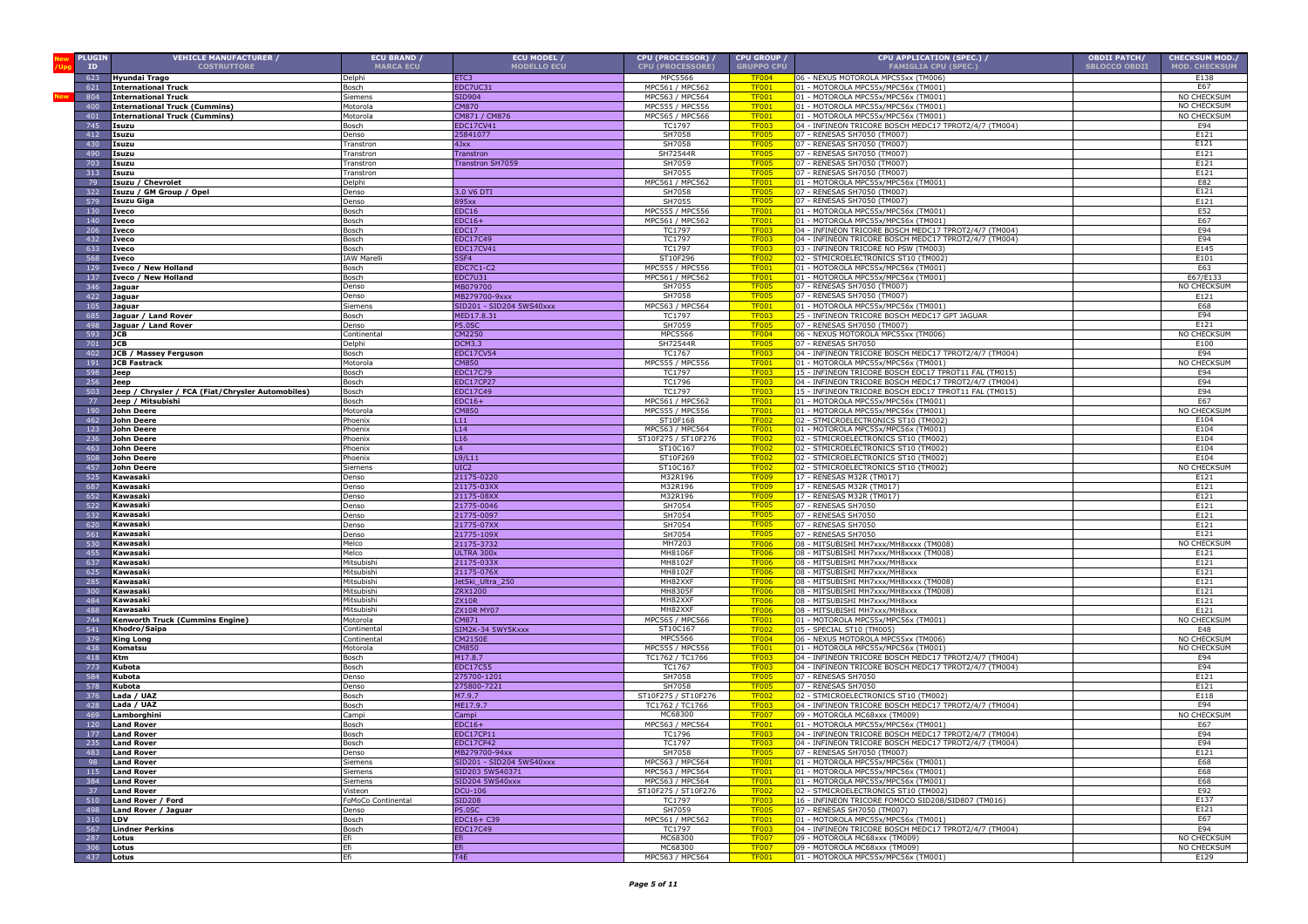| <b>PLUGIN</b><br>ID | <b>VEHICLE MANUFACTURER /</b><br><b>COSTRUTTORE</b> | ECU BRAND /<br><b>MARCA ECU</b> | ECU MODEL /<br><b>MODELLO ECU</b>    | CPU (PROCESSOR) /<br><b>CPU (PROCESSORE)</b> | <b>CPU GROUP</b><br><b>GRUPPO CPU</b> | CPU APPLICATION (SPEC.) /<br><b>FAMIGLIA CPU (SPEC.)</b>                                                       | <b>OBDII PATCH/</b><br><b>SBLOCCO OBDII</b> | <b>CHECKSUM MOD./</b><br><b>MOD. CHECKSUM</b> |
|---------------------|-----------------------------------------------------|---------------------------------|--------------------------------------|----------------------------------------------|---------------------------------------|----------------------------------------------------------------------------------------------------------------|---------------------------------------------|-----------------------------------------------|
| 507                 | Lotus                                               |                                 | <b>T<sub>6F</sub></b>                | MPC5534                                      | TF004                                 | 06 - NEXUS MOTOROLA MPC55xx (TM006)                                                                            |                                             | E129                                          |
| 447                 | <b>LTI</b>                                          | Bosch                           | EDC16+ C39                           | MPC561 / MPC562                              | TF001                                 | 01 - MOTOROLA MPC55x/MPC56x (TM001)                                                                            |                                             | E67                                           |
| 453                 | Mack                                                | Bosch                           | EDC7U/U1                             | MPC555 / MPC556                              | <b>TF001</b>                          | 01 - MOTOROLA MPC55x/MPC56x (TM001)                                                                            |                                             | E130                                          |
| 21                  | <b>Mahindra</b>                                     | Bosch                           | EDC16                                | MPC555 / MPC556                              | <b>TF001</b>                          | 01 - MOTOROLA MPC55x/MPC56x (TM001)                                                                            |                                             | E52                                           |
| 699                 | Mahindra                                            | Bosch                           | EDC16 C39                            | MPC561 / MPC562                              | <b>TF001</b>                          | 01 - MOTOROLA MPC55x/MPC56x (TM001)                                                                            |                                             | E67                                           |
| 558                 | Mahindra                                            | Bosch                           | EDC17C53                             | TC1767                                       | <b>TF003</b>                          | 04 - INFINEON TRICORE BOSCH MEDC17 TPROT2/4/7 (TM004)                                                          |                                             | E94                                           |
| 495                 | Mahindra                                            | Bosch                           | EDC17C55                             | TC1767                                       | <b>TF003</b>                          | 04 - INFINEON TRICORE BOSCH MEDC17 TPROT2/4/7 (TM004)                                                          |                                             | E94                                           |
| 538                 | Man Latin America / Volkswagen Trucks               | Continental                     | CM2150E                              | MPC5566                                      | <b>TF004</b>                          | 06 - NEXUS MOTOROLA MPC55xx (TM006)                                                                            |                                             | NO CHECKSUM                                   |
| 135<br>139          | <b>Man Truck</b><br><b>Man Truck</b>                | Bosch<br>Bosch                  | EDC7C3<br><b>EDC7C32</b>             | MPC555 / MPC556<br>MPC561 / MPC562           | <b>TF001</b><br><b>TF001</b>          | 01 - MOTOROLA MPC55x/MPC56x (TM001)<br>01 - MOTOROLA MPC55x/MPC56x (TM001)                                     |                                             | E66<br>E67                                    |
| 596                 | <b>Maserati</b>                                     | Bosch                           | <b>EDC17C79</b>                      | TC1797                                       | <b>TF003</b>                          | 15 - INFINEON TRICORE BOSCH EDC17 TPROT11 FAL (TM015)                                                          |                                             | E94                                           |
| 226                 | <b>Maserati</b>                                     | Bosch                           | ME911                                | MPC563 / MPC564                              | <b>TF001</b>                          | 01 - MOTOROLA MPC55x/MPC56x (TM001)                                                                            |                                             | E113                                          |
| 711                 | Maserati                                            | Bosch                           | 1ED17.3.4                            | TC179.                                       | <b>TF003</b>                          | 29 - INFINEON TRICORE BOSCH MEDC17 GPT FCA                                                                     |                                             | E94                                           |
| 402                 | Massey Ferguson / JCB                               | Bosch                           | <b>EDC17CV54</b>                     | TC1767                                       | <b>TF003</b>                          | 04 - INFINEON TRICORE BOSCH MEDC17 TPROT2/4/7 (TM004)                                                          |                                             | E94                                           |
| 270                 | Massey Ferguson / McCormick / Caterpillar           | Perkins                         | Caterpillar Tier2                    | MPC555 / MPC556                              | <b>TF001</b>                          | 01 - MOTOROLA MPC55x/MPC56x (TM001)                                                                            |                                             | NO CHECKSUM                                   |
| 651                 | <b>Maz Trucks</b>                                   | Bosch                           | EDC7UC31                             | MPC561 / MPC562                              | <b>TF001</b>                          | 01 - MOTOROLA MPC55x/MPC56x (TM001)                                                                            |                                             | E67                                           |
| 395                 | Mazda                                               | Denso                           | N3J1                                 | SH7055                                       | TF <sub>00</sub> s                    | 07 - RENESAS SH7050 (TM007)                                                                                    |                                             | E121                                          |
| 263                 | Mazda                                               | Denso                           | R <sub>2</sub> AX                    | SH7059                                       | <b>TF005</b>                          | 07 - RENESAS SH7050 (TM007)                                                                                    |                                             | E121                                          |
| 278                 | Mazda                                               | Denso                           | RF7K                                 | SH7058                                       | TF <sub>00</sub>                      | 07 - RENESAS SH7050 (TM007)                                                                                    |                                             | E121                                          |
| 476                 | Mazda                                               | Denso                           | L3T4                                 | SH7055<br>SH7055                             | TF <sub>00</sub><br><b>TF005</b>      | 07 - RENESAS SH7050 (TM007)<br>07 - RENESAS SH7050 (TM007)                                                     |                                             | E121<br>E121                                  |
| 518<br>321          | Mazda<br>Mazda                                      | <b>Denso</b><br><b>Denso</b>    | L3TA<br>L831                         | SH7058                                       | TF <sub>00</sub>                      | 07 - RENESAS SH7050 (TM007)                                                                                    |                                             | E121                                          |
| 327                 | Mazda                                               | <b>Denso</b>                    | R <sub>2</sub> AA                    | SH7058                                       | TF <sub>00</sub>                      | 07 - RENESAS SH7050 (TM007)                                                                                    |                                             | E121                                          |
| 277                 | Mazda                                               | <b>Denso</b>                    | RF8G                                 | SH7058                                       | <b>TF005</b>                          | 07 - RENESAS SH7050 (TM007)                                                                                    |                                             | E121                                          |
| 344                 | Mazda                                               | Denso                           | ZJ77                                 | SH7058                                       | <b>TF00</b>                           | 07 - RENESAS SH7050 (TM007)                                                                                    |                                             | E121                                          |
| 454                 | Mazda                                               | Denso                           | ZYE9                                 | SH7059                                       | <b>TF00!</b>                          | 07 - RENESAS SH7050 (TM007)                                                                                    |                                             | E121                                          |
| 517                 | Mazda                                               | Mitsubishi                      | E6T540xxxx                           | MH8105F                                      | <b>TF006</b>                          | 08 - MITSUBISHI MH7xxx/MH8xxxx (TM008)                                                                         |                                             | E121                                          |
| 603                 | Mazda                                               | Mitsubishi                      | E6T58xxx                             | <b>MH8106F</b>                               | <b>TF006</b>                          | 08 - MITSUBISHI MH7xxx/MH8xxxx (TM008)                                                                         |                                             | E121                                          |
| 373                 | Mazda                                               | Mitsubishi                      | E6T5x                                | MH8105F                                      | <b>TF006</b>                          | 08 - MITSUBISHI MH7xxx/MH8xxxx (TM008)                                                                         |                                             | E121                                          |
| 475                 | Mazda                                               | Mitsubish                       | FPV1EA                               | MH7203                                       | <b>TF006</b>                          | 08 - MITSUBISHI MH7xxx/MH8xxxx (TM008)                                                                         |                                             | NO CHECKSUM                                   |
| 345                 | Mazda                                               | Mitsubishi                      | L3B1                                 | MH8305F                                      | <b>TF006</b>                          | 08 - MITSUBISHI MH7xxx/MH8xxxx (TM008)                                                                         |                                             | NO CHECKSUM                                   |
| 708                 | McLaren                                             | Bosch                           | MED17.8.                             | TC1797<br>MPC555 / MPC556                    | <b>TF003</b>                          | 30 - INFINEON TRICORE BOSCH MEDC17 GPT MCLAREN                                                                 |                                             | E94                                           |
| 71                  | <b>Mercedes</b><br><b>Mercedes</b>                  | Bosch<br>Bosch                  | EDC16<br>$EDC16+$                    | MPC561 / MPC562                              | <b>TF001</b><br><b>TF001</b>          | 01 - MOTOROLA MPC55x/MPC56x (TM001)<br>01 - MOTOROLA MPC55x/MPC56x (TM001)                                     |                                             | E52<br>E67                                    |
| 97                  | <b>Mercedes</b>                                     | Bosch                           | $EDC16+$                             | MPC563 / MPC564                              | <b>TF001</b>                          | 01 - MOTOROLA MPC55x/MPC56x (TM001)                                                                            |                                             | E67                                           |
| 114                 | <b>Mercedes</b>                                     | Bosch                           | $EDC16+$                             | MPC563 / MPC564                              | <b>TF001</b>                          | 01 - MOTOROLA MPC55x/MPC56x (TM001)                                                                            |                                             | E67                                           |
| 222                 | <b>Mercedes</b>                                     | Bosch                           | EDC17C0:                             | TC1796                                       | <b>TF003</b>                          | 04 - INFINEON TRICORE BOSCH MEDC17 TPROT2/4/7 (TM004)                                                          |                                             | E94                                           |
| 231                 | <b>Mercedes</b>                                     | Bosch                           | EDC17C43                             | TC1797                                       | <b>TF003</b>                          | 04 - INFINEON TRICORE BOSCH MEDC17 TPROT2/4/7 (TM004)                                                          |                                             | E94                                           |
| 700                 | Mercedes                                            | Bosch                           | EDC17C57                             | TC1793                                       | <b>TF003</b>                          | 27 - INFINEON TRICORE BOSCH MEDC17 GPT MERCEDES                                                                |                                             | E94                                           |
| 710                 | <b>Mercedes</b>                                     | Bosch                           | <b>EDC17C66</b>                      | TC1793                                       | <b>TF003</b>                          | 27 - INFINEON TRICORE BOSCH MEDC17 GPT MERCEDES                                                                |                                             | E94                                           |
| 157                 | Mercedes                                            | Bosch                           | EDC17CP01                            | <b>TC1796</b>                                | <b>TF003</b>                          | 04 - INFINEON TRICORE BOSCH MEDC17 TPROT2/4/7 (TM004)                                                          |                                             | E94                                           |
| 155                 | <b>Mercedes</b>                                     | Bosch                           | EDC17CP10                            | TC1796                                       | <b>TF003</b>                          | 04 - INFINEON TRICORE BOSCH MEDC17 TPROT2/4/7 (TM004)                                                          |                                             | E94                                           |
| 182                 | <b>Mercedes</b>                                     | Bosch                           | EDC17CP10                            | <b>TC1796</b>                                | <b>TF003</b>                          | 04 - INFINEON TRICORE BOSCH MEDC17 TPROT2/4/7 (TM004)                                                          |                                             | E94                                           |
| 273                 | <b>Mercedes</b>                                     | Bosch                           | EDC17CP10                            | TC1796                                       | TF <sub>00</sub><br><b>TF00</b>       | 04 - INFINEON TRICORE BOSCH MEDC17 TPROT2/4/7 (TM004)                                                          |                                             | E94                                           |
| 365<br>691          | <b>Mercedes</b><br><b>Mercedes</b>                  | Bosch<br>3osch                  | EDC17CP46<br><b>EDC17CP46</b>        | TC1797<br>TC1797                             | <b>TFOC</b>                           | 04 - INFINEON TRICORE BOSCH MEDC17 TPROT2/4/7 (TM004)<br>27 - INFINEON TRICORE BOSCH MEDC17 GPT MERCEDES       |                                             | E94<br>E94                                    |
| 622                 | <b>Mercedes</b>                                     | Bosch                           | <b>ME2.8</b>                         | ST10C167                                     | TF <sub>00</sub>                      | 02 - STMICROELECTRONICS ST10 (TM002)                                                                           |                                             | E16                                           |
| 102                 | <b>Mercedes</b>                                     | Bosch                           | <b>ME9.7</b>                         | MPC563 / MPC564                              | <b>TF001</b>                          | 01 - MOTOROLA MPC55x/MPC56x (TM001)                                                                            |                                             | E79                                           |
| 204                 | <b>Mercedes</b>                                     | Bosch                           | <b>ME9.7</b>                         | MPC563 / MPC564                              | <b>TF001</b>                          | 01 - MOTOROLA MPC55x/MPC56x (TM001)                                                                            |                                             | E79                                           |
| 692                 | <b>Mercedes</b>                                     | Bosch                           | 4ED17.7.2                            | TC1797                                       | <b>TF003</b>                          | 27 - INFINEON TRICORE BOSCH MEDC17 GPT MERCEDES                                                                |                                             | E94                                           |
| 736                 | <b>Mercedes</b>                                     | Bosch                           | 4ED17.7.1/MED17.7.3                  | <b>TC1797</b>                                | <b>TF003</b>                          | 27 - INFINEON TRICORE BOSCH MEDC17 GPT MERCEDES                                                                |                                             | E94                                           |
| 740                 | <b>Mercedes</b>                                     | Bosch                           | MED17.7.3.1                          | TC1797                                       | <b>TF003</b>                          | 27 - INFINEON TRICORE BOSCH MEDC17 GPT MERCEDES                                                                |                                             | E94                                           |
| 249                 | Mercedes                                            | Bosch                           | MED17.1                              | TC1797                                       | TF <sub>00</sub> 3                    | 04 - INFINEON TRICORE BOSCH MEDC17 TPROT2/4/7 (TM004)                                                          |                                             | E94                                           |
| 514                 | Mercedes                                            | Bosch                           | MED17.7.8                            | TC1797                                       | <b>TF003</b>                          | 04 - INFINEON TRICORE BOSCH MEDC17 TPROT2/4/7 (TM004)                                                          |                                             | E94                                           |
| 248                 | <b>Mercedes</b>                                     | Delphi                          | CRD2.10                              | MPC5566                                      | <b>TF004</b>                          | 06 - NEXUS MOTOROLA MPC55xx (TM006)                                                                            |                                             | E100                                          |
| 119                 | <b>Mercedes</b>                                     | Delphi                          | <b>DCM3.2</b>                        | MPC563 / MPC564                              | <b>TF001</b>                          | 01 - MOTOROLA MPC55x/MPC56x (TM001)                                                                            |                                             | E81<br>E146                                   |
| 580<br>581          | <b>Mercedes</b><br><b>Mercedes</b>                  | Siemens<br>Siemens              | <b>EGS52</b><br>EGS53                | ST10C167<br>ST10F275 / ST10F276              | <b>TF002</b><br><b>TF002</b>          | 05 - SPECIAL ST10 (TM005)<br>02 - STMICROELECTRONICS ST10 (TM002)                                              |                                             | E146                                          |
| 175                 | <b>Mercedes</b>                                     | Siemens                         | <b>SIM 266</b>                       | MPC561 / MPC562                              | <b>TF001</b>                          | 01 - MOTOROLA MPC55x/MPC56x (TM001)                                                                            |                                             | E124                                          |
| 500                 | <b>Mercedes</b>                                     | Siemens                         | SIM 266 (ex flash S29CD032J)         | MPC561 / MPC562                              | <b>TF001</b>                          | 01 - MOTOROLA MPC55x/MPC56x (TM001)                                                                            |                                             | E124                                          |
| 542                 | <b>Mercedes Truck</b>                               | continenta                      | <b>HDEP</b>                          | TC1796                                       | <b>TF003</b>                          | 14 - INFINEON TRICORE NO PSW KLINE (TM014                                                                      |                                             | E132                                          |
| 628                 | <b>Mercedes Truck</b>                               | Continental                     | HDEP MCM2.1                          | TC1797                                       | <b>TF003</b>                          | 14 - INFINEON TRICORE NO PSW KLINE (TM014                                                                      |                                             | E132                                          |
| 461                 | Mercedes Truck / Freightliner                       | Temic                           | DDEC6                                | TC1796                                       | <b>TF003</b>                          | 14 - INFINEON TRICORE NO PSW KLINE (TM014)                                                                     |                                             | E132                                          |
| 189                 | <b>Mercury Marine</b>                               | Bosch                           | $EDC16+$                             | MPC561 / MPC562                              | <b>TF001</b>                          | 01 - MOTOROLA MPC55x/MPC56x (TM001)                                                                            |                                             | E67                                           |
| 33                  | <b>Mercury Marine</b>                               | Motorola                        | ECM04xx                              | MPC555 / MPC556                              | <b>TF001</b>                          | 01 - MOTOROLA MPC55x/MPC56x (TM001)                                                                            |                                             | E119                                          |
| 442                 | <b>Mercury Marine</b>                               | Motorola                        | ECM0501                              | MPC555 / MPC556                              | <b>TF001</b>                          | 01 - MOTOROLA MPC55x/MPC56x (TM001)                                                                            |                                             | E119                                          |
| 90                  | <b>Mercury Marine</b>                               | Motorola                        | ECM070xx                             | MPC555 / MPC556                              | <b>TF001</b>                          | 01 - MOTOROLA MPC55x/MPC56x (TM001)                                                                            |                                             | E119                                          |
| 132                 | <b>Mercury Marine</b><br><b>Mercury Marine</b>      | Motorola<br>Motorola            | ECM555<br>PCM0308                    | MPC555 / MPC556<br>MPC555 / MPC556           | TF <sub>00</sub><br><b>TF001</b>      | 01 - MOTOROLA MPC55x/MPC56x (TM001)<br>01 - MOTOROLA MPC55x/MPC56x (TM001)                                     |                                             | E119<br>E119                                  |
| 35                  | <b>Mercury Marine</b>                               | Motorola                        | <b>PCM0702</b>                       | MPC555 / MPC556                              | <b>TF001</b>                          | 01 - MOTOROLA MPC55x/MPC56x (TM001)                                                                            |                                             | E119                                          |
| 441                 | <b>Mercury Marine</b>                               | lotorola                        | PCM08xx                              | MPC555 / MPC556                              | <b>TF001</b>                          | 01 - MOTOROLA MPC55x/MPC56x (TM001)                                                                            |                                             | E119                                          |
| 34                  | <b>Mercury Marine</b>                               | Motorola                        | PCMBE0101                            | MPC555 / MPC556                              | <b>TF001</b>                          | 01 - MOTOROLA MPC55x/MPC56x (TM001)                                                                            |                                             | E119                                          |
| 419                 | <b>MG</b>                                           | Bosch                           | ME7.9.71                             | ST10F275 / ST10F276                          | <b>TF002</b>                          | 02 - STMICROELECTRONICS ST10 (TM002)                                                                           |                                             | E118                                          |
| 152                 | <b>Mini</b>                                         | Bosch                           | MED172/MEV172 (irom)                 | TC1766                                       | <b>TF003</b>                          | 04 - INFINEON TRICORE BOSCH MEDC17 TPROT2/4/7 (TM004)                                                          |                                             | E94                                           |
| 237                 | Mini                                                | Bosch                           | MEV17.2.2                            | TC1767                                       | <b>TF003</b>                          | 04 - INFINEON TRICORE BOSCH MEDC17 TPROT2/4/7 (TM004)                                                          |                                             | E94                                           |
| 208                 | Mini                                                | Bosch                           | MEVD17.2.2                           | TC1797                                       | <b>TF003</b>                          | 04 - INFINEON TRICORE BOSCH MEDC17 TPROT2/4/7 (TM004)                                                          |                                             | E94                                           |
| 719                 | Mini                                                | Bosch                           | MEVD17.2.3                           | <b>TC1793</b>                                | <b>TF003</b>                          | 22 - INFINEON TRICORE BOSCH EDC17 GPT BMW                                                                      |                                             | E94                                           |
| 43                  | Mitsubishi                                          | Bosch                           | EDC16                                | MPC555 / MPC556                              | <b>TF001</b>                          | 01 - MOTOROLA MPC55x/MPC56x (TM001)                                                                            |                                             | E52                                           |
| 640                 | Mitsubishi                                          | Bosch                           | EDC17C49                             | TC1797                                       | <b>TF003</b>                          | 04 - INFINEON TRICORE BOSCH MEDC17 TPROT2/4/7 (TM004)                                                          |                                             | E94                                           |
| 170<br>588          | Mitsubishi<br>Mitsubishi                            | Bosch<br>Bosch                  | EDC17CP15 (xrom)<br><b>EDC17CP52</b> | TC1796<br>TC1797                             | <b>TF003</b><br><b>TF003</b>          | 04 - INFINEON TRICORE BOSCH MEDC17 TPROT2/4/7 (TM004)<br>04 - INFINEON TRICORE BOSCH MEDC17 TPROT2/4/7 (TM004) |                                             | E94<br>E94                                    |
| 573                 | Mitsubishi                                          | Bosch                           | ME7.7.1                              | ST10F275 / ST10F276                          | <b>TF002</b>                          | 02 - STMICROELECTRONICS ST10 (TM002)                                                                           |                                             | E144                                          |
| 265                 | Mitsubishi                                          | Denso                           | (4D56 engine)                        | SH7058                                       | <b>TF005</b>                          | 07 - RENESAS SH7050 (TM007)                                                                                    |                                             | E121                                          |
|                     |                                                     |                                 |                                      |                                              |                                       |                                                                                                                |                                             |                                               |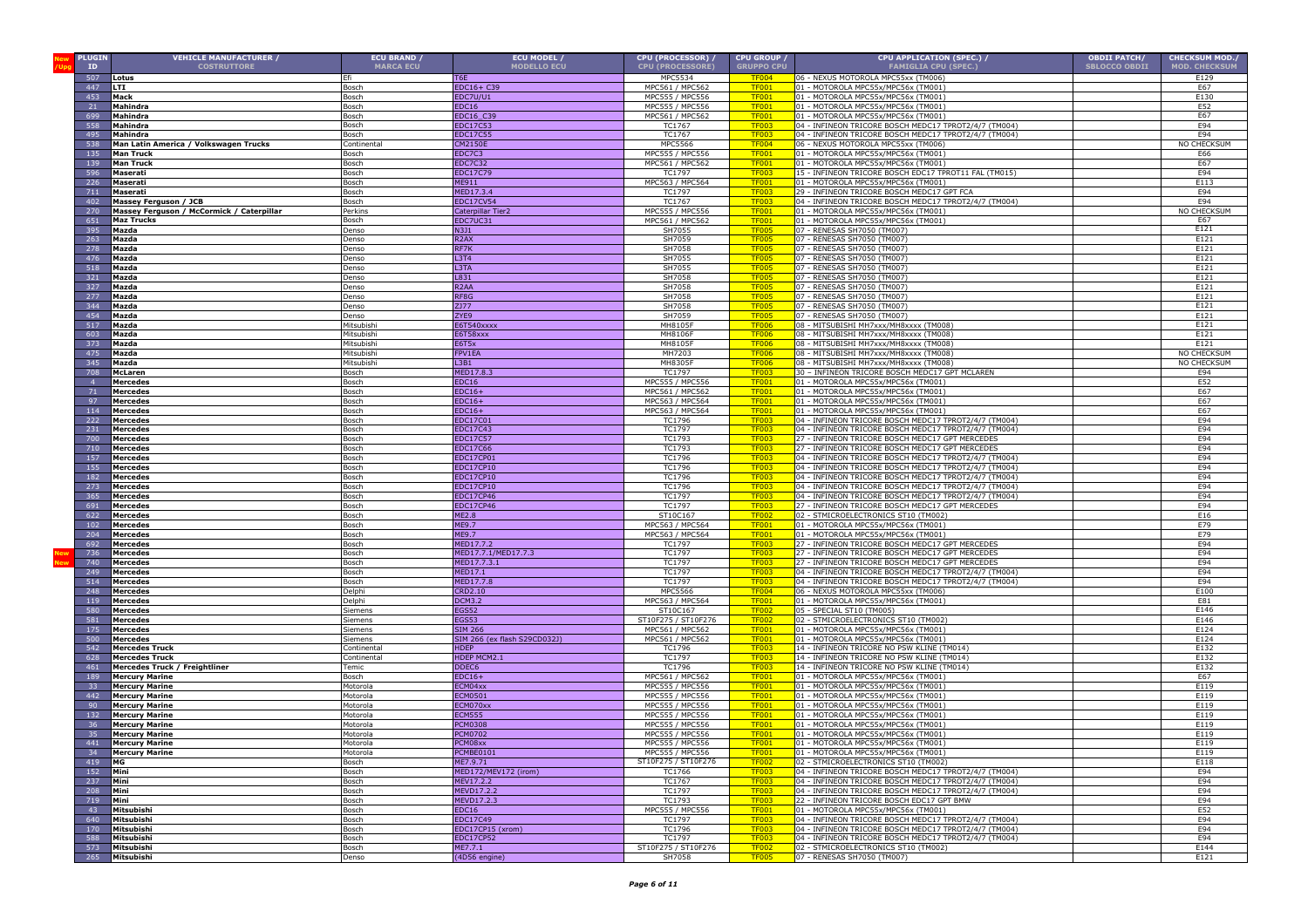| <b>PLUGIN</b><br>ID | <b>VEHICLE MANUFACTURER /</b><br><b>COSTRUTTORE</b>       | <b>ECU BRAND /</b><br><b>MARCA ECU</b> | ECU MODEL /<br><b>MODELLO ECU</b> | CPU (PROCESSOR) /<br><b>CPU (PROCESSORE)</b> | CPU GROUP /<br><b>GRUPPO CPU</b> | CPU APPLICATION (SPEC.) /<br><b>FAMIGLIA CPU (SPEC.)</b>                                     | <b>OBDII PATCH/</b><br><b>SBLOCCO OBDII</b> | <b>CHECKSUM MOD./</b><br><b>MOD. CHECKSUM</b> |
|---------------------|-----------------------------------------------------------|----------------------------------------|-----------------------------------|----------------------------------------------|----------------------------------|----------------------------------------------------------------------------------------------|---------------------------------------------|-----------------------------------------------|
| 601                 | Mitsubishi                                                | Denso                                  | 6M60                              | SH7058                                       | <b>TF005</b>                     | 07 - RENESAS SH7050 (TM007)                                                                  |                                             | E121                                          |
| 629                 | Mitsubishi                                                | Denso                                  | 6M60                              | SH7055                                       | <b>TF005</b>                     | 07 - RENESAS SH7050 (TM007)                                                                  |                                             | E121                                          |
| 283                 | Mitsubishi                                                | Denso                                  | <b>EVOX</b>                       | SH7058                                       | <b>TF005</b>                     | 07 - RENESAS SH7050 (TM007)                                                                  |                                             | E121                                          |
| 319                 | Mitsubishi                                                | Denso                                  | RA6                               | SH7058                                       | <b>TF005</b>                     | 07 - RENESAS SH7050 (TM007)                                                                  |                                             | E121                                          |
| 417                 | Mitsubishi                                                | Denso                                  | RA6 4D56                          | SH7059                                       | <b>TF005</b>                     | 07 - RENESAS SH7050 (TM007)                                                                  |                                             | E121                                          |
| 324<br>232          | Mitsubishi<br>Mitsubishi                                  | Denso<br><b>IAW Marell</b>             | RA6 4N13<br>4AM                   | SH7058<br>ST10F269                           | <b>TF005</b><br><b>TF002</b>     | 07 - RENESAS SH7050 (TM007)<br>02 - STMICROELECTRONICS ST10 (TM002)                          |                                             | E121<br>E101                                  |
| 337                 | Mitsubishi                                                | <b>IAW Marell</b>                      | 4CM                               | ST10F280                                     | <b>TF002</b>                     | 02 - STMICROELECTRONICS ST10 (TM002)                                                         |                                             | E101                                          |
| 444                 | Mitsubishi                                                | <b>IAW Marell</b>                      | 4DM                               | ST10F280                                     | <b>TF002</b>                     | 02 - STMICROELECTRONICS ST10 (TM002)                                                         |                                             | E101                                          |
| 423                 | Mitsubishi                                                | IAW Marelli                            | 4GM                               | ST10F296                                     | <b>TF002</b>                     | 02 - STMICROELECTRONICS ST10 (TM002)                                                         |                                             | E101                                          |
| 589                 | Mitsubishi                                                | <b>IAW Marelli</b>                     | 4GT                               | ST10F296                                     | <b>TF002</b>                     | 02 - STMICROELECTRONICS ST10 (TM002)                                                         |                                             | E101                                          |
| 548                 | Mitsubishi                                                | <b>IAW Marelli</b>                     | IAW4DM CR47                       | ST10F280                                     | <b>TF002</b>                     | 02 - STMICROELECTRONICS ST10 (TM002)                                                         |                                             | NO CHECKSUM                                   |
| 350                 | Mitsubishi                                                | Melco                                  | G1Tx                              | MH8X02F                                      | <b>TF006</b>                     | 08 - MITSUBISHI MH7xxx/MH8xxxx (TM008)                                                       |                                             | E121                                          |
| 318<br>570          | Mitsubishi                                                | Mitsubishi                             | 3.2 <sub>D</sub>                  | MH7203<br>MH8102F                            | TF006<br><b>TF006</b>            | 08 - MITSUBISHI MH7xxx/MH8xxxx (TM008)                                                       |                                             | E121                                          |
| 609                 | Mitsubishi<br>Mitsubishi                                  | Mitsubishi<br>Mitsubishi               | E2T71xxx<br>E2T79xxx              | MH8306F                                      | <b>TF006</b>                     | 08 - MITSUBISHI MH7xxx/MH8xxxx (TM008)<br>08 - MITSUBISHI MH7xxx/MH8xxxx (TM008)             |                                             | E121<br>NO CHECKSUM                           |
| 449                 | Mitsubishi                                                | Mitsubishi                             | <b>E2T7xxx MH7203</b>             | MH7203                                       | <b>TF006</b>                     | 08 - MITSUBISHI MH7xxx/MH8xxxx (TM008)                                                       |                                             | NO CHECKSUM                                   |
| 479                 | Mitsubishi                                                | Mitsubishi                             | 6T310xx                           | <b>MH8305F</b>                               | <b>TF006</b>                     | 08 - MITSUBISHI MH7xxx/MH8xxxx (TM008)                                                       |                                             | NO CHECKSUM                                   |
| 493                 | Mitsubishi                                                | Mitsubishi                             | 6T310xx                           | MH8305F                                      | <b>TF006</b>                     | 08 - MITSUBISHI MH7xxx/MH8xxxx (TM008)                                                       |                                             | E121                                          |
| 585                 | Mitsubishi                                                | Mitsubishi                             | 6T36xxx                           | MH8102F                                      | <b>TF006</b>                     | 08 - MITSUBISHI MH7xxx/MH8xxxx (TM008)                                                       |                                             | E121                                          |
| 474                 | Mitsubishi                                                | Mitsubishi                             | 6T38xxx                           | MH8102F                                      | <b>TF006</b>                     | 08 - MITSUBISHI MH7xxx/MH8xxxx (TM008)                                                       |                                             | NO CHECKSUM                                   |
| 482<br>602          | Mitsubishi<br>Mitsubishi                                  | Mitsubishi<br>Mitsubishi               | $6T41$ xxx<br>6T44xxx             | MH8102F<br><b>MH8304F</b>                    | <b>TF006</b>                     | 08 - MITSUBISHI MH7xxx/MH8xxxx (TM008)<br>08 - MITSUBISHI MH7xxx/MH8xxxx (TM008)             |                                             | E121<br>E121                                  |
| 410                 | Mitsubishi                                                | Mitsubishi                             | 6T47xxx                           | MH8102F                                      | <b>TF006</b><br><b>TF006</b>     | 08 - MITSUBISHI MH7xxx/MH8xxxx (TM008)                                                       |                                             | NO CHECKSUM                                   |
| 391                 | Mitsubishi                                                | Mitsubishi                             | $5749$ xxx                        | <b>MH8304F</b>                               | <b>TF006</b>                     | 08 - MITSUBISHI MH7xxx/MH8xxxx (TM008)                                                       |                                             | E121                                          |
| 583                 | Mitsubishi                                                | Mitsubishi                             | $5774$ xxx                        | MH8102F                                      | <b>TF006</b>                     | 08 - MITSUBISHI MH7xxx/MH8xxxx (TM008)                                                       |                                             | E121                                          |
| 426                 | Mitsubishi                                                | Mitsubishi                             | E6T76xxx                          | MH8106F                                      | <b>TF006</b>                     | 08 - MITSUBISHI MH7xxx/MH8xxxx (TM008)                                                       |                                             | E121                                          |
| 328                 | Mitsubishi                                                | Mitsubishi                             | E6T7x                             | <b>MH8106F</b>                               | <b>TF006</b>                     | 08 - MITSUBISHI MH7xxx/MH8xxxx (TM008)                                                       |                                             | E121                                          |
| 329<br>255          | Mitsubishi (Colt 1.5 asp.)                                | Mitsubishi                             | MH7x/MH8x<br>MH7x/MH8x            | MH8102F<br>MH8203F                           | <b>TF006</b><br><b>TF006</b>     | 08 - MITSUBISHI MH7xxx/MH8xxxx (TM008)<br>08 - MITSUBISHI MH7xxx/MH8xxxx (TM008)             |                                             | E121<br>E121                                  |
| 261                 | Mitsubishi (Colt 1.5 turbo)<br>Mitsubishi (Lancer EVO IX) | Mitsubishi<br>Mitsubishi               | MH7x/MH8x                         | MH8305F                                      | <b>TF006</b>                     | 08 - MITSUBISHI MH7xxx/MH8xxxx (TM008)                                                       |                                             | NO CHECKSUM                                   |
| 259                 | Mitsubishi (Lancer EVO VI)                                | Mitsubishi                             | MH7x/MH8x                         | MH7202F                                      | <b>TF006</b>                     | 08 - MITSUBISHI MH7xxx/MH8xxxx (TM008)                                                       |                                             | NO CHECKSUM                                   |
| 260                 | Mitsubishi (Lancer EVO VII/VIII)                          | Mitsubishi                             | MH7x/MH8x                         | MH7202F                                      | <b>TF006</b>                     | 08 - MITSUBISHI MH7xxx/MH8xxxx (TM008)                                                       |                                             | NO CHECKSUM                                   |
| 297                 | Mitsubishi (Paiero 3.2 DI-D)                              | Mitsubishi                             | MH7x/MH8x                         | MH8305F                                      | <b>TF006</b>                     | 08 - MITSUBISHI MH7xxx/MH8xxxx (TM008                                                        |                                             | E121                                          |
| 99                  | Mitsubishi / Smart                                        | Bosch                                  | $EDC16+$                          | MPC563 / MPC564                              | <b>TF001</b>                     | 01 - MOTOROLA MPC55x/MPC56x (TM001)                                                          |                                             | E67                                           |
| 547                 | <b>Moto Guzzi</b>                                         | <b>IAW Marelli</b>                     | <b>IAW7SM</b>                     | ST10F296                                     | <b>TF002</b>                     | 02 - STMICROELECTRONICS ST10 (TM002                                                          |                                             | NO CHECKSUM                                   |
| 217<br>143          | <b>MV Agusta</b><br><b>New Holland</b>                    | <b>IAW Marelli</b>                     | 7BM<br>EDC16+ C39/UC40            | ST10F296<br>MPC561 / MPC562                  | <b>TF002</b><br><b>TF001</b>     | 02 - STMICROELECTRONICS ST10 (TM002)<br>01 - MOTOROLA MPC55x/MPC56x (TM001)                  |                                             | NO CHECKSUM<br>E67                            |
| 467                 | New Holland / Case                                        | Bosch<br>Bosch                         | EDC17C49                          | TC1797                                       | <b>TF003</b>                     | 04 - INFINEON TRICORE BOSCH MEDC17 TPROT2/4/7 (TM004)                                        |                                             | E94/E145                                      |
| 129                 | New Holland / Iveco                                       | Bosch                                  | EDC7C1-C2                         | MPC555 / MPC556                              | <b>TF00</b>                      | 01 - MOTOROLA MPC55x/MPC56x (TM001)                                                          |                                             | E63                                           |
| 137                 | New Holland / Iveco                                       | Bosch                                  | EDC7U31                           | MPC561 / MPC562                              | <b>TF00</b>                      | 01 - MOTOROLA MPC55x/MPC56x (TM001)                                                          |                                             | E67/E133                                      |
| 478                 | Nissan                                                    | Bosch                                  | DC16CP42                          | MPC563 / MPC564                              | <b>TF001</b>                     | 01 - MOTOROLA MPC55x/MPC56x (TM001)                                                          |                                             | E67                                           |
| 657                 | Nissan                                                    | Bosch                                  | DC17C45                           | TC1767                                       | <b>TF00</b>                      | 04 - INFINEON TRICORE BOSCH MEDC17 TPROT2/4/7 (TM004)                                        |                                             | E94                                           |
| 724                 | Nissan                                                    | Bosch                                  | DC17C84                           | TC1782                                       | <b>TF003</b>                     | 32 - INFINEON TRICORE BOSCH MEDC17 GPT NISSAN<br>07 - RENESAS SH7050 (TM007)                 |                                             | E94<br>E121                                   |
| 294<br>264          | Nissan<br>Nissan                                          | Denso<br>Denso                         | 1H<br>D3                          | SH7058<br>SH7058                             | <b>TF005</b><br><b>TF005</b>     | 07 - RENESAS SH7050 (TM007)                                                                  |                                             | E121                                          |
| 314                 | Nissan                                                    | Denso                                  | HP                                | SH7059                                       | <b>TF005</b>                     | 07 - RENESAS SH7050 (TM007)                                                                  |                                             | E121                                          |
| 315                 | Nissan                                                    | Denso                                  | HWII                              | SH7055                                       | <b>TF005</b>                     | 07 - RENESAS SH7050 (TM007)                                                                  |                                             | E121                                          |
| 647                 | Nissan                                                    | Hitachi                                | 23710-5Y222                       | SH7055                                       | TF00.                            | 07 - RENESAS SH7050 (TM007)                                                                  |                                             | E121                                          |
| 445                 | Nissan                                                    | Hitachi                                | A56-B7x                           | SH7055                                       | <b>TF005</b>                     | 07 - RENESAS SH7050 (TM007)                                                                  |                                             | E121                                          |
| 450<br>661          | Nissan<br>Nissan                                          | Hitachi<br>Hitachi                     | A56-C1x                           | SH7058<br>SH7055                             | <b>TF005</b>                     | 07 - RENESAS SH7050 (TM007)<br>07 - RENESAS SH7050 (TM007)                                   |                                             | E121                                          |
| 481                 | Nissan                                                    | Hitachi                                | A56-U45<br>BED301-000             | SH7058                                       | <b>TF005</b><br><b>TF005</b>     | 07 - RENESAS SH7050 (TM007)                                                                  |                                             | E121<br>E121                                  |
| 448                 | Nissan                                                    | Hitachi                                | DEA030-2xx                        | SH7059                                       | <b>TF005</b>                     | 07 - RENESAS SH7050 (TM007)                                                                  |                                             | E121                                          |
| 296                 | Nissan                                                    | Hitachi                                | <b>HPNGV</b>                      | SH7058                                       | <b>TF005</b>                     | 07 - RENESAS SH7050 (TM007)                                                                  |                                             | E121                                          |
| 396                 | Nissan                                                    | Hitachi                                | <b>IPNGV SH7059</b>               | SH7059                                       | <b>TF005</b>                     | 07 - RENESAS SH7050 (TM007)                                                                  |                                             | E121                                          |
| 298                 | Nissan                                                    | Hitachi                                | HW 1                              | SH7055                                       | <b>TF005</b>                     | 07 - RENESAS SH7050 (TM007)                                                                  |                                             | E121                                          |
| 299<br>502          | Nissan<br>Nissan                                          | Hitachi<br>Hitachi                     | HW 4<br>MEC-100-xxx               | SH7058<br>SH7058                             | <b>TF005</b><br><b>TF005</b>     | 07 - RENESAS SH7050 (TM007<br>07 - RENESAS SH7050 (TM007)                                    |                                             | E121<br>E121                                  |
| 414                 | Nissan                                                    | Hitachi                                | MEC-107                           | SH7059                                       | <b>TF005</b>                     | 07 - RENESAS SH7050 (TM007)                                                                  |                                             | E121                                          |
| 494                 | <b>Nissan</b>                                             | Hitachi                                | MEC-23-xxx                        | SH7055                                       | TF <sub>00</sub>                 | 07 - RENESAS SH7050 (TM007)                                                                  |                                             | E121                                          |
| 451                 | Nissan                                                    | Hitachi                                | MEC-30-07x                        | SH7055                                       | <b>TF005</b>                     | 07 - RENESAS SH7050 (TM007)                                                                  |                                             | E121                                          |
| 600                 | Nissan                                                    | Hitachi                                | <b>MEC-35</b>                     | SH7058                                       | <b>TF005</b>                     | 07 - RENESAS SH7050 (TM007)                                                                  |                                             | E121                                          |
| 650                 | Nissan                                                    | Hitachi                                | MEC-37-3xx                        | SH7054                                       | <b>TF005</b><br><b>TF00</b>      | 07 - RENESAS SH7050 (TM007)                                                                  |                                             | E121                                          |
| 694                 | Nissan<br>Nissan                                          | Hitachi<br>Hitachi                     | MEC-37-900<br>MEC-38-310          | SH7055<br>SH7055                             | <b>TF005</b>                     | 07 - RENESAS SH7050 (TM007)<br>07 - RENESAS SH7050 (TM007)                                   |                                             | E121<br>E121                                  |
| 41!                 | Nissan                                                    | Hitachi                                | MEC-73-xxx                        | SH7059                                       | <b>TF005</b>                     | 07 - RENESAS SH7050 (TM007)                                                                  |                                             | E121                                          |
| 606                 | Nissan                                                    | Hitachi                                | MEC-78-xxx                        | SH7058                                       | <b>TF00</b>                      | 07 - RENESAS SH7050 (TM007)                                                                  |                                             | E121                                          |
| 501                 | Nissan                                                    | Hitachi                                | MEC-90-xxx                        | SH7058                                       | <b>TF005</b>                     | 07 - RENESAS SH7050 (TM007)                                                                  |                                             | E121                                          |
| 587                 | Nissan                                                    | Hitachi                                | MEC-940-xxx                       | SH7058                                       | <b>TF005</b>                     | 07 - RENESAS SH7050 (TM007)                                                                  |                                             | E121                                          |
| 486                 | Nissan Truck (Cummins engine)                             | <b>Aotorola</b><br>Motorola            | CM850                             | MPC555 / MPC556                              | <u>TF001</u>                     | 01 - MOTOROLA MPC55x/MPC56x (TM001)                                                          |                                             | NO CHECKSUM<br>NO CHECKSUM                    |
| 431<br>377          | Peterbilt Truck (Cummins engine)<br>Piaggio               | Bosch                                  | CM870<br><b>EDC17C08</b>          | MPC555 / MPC556<br>TC1766                    | <b>TF001</b><br><b>TF003</b>     | 01 - MOTOROLA MPC55x/MPC56x (TM001)<br>04 - INFINEON TRICORE BOSCH MEDC17 TPROT2/4/7 (TM004) |                                             | E94                                           |
| 307                 | <b>Polaris</b>                                            | Bosch                                  | M17.8.7                           | <b>TC1762</b>                                | <b>TF003</b>                     | 04 - INFINEON TRICORE BOSCH MEDC17 TPROT2/4/7 (TM004)                                        |                                             | E94                                           |
| 673                 | <b>Polaris</b>                                            | Bosch                                  | M17.9.74                          | TC1762 / TC1766                              | <b>TF003</b>                     | 04 - INFINEON TRICORE BOSCH MEDC17 TPROT2/4/7 (TM004)                                        |                                             | E94                                           |
| 56                  | Polaris                                                   | Bosch                                  | M7.4.4                            | ST10C167                                     | <b>TF002</b>                     | 02 - STMICROELECTRONICS ST10 (TM002)                                                         |                                             | E71                                           |
| 57                  | <b>Polaris</b>                                            | Bosch                                  | ME7.4.4                           | ST10C167                                     | <b>TF002</b>                     | 02 - STMICROELECTRONICS ST10 (TM002)                                                         |                                             | E71                                           |
| 282                 | Polaris                                                   | Bosch                                  | ME7.9.7                           | ST10F275 / ST10F276                          | <b>TF002</b>                     | 02 - STMICROELECTRONICS ST10 (TM002)                                                         |                                             | E71                                           |
| 240<br>242          | <b>Porsche</b><br>Porsche                                 | Bosch<br>Bosch                         | <b>ME7.2</b><br><b>ME7.8</b>      | ST10C167<br>ST10C167                         | <b>TF002</b><br><b>TF002</b>     | 02 - STMICROELECTRONICS ST10 (TM002)<br>02 - STMICROELECTRONICS ST10 (TM002)                 |                                             | E27<br>E27                                    |
| 41                  | <b>Porsche</b>                                            | Bosch                                  | ME7.8.1                           | ST10C167                                     | <b>TF002</b>                     | 02 - STMICROELECTRONICS ST10 (TM002)                                                         |                                             | E27                                           |
| 40                  | <b>Porsche</b>                                            | Bosch                                  | ME7.8.2                           | ST10F275 / ST10F276                          | <b>TF002</b>                     | 02 - STMICROELECTRONICS ST10 (TM002)                                                         |                                             | F87                                           |
| 159                 | Porsche                                                   | Bosch                                  | ME7.8.2 min                       | ST10F275 / ST10F276                          | <b>TF002</b>                     | 02 - STMICROELECTRONICS ST10 (TM002)                                                         |                                             | E87                                           |
|                     |                                                           |                                        |                                   |                                              |                                  |                                                                                              |                                             |                                               |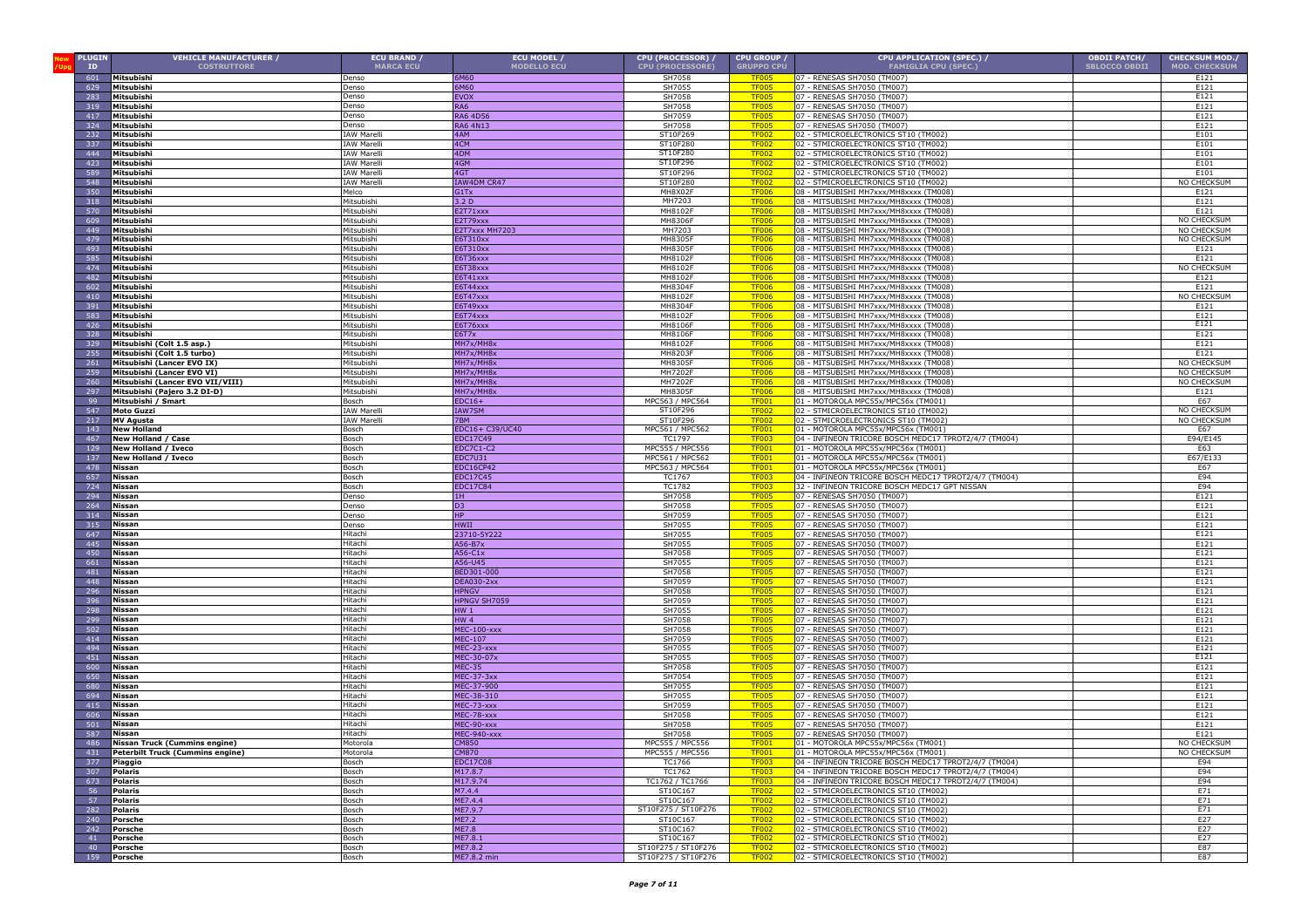| <b>PLUGIN</b><br>ID | <b>VEHICLE MANUFACTURER /</b><br><b>COSTRUTTORE</b> | ECU BRAND /<br><b>MARCA ECU</b> | ECU MODEL /<br><b>MODELLO ECU</b>         | CPU (PROCESSOR) /<br><b>CPU (PROCESSORE)</b> | CPU GROUP /<br><b>GRUPPO CPU</b> | CPU APPLICATION (SPEC.) /<br><b>FAMIGLIA CPU (SPEC.)</b>                                                       | <b>OBDII PATCH/</b><br><b>SBLOCCO OBDII</b> | <b>CHECKSUM MOD./</b><br><b>MOD. CHECKSUM</b> |
|---------------------|-----------------------------------------------------|---------------------------------|-------------------------------------------|----------------------------------------------|----------------------------------|----------------------------------------------------------------------------------------------------------------|---------------------------------------------|-----------------------------------------------|
| 793                 | Porsche                                             | Bosch                           | MED17.1.11                                | <b>TC1797</b>                                | <b>TF003</b>                     | 23 - INFINEON TRICORE BOSCH MEDC17 GPT VAG                                                                     |                                             | E94                                           |
| 39                  | Porsche                                             | Siemens/Continental             | VDO SDI3/SDI4                             | TC1796                                       | <b>TF003</b>                     | 03 - INFINEON TRICORE NO PSW (TM003)                                                                           |                                             | E96                                           |
| 272                 | Porsche                                             | Siemens/Continental             | VDO SDI6                                  | TC1796                                       | <b>TF003</b>                     | 11 - INFINEON TRICORE SIEMENS SDI6 PORSCHE (TM011)                                                             |                                             | E96                                           |
| 108                 | Porsche / VAG (VW Group)                            | Bosch                           | MED9.1 FSI - MED9.1.1 FSI                 | MPC563 / MPC564                              | <b>TF001</b>                     | 01 - MOTOROLA MPC55x/MPC56x (TM001)                                                                            |                                             | E58/E85/E123                                  |
| 534                 | Proton                                              | Siemens VDO                     | PW5XX                                     | ST10C167                                     | <b>TF002</b>                     | 02 - STMICROELECTRONICS ST10 (TM002)                                                                           |                                             | E140                                          |
| 535<br>-5           | Proton                                              | Siemens VDO                     | PW8XX                                     | ST10C167<br>MPC555 / MPC556                  | <b>TF002</b><br><b>TF001</b>     | 02 - STMICROELECTRONICS ST10 (TM002)<br>01 - MOTOROLA MPC55x/MPC56x (TM001)                                    |                                             | E140                                          |
| 118                 | <b>PSA Group</b><br><b>PSA Group</b>                | Bosch<br>Bosch                  | <b>EDC16</b><br>$EDC16+$                  | MPC563 / MPC564                              | <b>TF001</b>                     | 01 - MOTOROLA MPC55x/MPC56x (TM001)                                                                            |                                             | E52<br>E67                                    |
| 728                 | <b>PSA Group</b>                                    | Bosch                           | EDC17C60                                  | TC1793                                       | <b>TF003</b>                     | 34 - INFINEON TRICORE BOSCH MEDC17 GPT PSA                                                                     |                                             | E94                                           |
| 198                 | <b>PSA Group</b>                                    | <b>Sosch</b>                    | EDC17CP10                                 | TC1796                                       | <b>TF003</b>                     | 04 - INFINEON TRICORE BOSCH MEDC17 TPROT2/4/7 (TM004)                                                          |                                             | E94                                           |
| 219                 | <b>PSA Group</b>                                    | Bosch                           | EDC17C10                                  | TC1797                                       | <b>TF003</b>                     | 04 - INFINEON TRICORE BOSCH MEDC17 TPROT2/4/7 (TM004)                                                          |                                             | E94                                           |
| 312<br>551          | <b>PSA Group</b>                                    | Bosch<br>Bosch                  | EDC17CP42<br>M7.4.4                       | TC1797<br>ST10C167                           | <b>TF003</b><br><b>TF002</b>     | 04 - INFINEON TRICORE BOSCH MEDC17 TPROT2/4/7 (TM004)<br>02 - STMICROELECTRONICS ST10 (TM002)                  |                                             | E94<br>E32                                    |
| 397                 | <b>PSA Group</b><br><b>PSA Group</b>                | Bosch                           | ME7.4.4                                   | ST10C167                                     | <b>TF002</b>                     | 02 - STMICROELECTRONICS ST10 (TM002)                                                                           |                                             | E32                                           |
| 25                  | <b>PSA Group</b>                                    | Bosch                           | ME7.4.5                                   | ST10F275 / ST10F276                          | <b>TF002</b>                     | 02 - STMICROELECTRONICS ST10 (TM002)                                                                           |                                             | E88                                           |
| 569                 | <b>PSA Group</b>                                    | Bosch                           | ME7.4.6                                   | ST10C167                                     | <b>TF002</b>                     | 02 - STMICROELECTRONICS ST10 (TM002)                                                                           |                                             | E32                                           |
| 47                  | <b>PSA Group</b>                                    | Bosch                           | ME7.4.9                                   | ST10F275 / ST10F276                          | <b>TF002</b>                     | 02 - STMICROELECTRONICS ST10 (TM002)                                                                           |                                             | E88                                           |
| 729                 | <b>PSA Group</b>                                    | Bosch                           | MED17.4.4                                 | TC1793                                       | <b>TF003</b>                     | 34 - INFINEON TRICORE BOSCH MEDC17 GPT PSA                                                                     |                                             | E94<br>E94                                    |
| 196<br>305          | <b>PSA Group</b><br><b>PSA Group</b>                | Bosch<br>osch                   | MED17.4/MEV17.4<br>4ED17.4/MEV17.4 (irom) | TC1766<br>TC1767                             | <b>TF00</b><br><b>TF003</b>      | 04 - INFINEON TRICORE BOSCH MEDC17 TPROT2/4/7 (TM004)<br>04 - INFINEON TRICORE BOSCH MEDC17 TPROT2/4/7 (TM004) |                                             | E94                                           |
| 209                 | <b>PSA Group</b>                                    | Bosch                           | MED17.4/MEV17.4 (xrom)                    | TC1796                                       | <b>TF003</b>                     | 04 - INFINEON TRICORE BOSCH MEDC17 TPROT2/4/7 (TM004)                                                          |                                             | E94                                           |
| 286                 | <b>PSA Group</b>                                    | Bosch                           | MEV17.4.2                                 | <b>TC1767</b>                                | TF003                            | 04 - INFINEON TRICORE BOSCH MEDC17 TPROT2/4/7 (TM004)                                                          |                                             | E94                                           |
| 216                 | <b>PSA Group</b>                                    | Bosch                           | MEVD17.4.2                                | TC1797                                       | <b>TF003</b>                     | 04 - INFINEON TRICORE BOSCH MEDC17 TPROT2/4/7 (TM004)                                                          |                                             | E94                                           |
| 741                 | <b>PSA Group</b>                                    | Bosch                           | MEVD17.4.4<br><b>DCM3.4</b>               | TC1793<br>SH7058                             | <b>TF003</b>                     | 34 - INFINEON TRICORE BOSCH MEDC17 GPT PSA                                                                     |                                             | E94<br>E100                                   |
| 257<br>362          | <b>PSA Group</b><br><b>PSA Group</b>                | Delphi<br>Delphi                | <b>DCM3.4</b>                             | SH7059                                       | <b>TF005</b><br><b>TF005</b>     | 07 - RENESAS SH7050 (TM007)<br>07 - RENESAS SH7050 (TM007)                                                     |                                             | E100                                          |
| 244                 | <b>PSA Group</b>                                    | Delphi                          | <b>DCM3.5</b>                             | <b>MPC5566</b>                               | <b>TF004</b>                     | 06 - NEXUS MOTOROLA MPC55xx (TM006)                                                                            |                                             | E100                                          |
| 55                  | <b>PSA Group</b>                                    | Delphi                          | <b>DDCR</b>                               | MPC555 / MPC556                              | <b>TF001</b>                     | 01 - MOTOROLA MPC55x/MPC56x (TM001)                                                                            |                                             | E100                                          |
| 45                  | <b>PSA Group</b>                                    | <b>IAW Marelli</b>              | 6LP1.49                                   | ST10F280                                     | <b>TF002</b>                     | 02 - STMICROELECTRONICS ST10 (TM002)                                                                           |                                             | E74                                           |
| 46                  | <b>PSA Group</b>                                    | <b>IAW Marelli</b>              | 6LPC.102                                  | ST10F280                                     | <b>TF002</b>                     | 02 - STMICROELECTRONICS ST10 (TM002)                                                                           |                                             | E74                                           |
| 599<br>104          | <b>PSA Group</b><br><b>PSA Group</b>                | Siemens<br>Siemens              | S2000<br>SID201 5WS40xxx                  | ST10C167<br>MPC563 / MPC564                  | <b>TF002</b><br><b>TF001</b>     | 05 - SPECIAL ST10 (TM005)<br>01 - MOTOROLA MPC55x/MPC56x (TM001)                                               |                                             | E60<br>E68                                    |
| 443                 | <b>PSA Group</b>                                    | Siemens                         | SID801                                    | ST10C167                                     | <b>TF002</b>                     | 05 - SPECIAL ST10 (TM005)                                                                                      |                                             | E26                                           |
| 320                 | <b>PSA Group</b>                                    | Siemens/Continental             | SID807 (irom)                             | TC1797                                       | <b>TF003</b>                     | 03 - INFINEON TRICORE NO PSW (TM003)                                                                           |                                             | E83                                           |
| 359                 | <b>PSA Group</b>                                    | iemens/Continental              | SID807 (xrom)                             | TC1796                                       | <b>TF003</b>                     | 03 - INFINEON TRICORE NO PSW (TM003)                                                                           |                                             | E83                                           |
| 122                 | <b>PSA Group</b>                                    | Valeo Johnson                   | <b>J34P</b>                               | ST10F273                                     | <b>TF002</b>                     | 02 - STMICROELECTRONICS ST10 (TM002)                                                                           |                                             | E103                                          |
| 211<br>491          | <b>PSA Group</b><br><b>PSA Group</b>                | Valeo Johnson<br>Valeo Johnson  | <b>J34P</b><br><b>J34P HW II</b>          | ST10F275 / ST10F276<br>ST10F275 / ST10F276   | <b>TF002</b><br><b>TE002</b>     | 02 - STMICROELECTRONICS ST10 (TM002)<br>02 - STMICROELECTRONICS ST10 (TM002)                                   |                                             | E103<br>E103                                  |
| 6                   | <b>Renault Group</b>                                | Bosch                           | EDC16                                     | MPC555 / MPC556                              | <b>TF001</b>                     | 01 - MOTOROLA MPC55x/MPC56x (TM001)                                                                            |                                             | E52                                           |
| 133                 | <b>Renault Group</b>                                | Bosch                           | EDC16                                     | MPC555 / MPC556                              | <b>TF001</b>                     | 01 - MOTOROLA MPC55x/MPC56x (TM001)                                                                            |                                             | E52                                           |
| 29                  | <b>Renault Group</b>                                | Bosch                           | $EDC16+$                                  | MPC561 / MPC562                              | <b>TF00</b>                      | 01 - MOTOROLA MPC55x/MPC56x (TM001)                                                                            |                                             | E67                                           |
| 62                  | <b>Renault Group</b>                                | Bosch                           | $EDC16+$                                  | MPC561 / MPC562                              | <b>TF001</b>                     | 01 - MOTOROLA MPC55x/MPC56x (TM001)                                                                            |                                             | E67                                           |
| 69<br>223           | <b>Renault Group</b><br><b>Renault Group</b>        | osch<br>osch                    | $EDC16+$<br>EDC16C36                      | MPC561 / MPC562<br>MPC563 / MPC564           | <b>TF001</b><br><b>TF001</b>     | 01 - MOTOROLA MPC55x/MPC56x (TM001)<br>01 - MOTOROLA MPC55x/MPC56x (TM001)                                     |                                             | E67<br>E67                                    |
| 234                 | <b>Renault Group</b>                                | Bosch                           | <b>EDC16CP33</b>                          | MPC563 / MPC564                              | <b>TF001</b>                     | 01 - MOTOROLA MPC55x/MPC56x (TM001)                                                                            |                                             | E67                                           |
| 201                 | <b>Renault Group</b>                                | Bosch                           | EDC17C11                                  | TC1766                                       | <b>TF003</b>                     | 04 - INFINEON TRICORE BOSCH MEDC17 TPROT2/4/7 (TM004)                                                          |                                             | E94                                           |
| 181                 | <b>Renault Group</b>                                | Bosch                           | EDC17CP19                                 | TC1766                                       | TF003                            | 04 - INFINEON TRICORE BOSCH MEDC17 TPROT2/4/7 (TM004)                                                          |                                             | E94                                           |
| 456                 | <b>Renault Group</b><br><b>Renault Group</b>        | Bosch                           | <b>EDC17CP58</b><br><b>EDC17C84</b>       | TC1767<br><b>TC1782</b>                      | <b>TF003</b>                     | 04 - INFINEON TRICORE BOSCH MEDC17 TPROT2/4/7 (TM004)<br>31 - INFINEON TRICORE BOSCH MEDC17 GPT RENAULT        |                                             | E94<br>E94                                    |
| 790<br>720          | <b>Renault Group</b>                                | Bosch<br>Bosch                  | ME7.4.6                                   | ST10C167                                     | <b>TF003</b><br><b>TF002</b>     | 02 - STMICROELECTRONICS ST10 (TM002)                                                                           |                                             | E32                                           |
| 709                 | <b>Renault Group</b>                                | Bosch                           | MED17.9.20                                | TC1782                                       | <b>TF003</b>                     | 31 - INFINEON TRICORE BOSCH MEDC17 GPT RENAULT                                                                 |                                             | E94                                           |
| 258                 | <b>Renault Group</b>                                | Delphi                          | <b>DCM3.4</b>                             | SH7059                                       | TF005                            | 07 - RENESAS SH7050 (TM007)                                                                                    |                                             | E100                                          |
| 529                 | <b>Renault Group</b>                                | Hitachi                         | A56-xxx                                   | SH7058                                       | <b>TF005</b>                     | 07 - RENESAS SH7050 (TM007)                                                                                    |                                             | E121                                          |
| 799<br>531          | <b>Renault Group</b><br><b>Renault Group</b>        | Hitachi<br>litachi              | EWR20-0xx<br>MEC121-xxx                   | SH7055<br>SH7058                             | <b>TF005</b><br><b>TF005</b>     | 07 - RENESAS SH7050 (TM007)<br>07 - RENESAS SH7050 (TM007)                                                     |                                             | E121<br>E121                                  |
| 571                 | <b>Renault Group</b>                                | litachi                         | <b>MEC800</b>                             | SH7058                                       | <b>TF005</b>                     | 07 - RENESAS SH7050 (TM007)                                                                                    |                                             | E121                                          |
| 768                 | <b>Renault Group</b>                                | litachi                         | MEC099-xxx                                | SH7058                                       | <b>TF005</b>                     | 07 - RENESAS SH7050 (TM007)                                                                                    |                                             | E121                                          |
| 88                  | <b>Renault Group</b>                                | Sagem                           | <b>S2000RPM</b>                           | ST10C167                                     | <b>TF002</b>                     | 05 - SPECIAL ST10 (TM005)                                                                                      |                                             | E60                                           |
| 250                 | <b>Renault Group</b>                                | Sagem                           | 53000                                     | SH7055                                       | <b>TF005</b>                     | 07 - RENESAS SH7050 (TM007)                                                                                    |                                             | E73                                           |
| 210<br>81           | <b>Renault Group</b>                                | Siemens<br>Siemens              | EMS3110<br>SID301                         | TC1766<br>MPC561 / MPC562                    | <b>TF003</b><br><b>TF001</b>     | 03 - INFINEON TRICORE NO PSW (TM003)<br>01 - MOTOROLA MPC55x/MPC56x (TM001)                                    |                                             | E83<br>E83                                    |
| 205                 | Renault Group<br><b>Renault Group</b>               | Siemens                         | <b>SID305</b>                             | <b>TC1766</b>                                | <b>TF003</b>                     | 03 - INFINEON TRICORE NO PSW (TM003)                                                                           |                                             | E83                                           |
| 252                 | Renault Group                                       | iemens                          | <b>SIM32</b>                              | SH7055                                       | TF <sub>00</sub> s               | 07 - RENESAS SH7050 (TM007)                                                                                    |                                             | E73                                           |
| 336                 | <b>Renault Group</b>                                | Siemens                         | SIRIUS 32                                 | ST10C167                                     | <b>TF002</b>                     | 05 - SPECIAL ST10 (TM005)                                                                                      |                                             | E25                                           |
| 471                 | <b>Renault Group</b>                                | Siemens                         | SIRIUS 34                                 | ST10C167                                     | TF001                            | 05 - SPECIAL ST10 (TM005)                                                                                      |                                             | E28                                           |
| 280<br>251          | <b>Renault Group</b><br>Renault Group               | Valeo<br>aleo                   | S3000<br><b>V40</b>                       | SH7058<br>SH7058                             | TF00'<br><b>TF00!</b>            | 07 - RENESAS SH7050 (TM007)<br>07 - RENESAS SH7050 (TM007)                                                     |                                             | E73<br>E73                                    |
|                     | <b>Renault Group / Nissan</b>                       | osch                            | <b>EDC17C42</b>                           | TC1767                                       | <b>TF003</b>                     | 04 - INFINEON TRICORE BOSCH MEDC17 TPROT2/4/7 (TM004)                                                          |                                             | E94                                           |
| 292                 | Renault Group / Samsung                             | litachi                         | DA A56-Y8x                                | SH7055                                       | <b>TF005</b>                     | 07 - RENESAS SH7050 (TM007)                                                                                    |                                             | E121                                          |
| 138                 | Renault Truck / Volvo Truck                         | <b>FRW</b>                      | EMS <sub>2</sub>                          | MPC565 / MPC566                              | <b>TF001</b>                     | 01 - MOTOROLA MPC55x/MPC56x (TM001)                                                                            |                                             | E80                                           |
| 330                 | Rotax                                               | Siemens VDO                     | <b>MSE 3.7</b>                            | ST10F269                                     | <u>TF002</u>                     | 02 - STMICROELECTRONICS ST10 (TM002)                                                                           |                                             | E126                                          |
| 411<br>180          | Rotax<br>Rotax (Sea Doo Acqua Scooter)              | Siemens VDO<br>Bosch            | MSE 3.7 R/H3<br>ME17.8.5                  | ST10C167<br>TC1766                           | <b>TF002</b><br><b>TF003</b>     | 02 - STMICROELECTRONICS ST10 (TM002)<br>04 - INFINEON TRICORE BOSCH MEDC17 TPROT2/4/7 (TM004)                  |                                             | E126<br>E94                                   |
| 654                 | Same                                                | Bosch                           | <b>EDC17C53</b>                           | <b>TC1767</b>                                | <b>TF003</b>                     | 04 - INFINEON TRICORE BOSCH MEDC17 TPROT2/4/7 (TM004)                                                          |                                             | E94                                           |
| 590                 | Scania Truck                                        | Continental                     | EMS S7                                    | MPC563 / MPC564                              | <b>TF001</b>                     | 01 - MOTOROLA MPC55x/MPC56x (TM001)                                                                            |                                             | E64                                           |
| 594                 | Scania Truck                                        | Continental                     | EMS S8                                    | MPC5566                                      | <b>TF004</b>                     | 06 - NEXUS MOTOROLA MPC55xx (TM006)                                                                            |                                             | E64                                           |
| 131                 | Scania Truck                                        | Motorola                        | EDCS6                                     | MPC555 / MPC556                              | <b>TF001</b>                     | 01 - MOTOROLA MPC55x/MPC56x (TM001)                                                                            |                                             | E64                                           |
| 738<br>23           | <b>Sinotruck</b><br>Smart                           | Bosch<br>Bosch                  | EDC17CV44<br>ME7.7.0                      | TC1767<br>ST10F275 / ST10F276                | <b>TF003</b><br><b>TF002</b>     | 04 - INFINEON TRICORE BOSCH MEDC17 TPROT2/4/7 (TM004)<br>02 - STMICROELECTRONICS ST10 (TM002)                  |                                             | E94<br>E90                                    |
| 480                 | Smart                                               | Mitsubish                       | G2T601x Gearbox                           | MH8102F                                      | <b>TF006</b>                     | 08 - MITSUBISHI MH7xxx/MH8xxx                                                                                  |                                             | E121                                          |
| 459                 | Ssangyong                                           | Delphi                          | <b>DCM 3.7</b>                            | SH72513                                      | <b>TF005</b>                     | 07 - RENESAS SH7050 (TM007)                                                                                    |                                             | E100                                          |
| 524                 | Ssangyong                                           | Delphi                          | <b>DCM 3.7</b>                            | SH72544R                                     | <b>TF005</b>                     | 07 - RENESAS SH7050 (TM007)                                                                                    |                                             | E100                                          |
| 22                  | Ssangyong                                           | Delphi                          |                                           | MPC555 / MPC556                              | <b>TF001</b>                     | 01 - MOTOROLA MPC55x/MPC56x (TM001)                                                                            |                                             | E65                                           |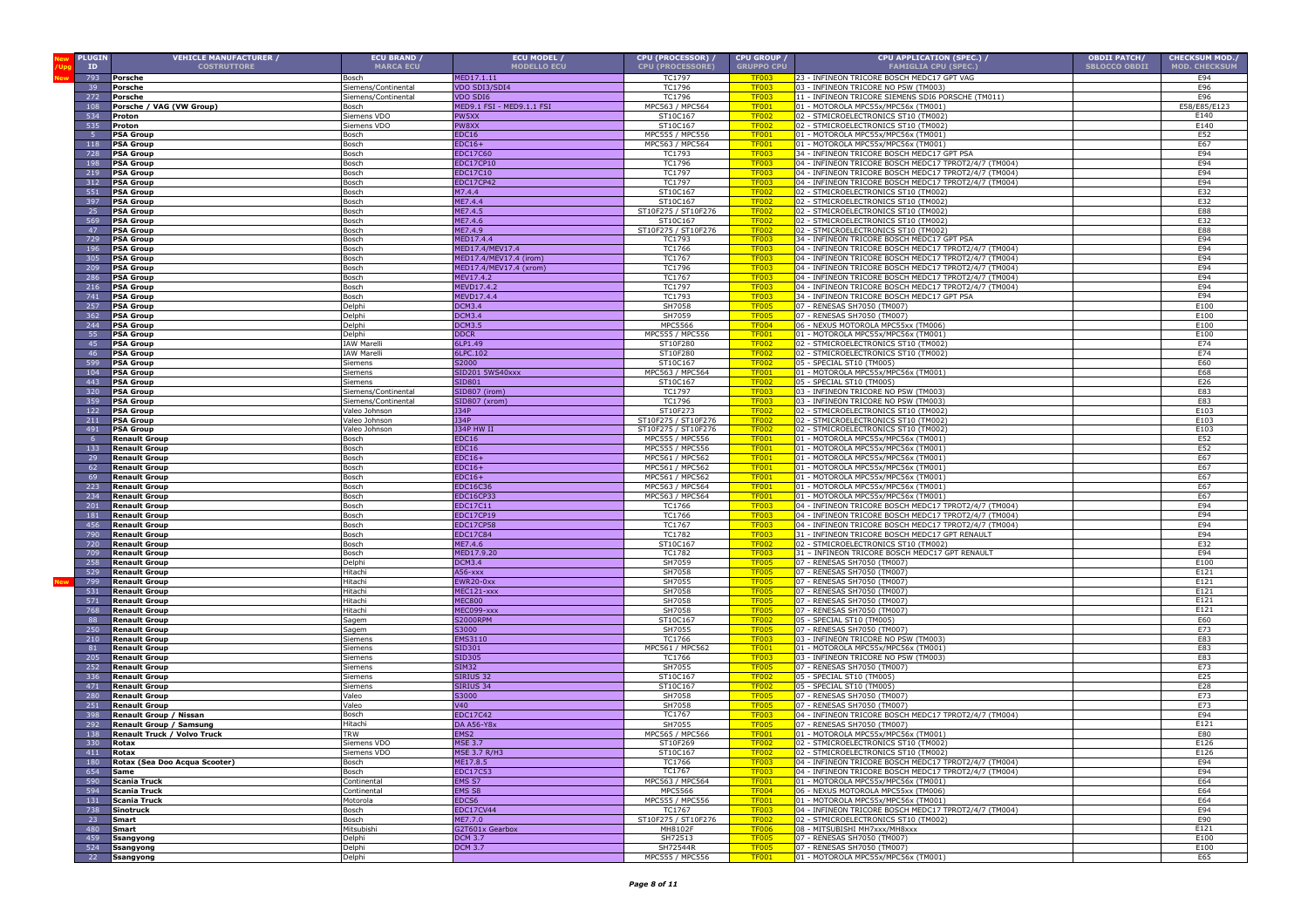| PLUGIN<br>ID   | <b>VEHICLE MANUFACTURER /</b><br><b>COSTRUTTORE</b> | ECU BRAND /<br><b>MARCA ECU</b>  | ECU MODEL /<br><b>MODELLO ECU</b> | CPU (PROCESSOR) /<br><b>CPU (PROCESSORE)</b> | <b>CPU GROUP /</b><br><b>GRUPPO CPU</b> | CPU APPLICATION (SPEC.) /<br><b>FAMIGLIA CPU (SPEC.)</b>                                                       | <b>OBDII PATCH/</b><br><b>SBLOCCO OBDII</b> | <b>CHECKSUM MOD./</b><br><b>MOD. CHECKSUM</b> |
|----------------|-----------------------------------------------------|----------------------------------|-----------------------------------|----------------------------------------------|-----------------------------------------|----------------------------------------------------------------------------------------------------------------|---------------------------------------------|-----------------------------------------------|
| 564            | Subaru                                              | enso                             | 112200-8481                       | SH7055                                       | <b>TF005</b>                            | 07 - RENESAS SH7050 (TM007)                                                                                    |                                             | E121                                          |
| 630            | Subaru                                              | Denso                            | 112300-0430                       | SH7055                                       | <b>TF005</b>                            | 07 - RENESAS SH7050 (TM007)                                                                                    |                                             | E121                                          |
| 281            | Subaru                                              | Denso                            | CJ.                               | SH7058                                       | <b>TF005</b>                            | 07 - RENESAS SH7050 (TM007)                                                                                    |                                             | E121                                          |
| 375            | Subaru                                              | Denso                            | <b>DM</b>                         | SH7058                                       | <b>TF005</b>                            | 07 - RENESAS SH7050 (TM007)                                                                                    |                                             | E121                                          |
| 276<br>275     | Subaru<br>Subaru                                    | Denso                            | DT<br>ΚS                          | SH7059<br>SH7058                             | <b>TF005</b><br><b>TF005</b>            | 07 - RENESAS SH7050 (TM007)<br>07 - RENESAS SH7050 (TM007)                                                     |                                             | E121<br>E121                                  |
| 644            | Subaru                                              | Denso<br>litachi                 | DEF002-XXX                        | SH7059                                       | <b>TF005</b>                            | 07 - RENESAS SH7050 (TM007)                                                                                    |                                             | E121                                          |
| 16             | Suzuki                                              | Bosch                            | EDC16                             | MPC555 / MPC556                              | <b>TF001</b>                            | 01 - MOTOROLA MPC55x/MPC56x (TM001)                                                                            |                                             | E52                                           |
| 212            | Suzuki                                              | Bosch                            | $EDC16+$                          | MPC563 / MPC564                              | <b>TF001</b>                            | 01 - MOTOROLA MPC55x/MPC56x (TM001)                                                                            |                                             | E52                                           |
| 446            | Suzuki                                              | Bosch                            | EDC16+ C39                        | MPC561 / MPC562                              | <b>TF001</b>                            | 01 - MOTOROLA MPC55x/MPC56x (TM001)                                                                            |                                             | E67                                           |
| 340<br>434     | Suzuki<br>Suzuki                                    | Bosch<br>Bosch                   | ME17.8.XX<br>ME17.8.XX            | TC1762 / TC1766<br>TC1767                    | <b>TF003</b><br><b>TF003</b>            | 04 - INFINEON TRICORE BOSCH MEDC17 TPROT2/4/7 (TM004)<br>04 - INFINEON TRICORE BOSCH MEDC17 TPROT2/4/7 (TM004) |                                             | E94<br>E94                                    |
| 37(            | Suzuki                                              | enso                             | 057L1                             | SH7058                                       | <b>TF005</b>                            | 07 - RENESAS SH7050 (TM007)                                                                                    |                                             | E121                                          |
| 331            | Suzuki                                              | enso)                            | 076Jx                             | SH7055                                       | <b>TF005</b>                            | 07 - RENESAS SH7050 (TM007)                                                                                    |                                             | E121                                          |
| 262            | Suzuki                                              | Denso                            | 1.3 MT                            | SH7055                                       | <b>TF005</b>                            | 07 - RENESAS SH7050 (TM007)                                                                                    |                                             | E121                                          |
| 316<br>533     | Suzuki                                              | Denso                            | $1.6$ MT                          | SH7058<br>SH7054                             | TF00 <sup>s</sup><br>TF <sub>00</sub>   | 07 - RENESAS SH7050 (TM007)<br>07 - RENESAS SH7050 (TM007)                                                     |                                             | E121<br>E121                                  |
| 528            | Suzuki<br>Suzuki                                    | <b>Denso</b><br>enso             | 32920-01H000<br>32920-08J11       | M32R196                                      | <b>TF009</b>                            | 17 - RENESAS M32R (TM017)                                                                                      |                                             | E121                                          |
| 523            | Suzuki                                              | enso                             | 32920-21Hxxx                      | M32R196                                      | TF009                                   | 17 - RENESAS M32R (TM017)                                                                                      |                                             | E121                                          |
| 672            | Suzuki                                              | enso                             | 32920-24FXX                       | SH7054                                       | <b>TF005</b>                            | 07 - RENESAS SH7050 (TM007                                                                                     |                                             | E121                                          |
| 526            | Suzuki                                              | enso                             | 32920-30G00                       | SH7054                                       | <b>TF005</b>                            | 07 - RENESAS SH7050 (TM007)                                                                                    |                                             | E121                                          |
| 557<br>364     | Suzuki<br>Suzuki                                    | enso<br><b>IAW Marell</b>        | 3C3/2C0-8591A-XX<br>8DS           | SH7054<br>MPC5565                            | TF005<br><b>TF004</b>                   | 07 - RENESAS SH7050 (TM007)<br>06 - NEXUS MOTOROLA MPC55xx (TM006)                                             |                                             | E121<br>E101                                  |
|                | Suzuki                                              | <b>IAW Marelli</b>               | UZ13DT                            | MPC555 / MPC556                              | <b>TF001</b>                            | 01 - MOTOROLA MPC55x/MPC56x (TM001)                                                                            |                                             | E101                                          |
| 616            | Suzuki                                              | Mitsubishi                       | 33920-93J40                       | MH5xxxF                                      | TF006                                   | 08 - MITSUBISHI MH7xxx/MH8xxxx (TM008                                                                          |                                             | NO CHECKSUM                                   |
| 489            | Suzuki                                              | Mitsubishi                       | E6T13xxx                          | MH7203                                       | <b>TF006</b>                            | 08 - MITSUBISHI MH7xxx/MH8xxxx (TM008                                                                          |                                             | NO CHECKSUM                                   |
| 369<br>355     | Suzuki<br>Suzuki                                    | Mitsubishi<br>Mitsubishi         | E6T172<br>E6T900 M0               | MH8305F<br>MH8102F                           | <b>TF006</b><br><b>TF006</b>            | 08 - MITSUBISHI MH7xxx/MH8xxxx (TM008)<br>08 - MITSUBISHI MH7xxx/MH8xxxx (TM008)                               |                                             | E121<br>E121                                  |
| 348            | Suzuki / GM Group / Opel                            | <b>IAW Marelli</b>               | MJD 602.04                        | MPC563 / MPC564                              | <b>TF001</b>                            | 01 - MOTOROLA MPC55x/MPC56x (TM001)                                                                            |                                             | E101                                          |
| 254            | Suzuki Outboard                                     | Melco                            |                                   | MH7203F                                      | <b>TF006</b>                            | 08 - MITSUBISHI MH7xxx/MH8xxxx (TM008                                                                          |                                             | NO CHECKSUM                                   |
| 477            | Suzuki Outboard                                     | Melco                            |                                   | MH7202                                       | <b>TF006</b>                            | 08 - MITSUBISHI MH7xxx/MH8xxxx (TM008)                                                                         |                                             | NO CHECKSUM                                   |
| 15<br>636      | Tata                                                | <b>Delphi</b><br><b>IAW Mare</b> | <b>MJD 602</b>                    | MPC555 / MPC556<br>MPC563 / MPC564           | <b>TF001</b><br><b>TF001</b>            | 01 - MOTOROLA MPC55x/MPC56x (TM001)<br>01 - MOTOROLA MPC55x/MPC56x (TM001)                                     |                                             | F65<br>E101                                   |
| 404            | Tata<br><b>Tata Trucks (Cummins)</b>                | Motorola                         | CM876                             | MPC565 / MPC566                              | <b>TF001</b>                            | 01 - MOTOROLA MPC55x/MPC56x (TM001)                                                                            |                                             | NO CHECKSUI                                   |
| 722            | <b>Tigercat (Cummins)</b>                           | Motorola                         | CM850                             | MPC555 / MPC556                              | <b>TF001</b>                            | 01 - MOTOROLA MPC55x/MPC56x (TM001)                                                                            |                                             | NO CHECKSUM                                   |
| 13             | <b>Toyota</b>                                       | Bosch                            | EDC16                             | MPC555 / MPC556                              | <b>TF001</b>                            | 01 - MOTOROLA MPC55x/MPC56x (TM001)                                                                            |                                             | E52                                           |
| 195            | Toyota                                              | Bosch                            | EDC17CP07                         | TC1766                                       | <b>TF003</b><br><b>TF003</b>            | 04 - INFINEON TRICORE BOSCH MEDC17 TPROT2/4/7 (TM004)                                                          |                                             | E94                                           |
| 775<br>351     | Toyota<br><b>Toyota</b>                             | Bosch<br>Bosch                   | EDC17C73<br>ME7.9.5               | TC1793<br>ST10F275 / ST10F276                | <b>TF002</b>                            | 39 - INFINEON TRICORE BOSCH MEDC17 GPT TOYOTA<br>02 - STMICROELECTRONICS ST10 (TM002)                          |                                             | E94<br>E97                                    |
| 54             | Toyota                                              | Bosch                            | ME7.9.51                          | ST10F275 / ST10F276                          | <b>TF002</b>                            | 02 - STMICROELECTRONICS ST10 (TM002)                                                                           |                                             | E97                                           |
| 759            | Toyota                                              | enso                             | 175822-666                        | 76F0040GD                                    | <b>TF010</b>                            | 36 - NEC NBD                                                                                                   |                                             | E151                                          |
| 776            | Toyota                                              | enso                             | 175822-737                        | 76F0039GD                                    | <b>TF010</b>                            | 36 - NEC NBD                                                                                                   |                                             | E151                                          |
| 777<br>758     | Toyota<br>Toyota                                    | enso<br>enso                     | 175822-737<br>175822-762          | 76F0038GD<br>76F0038AGD                      | <b>TF010</b><br><b>TF010</b>            | <b>36 - NEC NBD</b><br>36 - NEC NBD                                                                            |                                             | E151<br>E151                                  |
| 769            | Toyota                                              | enso                             | 175822-762                        | 76F0039GD                                    | <b>TF010</b>                            | <b>36 - NEC NBD</b>                                                                                            |                                             | E151                                          |
| 746            | <b>Toyota</b>                                       | enso                             | 175822-773                        | 76F0038AGD                                   | <b>TF010</b>                            | 36 - NEC NBD                                                                                                   |                                             | E151                                          |
| 764            | <b>Toyota</b>                                       | enso                             | 75822-773                         | 76F0038GD                                    | TF010                                   | 36 - NEC NBD                                                                                                   |                                             | E151                                          |
| 770<br>783     | Toyota                                              | enso)<br>)enso                   | 175822-773<br>175822-773          | 76F0039AGD<br>76F0039GD                      | <b>TF010</b><br><b>TF010</b>            | 36 - NEC NBD<br>36 - NEC NBD                                                                                   |                                             | E151<br>E151                                  |
| 755            | <b>Toyota</b><br>Toyota                             | enso)                            | 175822-887                        | 76F0038AGD                                   | <b>TF010</b>                            | 36 - NEC NBD                                                                                                   |                                             | E151                                          |
| 782            | Toyota                                              | Denso                            | 175822-887                        | 76F0039GD                                    | <b>TF010</b>                            | 36 - NEC NBD                                                                                                   |                                             | E151                                          |
| 774            | Toyota                                              | Denso                            | 175822-887                        | 76F0040GD                                    | <b>TF010</b>                            | 36 - NEC NBD                                                                                                   |                                             | E151                                          |
| 795            | Toyota                                              | Denso                            | 175822-887                        | 76F0040AGD                                   | <b>TF010</b>                            | 36 - NEC NBD                                                                                                   |                                             | E151                                          |
| 765<br>766     | <b>Toyota</b><br>Toyota                             | Denso<br>enso                    | 176522-762<br>176622-762          | 76F0039AGD<br>76F0038GD                      | <b>TF010</b><br><b>TF010</b>            | 36 - NEC NBD<br><b>36 - NEC NBD</b>                                                                            |                                             | E151<br>E151                                  |
| 763            | Toyota                                              | enso                             | 211941-37910830                   | 76F0038AGD                                   | <b>TF010</b>                            | 36 - NEC NBD                                                                                                   |                                             | E151                                          |
| 752            | <b>Toyota</b>                                       | enso                             | 275036-1152                       | 76F0039GD                                    | <b>TF010</b>                            | 36 - NEC NBD                                                                                                   |                                             | E151                                          |
| 753<br>778     | <b>Toyota</b>                                       | enso<br>enso                     | 275036-1152                       | 76F0038AGD<br>76F0038AGD                     | <b>TF010</b><br><b>TF010</b>            | <b>36 - NEC NBD</b><br><b>36 - NEC NBD</b>                                                                     |                                             | E151<br>E151                                  |
| 760            | <b>Toyota</b><br><b>Toyota</b>                      | enso                             | 275036-1152<br>275036-2110        | 76F0038AGD                                   | <b>TF010</b>                            | 36 - NEC NBD                                                                                                   |                                             | E151                                          |
| 796            | Toyota                                              | <b>enso</b>                      | 275036-3410                       | 76F0038GD                                    | <b>TF010</b>                            | 36 - NEC NBD                                                                                                   |                                             | E151                                          |
| 761            | Toyota                                              | enso                             | 275036-3560                       | 76F0070                                      | <b>TF010</b>                            | 36 - NEC NBD                                                                                                   |                                             | E151                                          |
| 806<br>747     | Toyota                                              | enso<br>Denso                    | 275036-4520<br>275036-4820        | 76F0038AGD<br>76F0038AGD                     | <b>TF010</b><br><b>TF010</b>            | 36 - NEC NBD<br>36 - NEC NBD                                                                                   |                                             | E151<br>E151                                  |
| 779            | Toyota<br>Toyota                                    | <b>Denso</b>                     | 275036-5130                       | 76F0070                                      | <b>TF010</b>                            | 36 - NEC NBD                                                                                                   |                                             | E151                                          |
| 801            | Toyota                                              | <b>Denso</b>                     | 275036-5280                       | 76F0085                                      | <b>TF010</b>                            | 36 - NEC NBD                                                                                                   |                                             | E151                                          |
| 798            | Toyota                                              | enso                             | 275036-7341                       | 76F0040GD                                    | <b>TF010</b>                            | 36 - NEC NBD                                                                                                   |                                             | E151                                          |
| 797<br>781     | Toyota<br>Toyota                                    | enso<br>enso                     | 275036-8730<br>275036-9160        | 76F0038GD<br>76F0038AGD                      | <b>TF010</b><br><b>TF010</b>            | <b>36 - NEC NBD</b><br>36 - NEC NBD                                                                            |                                             | E151<br>E151                                  |
| 754            | Toyota                                              | enso                             | 275036-9170                       | 76F0038AGD                                   | <b>TF010</b>                            | 36 - NEC NBD                                                                                                   |                                             | E151                                          |
| 772            | Toyota                                              | lenso                            | 275036-7780                       | 76F0039GD                                    | TF010                                   | 36 - NEC NBD                                                                                                   |                                             | E151                                          |
|                | 767 Toyota                                          | Denso                            | 275922-001                        | 76F0070                                      | <b>TF010</b>                            | 36 - NEC NBD                                                                                                   |                                             | E151                                          |
| 762            | Toyota                                              | Denso                            | 275922-022                        | 76F0085                                      | <b>TF010</b>                            | 36 - NEC NBD                                                                                                   |                                             | E151                                          |
| 771<br>794     | Toyota<br>Toyota                                    | Denso<br>Denso                   | 275922-473<br>275992-428          | 76F0085<br>76F0070                           | <b>TF010</b><br><b>TF010</b>            | 36 - NEC NBD<br>36 - NEC NBD                                                                                   |                                             | E151<br>E151                                  |
| $\overline{2}$ | VAG (VW Group)                                      | Bosch                            | EDC16_U2.1                        | MPC555 / MPC556                              | <b>TF001</b>                            | 01 - MOTOROLA MPC55x/MPC56x (TM001)                                                                            | Patch (OBDII Unlock)                        | E52                                           |
| 96             | VAG (VW Group)                                      | Bosch                            | $EDC16+$ <sup>CP</sup>            | MPC563 / MPC564                              | <b>TF001</b>                            | 01 - MOTOROLA MPC55x/MPC56x (TM001)                                                                            | Patch (OBDII Unlock)                        | E67                                           |
| 109            | VAG (VW Group)                                      | Bosch                            | $EDC16+CP$                        | MPC563 / MPC564                              | <b>TF001</b>                            | 01 - MOTOROLA MPC55x/MPC56x (TM001)                                                                            | Patch (OBDII Unlock)                        | E67                                           |
| 67<br>149      | VAG (VW Group)<br>VAG (VW Group)                    | Bosch<br>Bosch                   | EDC16+ U34<br>EDC17 U01           | MPC561 / MPC562<br>TC1766                    | <b>TF001</b><br><b>TF003</b>            | 01 - MOTOROLA MPC55x/MPC56x (TM001)<br>04 - INFINEON TRICORE BOSCH MEDC17 TPROT2/4/7 (TM004)                   | Patch (OBDII Unlock)                        | E67<br>E94                                    |
| 207            | VAG (VW Group)                                      | Bosch                            | EDC17 U05 external flash          | TC1796                                       | <b>TF003</b>                            | 04 - INFINEON TRICORE BOSCH MEDC17 TPROT2/4/7 (TM004)                                                          |                                             | E94                                           |
| 199            | VAG (VW Group)                                      | Bosch                            | EDC17C46                          | TC1767                                       | <b>TF003</b>                            | 04 - INFINEON TRICORE BOSCH MEDC17 TPROT2/4/7 (TM004)                                                          | Patch (OBDII Unlock                         | E94                                           |
| 269            | VAG (VW Group)                                      | Bosch                            | EDC17C46                          | TC1767                                       | <b>TF003</b>                            | 13 - INFINEON TRICORE BOSCH MEDC17 TPROT8/10 VAG (TM013)                                                       | Patch (OBDII Unlock                         | E94                                           |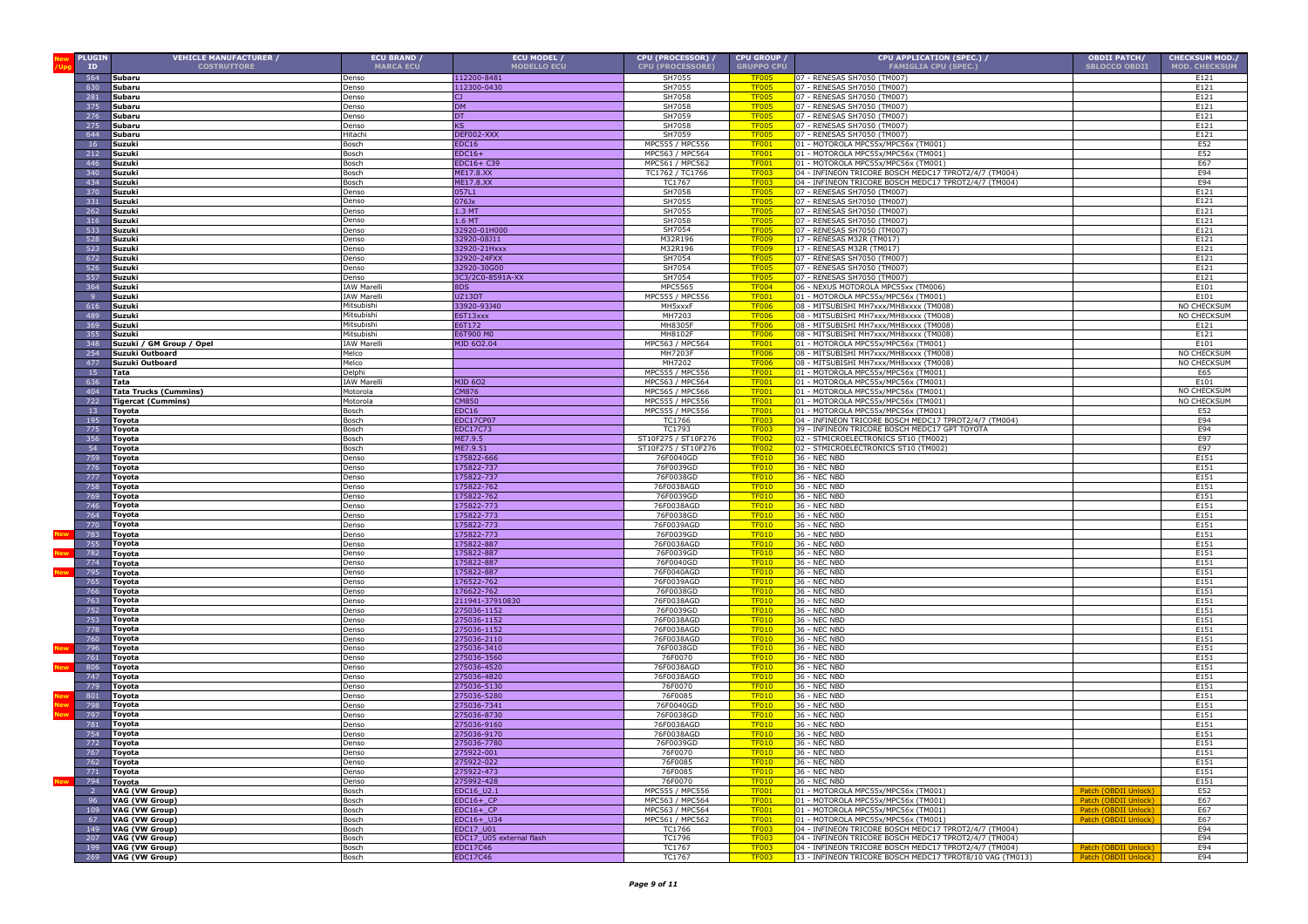|            | <b>PLUGIN</b><br>ID | <b>VEHICLE MANUFACTURER /</b><br><b>COSTRUTTORE</b>   | <b>ECU BRAND /</b><br><b>MARCA ECU</b> | ECU MODEL /<br><b>MODELLO ECU</b> | CPU (PROCESSOR) /<br><b>CPU (PROCESSORE)</b> | CPU GROUP /<br><b>GRUPPO CPU</b> | CPU APPLICATION (SPEC.) /<br><b>FAMIGLIA CPU (SPEC.)</b>                                                       | <b>OBDII PATCH/</b><br><b>SBLOCCO OBDII</b> | <b>CHECKSUM MOD./</b><br><b>MOD. CHECKSUM</b> |
|------------|---------------------|-------------------------------------------------------|----------------------------------------|-----------------------------------|----------------------------------------------|----------------------------------|----------------------------------------------------------------------------------------------------------------|---------------------------------------------|-----------------------------------------------|
|            | 420                 | VAG (VW Group)                                        | 3osch                                  | EDC17C54                          | TC1797                                       | TF003                            | 13 - INFINEON TRICORE BOSCH MEDC17 TPROT8/10 VAG (TM013)                                                       |                                             | E94                                           |
|            | 675                 | VAG (VW Group)                                        | Bosch                                  | <b>EDC17C64</b>                   | TC1797                                       | TF003                            | 23 - INFINEON TRICORE BOSCH MEDC17 GPT VAG                                                                     |                                             | E94                                           |
|            | 705                 | VAG (VW Group)                                        | Bosch                                  | EDC17C74                          | TC1793                                       | <b>TF003</b>                     | 23 - INFINEON TRICORE BOSCH MEDC17 GPT VAG                                                                     |                                             | E94                                           |
|            | 126                 | VAG (VW Group)                                        | Bosch                                  | EDC17CP04                         | TC1796                                       | <b>TF003</b>                     | 04 - INFINEON TRICORE BOSCH MEDC17 TPROT2/4/7 (TM004)                                                          |                                             | E94<br>E94                                    |
|            | 425<br>716          | VAG (VW Group)<br>VAG (VW Group)                      | Bosch                                  | EDC17CP14<br>EDC17CP14            | TC1796<br>TC1796                             | TF003<br><b>TF003</b>            | 13 - INFINEON TRICORE BOSCH MEDC17 TPROT8/10 VAG (TM013)<br>23 - INFINEON TRICORE BOSCH MEDC17 GPT VAG         | Patch (OBDII Unlock)<br>Patch (OBDII        | E94                                           |
|            | 146                 | VAG (VW Group)                                        | Bosch<br>Bosch                         | EDC17CP14 external flash          | TC1796                                       | <b>TF003</b>                     | 04 - INFINEON TRICORE BOSCH MEDC17 TPROT2/4/7 (TM004)                                                          | Patch (OBDII Unlock)                        | E94                                           |
|            | 151                 | VAG (VW Group)                                        | Bosch                                  | EDC17CP14 internal flash          | TC1796                                       | <b>TF003</b>                     | 04 - INFINEON TRICORE BOSCH MEDC17 TPROT2/4/7 (TM004)                                                          | Patch (OBDII Unlock                         | E94                                           |
|            | 665                 | VAG (VW Group)                                        | Bosch                                  | EDC17CP14 TPROT7.0 external flash | TC1796                                       | <b>TF003</b>                     | 04 - INFINEON TRICORE BOSCH MEDC17 TPROT2/4/7 (TM004)                                                          |                                             | E94                                           |
|            | 166                 | VAG (VW Group)                                        | osch                                   | EDC17CP14 USA ext. flash          | TC1796                                       | <b>TF003</b>                     | 04 - INFINEON TRICORE BOSCH MEDC17 TPROT2/4/7 (TM004)                                                          | <b>Patch (OBDII Unlock</b>                  | E94                                           |
|            | 427                 | VAG (VW Group)                                        | Bosch                                  | EDC17CP20 (irom)                  | TC1796                                       | <b>TF003</b>                     | 13 - INFINEON TRICORE BOSCH MEDC17 TPROT8/10 VAG (TM013                                                        |                                             | E94                                           |
|            | 165                 | VAG (VW Group)                                        | Bosch                                  | EDC17CP20 external flash          | TC1796                                       | <b>TF003</b>                     | 04 - INFINEON TRICORE BOSCH MEDC17 TPROT2/4/7 (TM004)                                                          |                                             | E94                                           |
|            | 187                 | VAG (VW Group)                                        | Bosch                                  | EDC17CP20 internal flash          | TC1796                                       | <b>TF003</b>                     | 04 - INFINEON TRICORE BOSCH MEDC17 TPROT2/4/7 (TM004)                                                          |                                             | E94                                           |
|            | 162                 | VAG (VW Group)                                        | Bosch                                  | EDC17CP24 external flash          | TC1796                                       | <b>TF003</b><br><b>TF003</b>     | 04 - INFINEON TRICORE BOSCH MEDC17 TPROT2/4/7 (TM004)<br>04 - INFINEON TRICORE BOSCH MEDC17 TPROT2/4/7 (TM004) |                                             | E94<br>E94                                    |
|            | 203<br>261          | VAG (VW Group)<br><b>VAG (VW Group)</b>               | Bosch<br>Bosch                         | EDC17CP44<br>EDC17CP44            | TC1797<br>TC1797                             | <b>TF003</b>                     | 13 - INFINEON TRICORE BOSCH MEDC17 TPROT8/10 VAG (TM013)                                                       |                                             | E94                                           |
|            | 676                 | VAG (VW Group)                                        | Bosch                                  | EDC17CP44                         | <b>TC1797</b>                                | <b>TF003</b>                     | 23 - INFINEON TRICORE BOSCH MEDC17 GPT VAG                                                                     |                                             | E94                                           |
|            | 739                 | VAG (VW Group)                                        | Bosch                                  | EDC17CP54                         | <b>TC1793</b>                                | <b>TF003</b>                     | 23 - INFINEON TRICORE BOSCH MEDC17 GPT VAG                                                                     |                                             | E94                                           |
|            | 748                 | VAG (VW Group)                                        | Bosch                                  | EDC17CP74                         | TC1793                                       | <b>TF003</b>                     | 23 - INFINEON TRICORE BOSCH MEDC17 GPT VAG                                                                     |                                             | E94                                           |
|            | 50                  | VAG (VW Group)                                        | Bosch                                  | ME7.1.1                           | ST10C167                                     | <b>TF002</b>                     | 02 - STMICROELECTRONICS ST10 (TM002)                                                                           |                                             | E21/E42                                       |
|            | 51                  | VAG (VW Group)                                        | Bosch                                  | ME7.1.1                           | ST10C167                                     | <b>TF002</b>                     | 02 - STMICROELECTRONICS ST10 (TM002)                                                                           |                                             | E21                                           |
|            | 52                  | VAG (VW Group)                                        | osch                                   | ME7.1.1                           | ST10F275 / ST10F276                          | <b>TF002</b>                     | 02 - STMICROELECTRONICS ST10 (TM002)                                                                           |                                             | E84                                           |
|            | 539                 | VAG (VW Group)                                        | osch                                   | IE7.1.1                           | ST10F275 / ST10F276                          | <b>TF002</b>                     | 02 - STMICROELECTRONICS ST10 (TM002)                                                                           |                                             | E84                                           |
|            | 48<br>53            | VAG (VW Group)<br>VAG (VW Group)                      | Bosch<br>Bosch                         | ME7.5<br><b>ME7.5</b>             | ST10C167<br>ST10C167                         | <b>TF002</b><br><b>TF002</b>     | 02 - STMICROELECTRONICS ST10 (TM002)<br>02 - STMICROELECTRONICS ST10 (TM002)                                   |                                             | E21/E42<br>E21                                |
|            | 49                  | VAG (VW Group)                                        | Bosch                                  | ME7.5.10                          | ST10C167                                     | <b>TF002</b>                     | 02 - STMICROELECTRONICS ST10 (TM002)                                                                           |                                             | E21                                           |
|            | 186                 | VAG (VW Group)                                        | Bosch                                  | ME7.5.20 - ME7.5.30               | ST10F275 / ST10F276                          | <b>TF002</b>                     | 02 - STMICROELECTRONICS ST10 (TM002)                                                                           |                                             | E42                                           |
|            | 293                 | VAG (VW Group)                                        | Bosch                                  | MED17.1                           | TC1796                                       | <u>TF003</u>                     | 13 - INFINEON TRICORE BOSCH MEDC17 TPROT8/10 VAG (TM013)                                                       |                                             | E94                                           |
|            | 723                 | VAG (VW Group)                                        | Bosch                                  | MED17.1                           | TC1796                                       | <b>TF003</b>                     | 23 - INFINEON TRICORE BOSCH MEDC17 GPT VAG                                                                     |                                             | E94                                           |
|            | 168                 | VAG (VW Group)                                        | Bosch                                  | MED17.1 (irom)                    | TC1796                                       | <b>TF003</b>                     | 04 - INFINEON TRICORE BOSCH MEDC17 TPROT2/4/7 (TM004)                                                          |                                             | E94                                           |
|            | 218                 | VAG (VW Group)                                        | Bosch                                  | MED17.1 (xrom)                    | TC1796                                       | <b>TF003</b>                     | 04 - INFINEON TRICORE BOSCH MEDC17 TPROT2/4/7 (TM004)                                                          |                                             | E94                                           |
|            | 266                 | VAG (VW Group)                                        | Bosch                                  | MED17.1.1                         | TC1796                                       | <b>TF003</b>                     | 13 - INFINEON TRICORE BOSCH MEDC17 TPROT8/10 VAG (TM013)                                                       |                                             | E94                                           |
|            | 792<br>707          | VAG (VW Group)<br>VAG (VW Group)                      | Bosch<br>Bosch                         | MED17.1.1<br>MED17.1.1            | TC1796<br>TC1797                             | <b>TF003</b><br><b>TF003</b>     | 13 - INFINEON TRICORE BOSCH MEDC17 TPROT8/10 VAG (TM013)<br>23 - INFINEON TRICORE BOSCH MEDC17 GPT VAG         |                                             | E94<br>E94                                    |
|            | 378                 | VAG (VW Group)                                        | Bosch                                  | MED17.1.6                         | TC1797                                       | <b>TF003</b>                     | 13 - INFINEON TRICORE BOSCH MEDC17 TPROT8/10 VAG (TM013)                                                       |                                             | E94                                           |
|            | 690                 | VAG (VW Group)                                        | Bosch                                  | MED17.1.6                         | TC1797                                       | <b>TF003</b>                     | 23 - INFINEON TRICORE BOSCH MEDC17 GPT VAG                                                                     |                                             | E94                                           |
| <b>Nev</b> | 800                 | VAG (VW Group)                                        | Bosch                                  | MED17.1.21                        | TC1793                                       | <b>TF003</b>                     | 23 - INFINEON TRICORE BOSCH MEDC17 GPT VAG                                                                     |                                             | E94                                           |
|            | 128                 | VAG (VW Group)                                        | Bosch                                  | MED17.5                           | TC1766                                       | <b>TF003</b>                     | 04 - INFINEON TRICORE BOSCH MEDC17 TPROT2/4/7 (TM004)                                                          |                                             | E94                                           |
|            | 472                 | VAG (VW Group)                                        | Bosch                                  | MED17.5                           | TC1767                                       | <b>TF003</b>                     | 13 - INFINEON TRICORE BOSCH MEDC17 TPROT8/10 VAG (TM013                                                        |                                             | E94                                           |
|            | 147                 | VAG (VW Group)                                        | Bosch                                  | MED17.5.1                         | TC1796                                       | <b>TF003</b>                     | 04 - INFINEON TRICORE BOSCH MEDC17 TPROT2/4/7 (TM004)                                                          |                                             | E94                                           |
|            | 267                 | VAG (VW Group)                                        | Bosch                                  | MED17.5.1                         | <b>TC1766</b>                                | <b>TF003</b><br><b>TF002</b>     | 13 - INFINEON TRICORE BOSCH MEDC17 TPROT8/10 VAG (TM013)                                                       |                                             | E94                                           |
|            | 435<br>689          | VAG (VW Group)<br><b>VAG (VW Group)</b>               | Bosch<br>Bosch                         | MED17.5.10<br><b>MED17.5.2</b>    | ST10C167<br><b>TC1767</b>                    | <b>TF003</b>                     | 02 - STMICROELECTRONICS ST10 (TM002)<br>23 - INFINEON TRICORE BOSCH MEDC17 GPT VAG                             |                                             | E21/E42<br>E94                                |
|            | 334                 | VAG (VW Group)                                        | Bosch                                  | 4ED17.5.2 (irom)                  | TC1767                                       | TF <sub>00</sub>                 | 13 - INFINEON TRICORE BOSCH MEDC17 TPROT8/10 VAG (TM013)                                                       |                                             | E94                                           |
|            | 179                 | VAG (VW Group)                                        | Bosch                                  | MED17.5.20                        | TC1766                                       | <b>TF003</b>                     | 04 - INFINEON TRICORE BOSCH MEDC17 TPROT2/4/7 (TM004)                                                          |                                             | E94                                           |
|            | 695                 | VAG (VW Group)                                        | osch                                   | IED17.5.21                        | TC1782                                       | <b>TF003</b>                     | 23 - INFINEON TRICORE BOSCH MEDC17 GPT VAG                                                                     |                                             | E94                                           |
|            | 697                 | VAG (VW Group)                                        | osch                                   | ED17.5.24                         | TC1724                                       | <b>TF003</b>                     | 23 - INFINEON TRICORE BOSCH MEDC17 GPT VAG                                                                     |                                             | E94                                           |
|            | 696                 | VAG (VW Group)                                        | osch                                   | ED17.5.5                          | TC1767                                       | <b>TF003</b>                     | 23 - INFINEON TRICORE BOSCH MEDC17 GPT VAG                                                                     |                                             | E94                                           |
|            | 715                 | VAG (VW Group)                                        | osch                                   | IED17.5.5                         | TC1762 / TC1766                              | <b>TF003</b>                     | 23 - INFINEON TRICORE BOSCH MEDC17 GPT VAG                                                                     |                                             | E94                                           |
|            | 358<br>780          | VAG (VW Group)<br>VAG (VW Group)                      | Bosch<br>Bosch                         | 4ED17.5.6<br>HED17.5.6            | TC1767<br>TC1767                             | <b>TF003</b>                     | 13 - INFINEON TRICORE BOSCH MEDC17 TPROT8/10 VAG (TM013)<br>23 - INFINEON TRICORE BOSCH MEDC17 GPT VAG         |                                             | E94<br>E94                                    |
|            | 64                  | VAG (VW Group)                                        | osch                                   | MED9.1/MED9.5/MED9.5.10           | MPC561 / MPC562                              | <b>TF003</b><br><b>TF001</b>     | 01 - MOTOROLA MPC55x/MPC56x (TM001)                                                                            |                                             | E58/E85                                       |
|            | 390                 | VAG (VW Group)                                        | <b>AW Marell</b>                       | 4AF                               | ST10F269                                     | <b>TF002</b>                     | 02 - STMICROELECTRONICS ST10 (TM002)                                                                           |                                             | E101                                          |
|            | 183                 | VAG (VW Group)                                        | <b>IAW Marelli</b>                     | 4AV                               | ST10F269                                     | <b>TF002</b>                     | 02 - STMICROELECTRONICS ST10 (TM002)                                                                           |                                             | E101                                          |
|            | 183                 | VAG (VW Group)                                        | <b>IAW Marelli</b>                     | 4BV                               | ST10F280                                     | <b>TF002</b>                     | 02 - STMICROELECTRONICS ST10 (TM002)                                                                           |                                             | E101                                          |
|            | 674                 | VAG (VW Group)                                        | <b>IAW Marelli</b>                     | 4CW                               | ST10F280                                     | <b>TF002</b>                     | 02 - STMICROELECTRONICS ST10 (TM002)                                                                           |                                             | E101                                          |
|            | 374                 | VAG (VW Group)                                        | IAW Marelli                            | 4GV                               | ST10F296                                     | <b>TF002</b>                     | 02 - STMICROELECTRONICS ST10 (TM002)                                                                           |                                             | E101                                          |
|            | 185<br>173          | VAG (VW Group)<br>VAG (VW Group)                      | <b>IAW Marell</b>                      | 4HV                               | ST10F296                                     | <b>TF002</b><br><b>TF002</b>     | 02 - STMICROELECTRONICS ST10 (TM002)                                                                           |                                             | E101                                          |
|            | 513                 | VAG (VW Group)                                        | <b>IAW Marell</b><br>Siemens VDC       | 4TV<br><b>PCR2.1</b>              | ST10F280<br>ST95640                          | <b>TF003</b>                     | 02 - STMICROELECTRONICS ST10 (TM002)<br>18 - INFINEON TRICORE SIEMENS PCR2.1/SIMOS8.xx VAG (TM018)             | Patch (OBDII Unlock                         | E101<br>E131                                  |
|            | 75                  | VAG (VW Group)                                        | Siemens VDC                            | SIMOS 5WP4 PPD1.x                 | MPC561 / MPC562                              | <b>TF001</b>                     | 01 - MOTOROLA MPC55x/MPC56x (TM001)                                                                            |                                             | E69                                           |
|            | 174                 | VAG (VW Group)                                        | Siemens VDC                            | SIMOS 6.2 6.3                     | MPC563 / MPC564                              | <b>TF001</b>                     | 01 - MOTOROLA MPC55x/MPC56x (TM001)                                                                            |                                             | E69                                           |
|            | 214                 | VAG (VW Group)                                        | Siemens VDO                            | SIMOS 6.2 6.3                     | MPC561 / MPC562                              | <b>TF001</b>                     | 01 - MOTOROLA MPC55x/MPC56x (TM001)                                                                            |                                             | E69                                           |
|            | 512                 | VAG (VW Group)                                        | Siemens VDO                            | SIMOS 8.x                         | ST95640                                      | <b>TF003</b>                     | 18 - INFINEON TRICORE SIEMENS PCR2.1/SIMOS8.xx VAG (TM018)                                                     | Patch (OBDII Unlock)                        | E134                                          |
|            | R <sup>o</sup>      | Valtra Sisu (AGCO Group)                              | Bosch                                  | EDC7U31                           | MPC561 / MPC562                              | <b>TF001</b>                     | 01 - MOTOROLA MPC55x/MPC56x (TM001)                                                                            |                                             | E67                                           |
|            | 342<br>58           | <b>Volkswagen Truck</b>                               | Bosch                                  | EDC16C8                           | MPC555 / MPC556<br>MPC555 / MPC556           | TF <sub>00</sub><br><b>TF001</b> | 01 - MOTOROLA MPC55x/MPC56x (TM001)                                                                            |                                             | E52<br>E52                                    |
|            | <b>PP</b>           | Volkswagen Truck<br><b>Volkswagen Truck (Cummins)</b> | Bosch<br>Motorola                      | EDC7C1<br>CM850                   | MPC555 / MPC556                              | <b>TF001</b>                     | 01 - MOTOROLA MPC55x/MPC56x (TM001)<br>01 - MOTOROLA MPC55x/MPC56x (TM001)                                     |                                             | NO CHECKSUM                                   |
|            | 68                  | Volvo                                                 | Bosch                                  | $EDC16+$                          | MPC561 / MPC562                              | <b>TF001</b>                     | 01 - MOTOROLA MPC55x/MPC56x (TM001)                                                                            |                                             | E67                                           |
|            | 113                 | Volvo                                                 | Bosch                                  | $EDC16+$                          | MPC563 / MPC564                              | <b>TF001</b>                     | 01 - MOTOROLA MPC55x/MPC56x (TM001)                                                                            |                                             | E67                                           |
|            | 158                 | Volvo                                                 |                                        | EDC17CP22                         | TC1796                                       | <b>TF003</b>                     | 04 - INFINEON TRICORE BOSCH MEDC17 TPROT2/4/7 (TM004)                                                          |                                             | E94                                           |
|            | 681                 | <b>Volvo</b>                                          | Bosch                                  | EDC17CP48                         | TC1797                                       | <b>TF003</b>                     | 24 - INFINEON TRICORE BOSCH MEDC17 GPT VOLVO                                                                   |                                             | E94                                           |
|            | 743                 | Volvo                                                 | Bosch                                  | <b>EDC17CP68</b>                  | TC1797                                       | <b>TF003</b>                     | 24 - INFINEON TRICORE BOSCH MEDC17 GPT VOLVO                                                                   |                                             | F94                                           |
|            | 624                 | Volvo                                                 | Bosch                                  | ME7 (AM29F400)                    | ST10C167                                     | <b>TF002</b>                     | 02 - STMICROELECTRONICS ST10 (TM002)                                                                           |                                             | E46                                           |
|            | 325                 | <b>Volvo</b>                                          | Bosch                                  | ME7 (AM29F800)                    | ST10C167                                     | <b>TF002</b>                     | 02 - STMICROELECTRONICS ST10 (TM002)                                                                           |                                             | E46                                           |
|            | 626<br>73           | Volvo<br>Volvo                                        | Bosch<br>Bosch                         | ME7 (AM29F800)<br>ME9+            | ST10C167<br>MPC561 / MPC562                  | <b>TF002</b><br><b>TF001</b>     | 02 - STMICROELECTRONICS ST10 (TM002)<br>01 - MOTOROLA MPC55x/MPC56x (TM001)                                    |                                             | E46<br>E70                                    |
|            | 421                 | Volvo                                                 | Denso                                  | 079700-9xxx                       | SH7058                                       | <b>TF005</b>                     | 07 - RENESAS SH7050 (TM007)                                                                                    |                                             | NO CHECKSUM                                   |
|            | 326                 | Volvo                                                 | Denso                                  | 2.4                               | SH7058                                       | <b>TF005</b>                     | 07 - RENESAS SH7050 (TM007)                                                                                    |                                             | NO CHECKSUM                                   |
|            | 499                 | Volvo                                                 | Denso                                  | HP.2                              | SH7055                                       | <b>TF005</b>                     | 07 - RENESAS SH7050 (TM007)                                                                                    |                                             | NO CHECKSUM                                   |
|            | 399                 | Volvo Penta                                           | Bosch                                  | <b>EDC17CP22</b>                  | TC1796                                       | <b>TF003</b>                     | 04 - INFINEON TRICORE BOSCH MEDC17 TPROT2/4/7 (TM004)                                                          |                                             | E94                                           |
|            | 357                 | <b>Volvo Power Generator</b>                          | TRW Motorola                           | EMS <sub>2</sub>                  | MPC565 / MPC566                              | <b>TF001</b>                     | 01 - MOTOROLA MPC55x/MPC56x (TM001)                                                                            |                                             | E80                                           |
|            | 138                 | Volvo Truck / Renault Truck                           | <b>TRW Motorola</b>                    | EMS <sub>2</sub>                  | MPC565 / MPC566                              | <b>TF001</b>                     | 01 - MOTOROLA MPC55x/MPC56x (TM001)                                                                            |                                             | E80                                           |